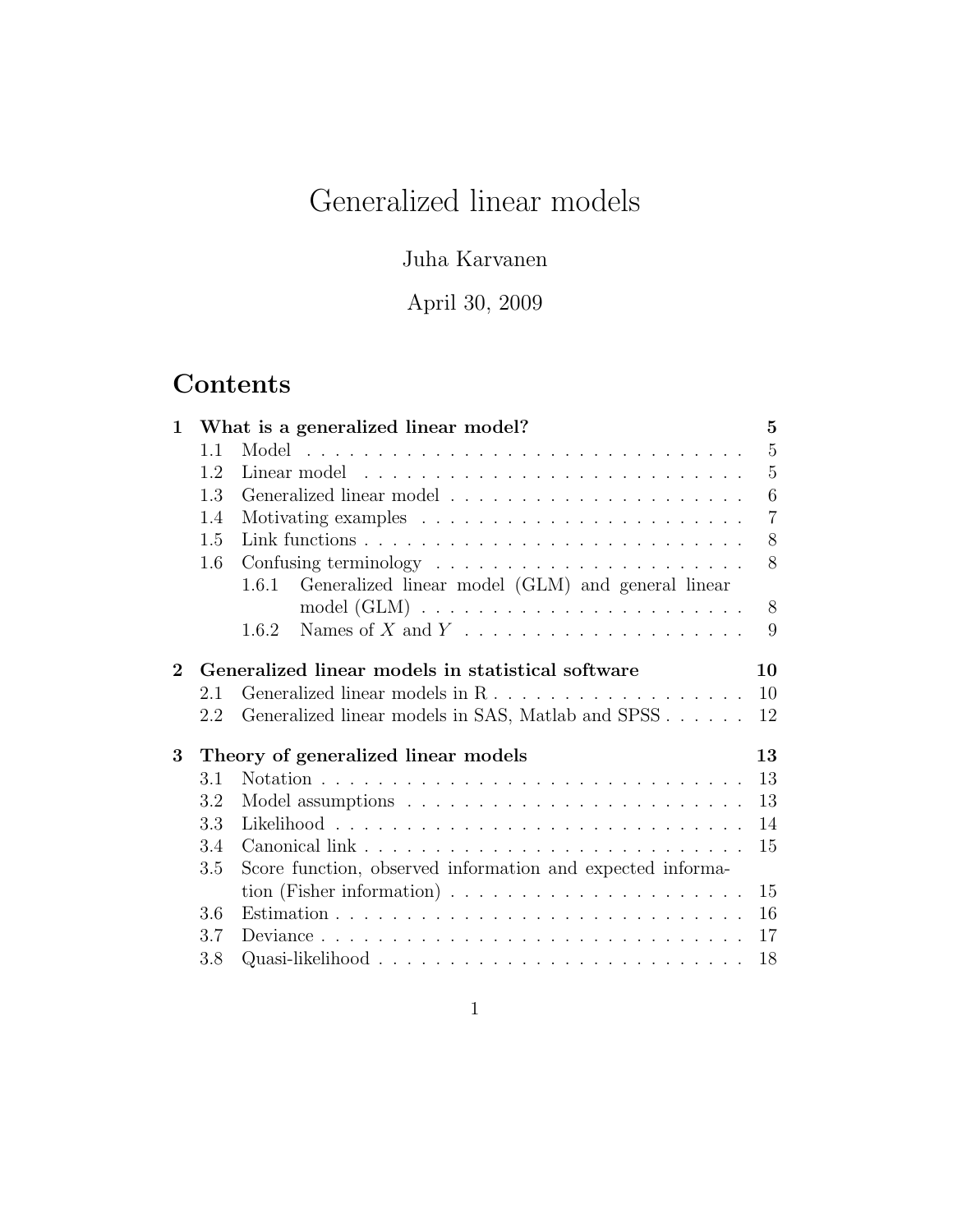| 4        |     | Modeling                                                                                                                  | 19 |
|----------|-----|---------------------------------------------------------------------------------------------------------------------------|----|
|          | 4.1 |                                                                                                                           | 19 |
|          | 4.2 |                                                                                                                           | 19 |
|          | 4.3 | Nonlinear terms                                                                                                           | 20 |
|          | 4.4 |                                                                                                                           | 20 |
|          | 4.5 | Hypothesis testing $\dots \dots \dots \dots \dots \dots \dots \dots \dots$                                                | 21 |
|          |     | 4.5.1<br>Single test $\dots \dots \dots \dots \dots \dots \dots \dots \dots \dots$                                        | 21 |
|          |     | 4.5.2                                                                                                                     | 21 |
|          | 4.6 |                                                                                                                           | 22 |
|          | 4.7 | Experimental and observational studies                                                                                    | 23 |
|          | 4.8 |                                                                                                                           | 23 |
|          | 4.9 |                                                                                                                           | 23 |
| $\bf{5}$ |     | Binary response                                                                                                           | 25 |
|          | 5.1 | Representations of binary response data                                                                                   | 25 |
|          | 5.2 |                                                                                                                           | 26 |
|          | 5.3 |                                                                                                                           | 26 |
|          | 5.4 |                                                                                                                           | 27 |
|          | 5.5 |                                                                                                                           | 27 |
|          | 5.6 | Non-existence of maximum likelihood estimates $\hfill\ldots$ $\ldots$ $\ldots$ .                                          | 27 |
|          | 5.7 | Example: Switching measurements                                                                                           | 28 |
| 6        |     | Count response                                                                                                            | 29 |
|          | 6.1 | Representations of count response data                                                                                    | 29 |
|          | 6.2 |                                                                                                                           | 30 |
|          | 6.3 |                                                                                                                           | 30 |
|          | 6.4 | Offset<br>the contract of the contract of the contract of the contract of the contract of the contract of the contract of | 31 |
|          | 6.5 |                                                                                                                           | 31 |
|          | 6.6 | Example: Follow-up for cardiovascular diseases                                                                            | 31 |
| 7        |     | Nominal and ordinal response                                                                                              | 32 |
|          |     | 7.1 Representations of nominal response data                                                                              | 32 |
|          | 7.2 |                                                                                                                           | 33 |
|          | 7.3 | Regression models for nominal and ordinal response                                                                        | 33 |
|          | 7.4 |                                                                                                                           | 34 |
|          | 7.5 | Latent variable interpretation for ordinal regression                                                                     | 34 |
|          | 7.6 | Nominal and ordinal response data in R $\;\ldots\; \ldots\; \ldots\; \ldots\; \ldots$                                     | 34 |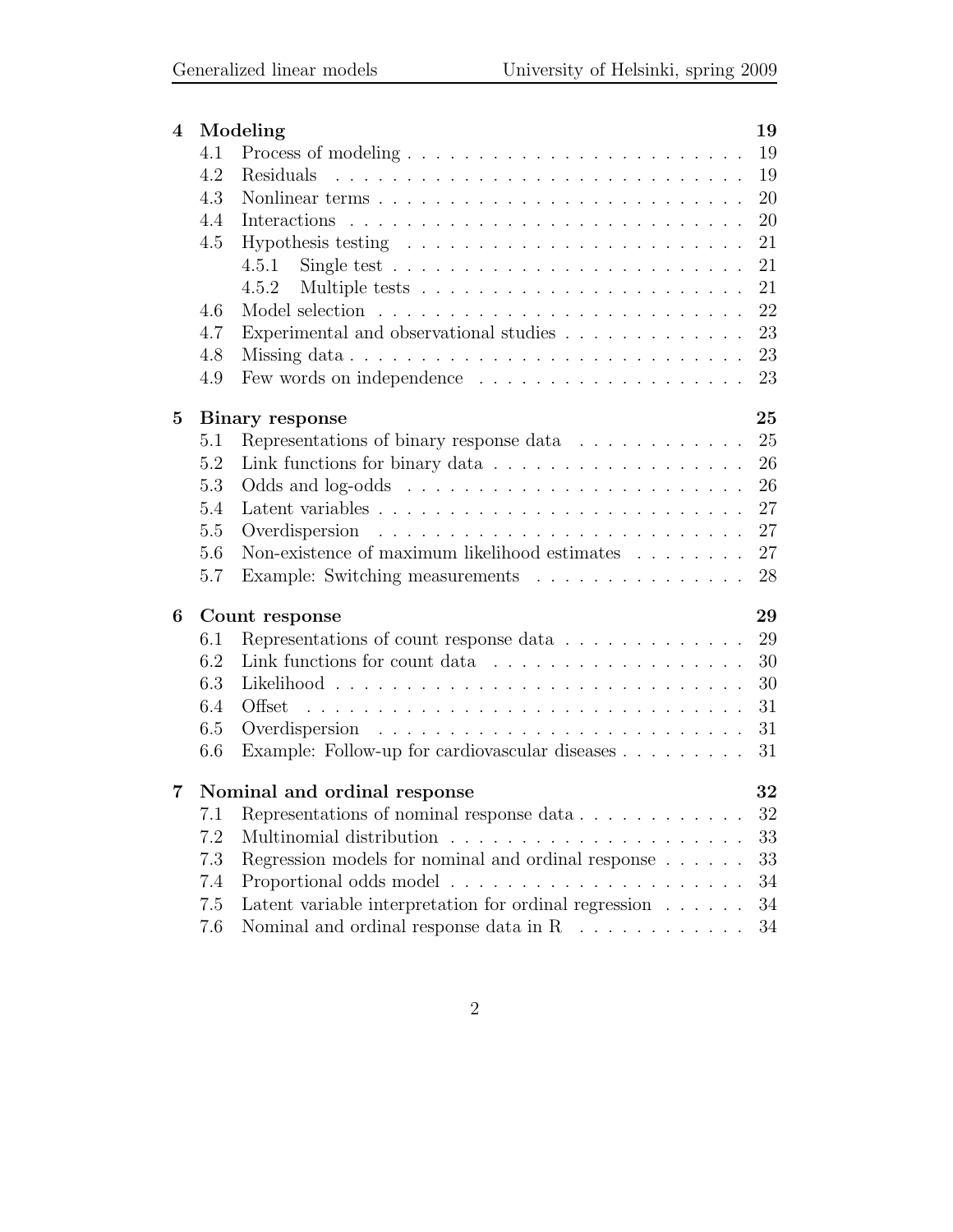| 8 |     | Positive response                                                   | 35 |
|---|-----|---------------------------------------------------------------------|----|
|   | 8.1 | Characteristics of positive response data                           | 35 |
|   | 8.2 |                                                                     | 35 |
|   | 8.3 | Link functions for gamma distributed response                       | 36 |
|   | 8.4 |                                                                     | 36 |
|   | 8.5 |                                                                     | 36 |
|   | 8.6 |                                                                     | 37 |
|   | 8.7 |                                                                     | 37 |
|   | 8.8 |                                                                     | 37 |
| 9 |     | Time-to-event response                                              | 38 |
|   | 9.1 | Representations of time-to-event data $\ldots \ldots \ldots \ldots$ | 38 |
|   | 9.2 | Censoring and truncation                                            | 38 |
|   | 9.3 | Prospective and retrospective studies                               | 39 |
|   | 9.4 | Survival function and hazard function                               | 39 |
|   | 9.5 |                                                                     | 41 |
|   |     | 10 Extensions and related models                                    | 42 |
|   |     |                                                                     | 42 |
|   |     |                                                                     | 42 |
|   |     | 10.2.1 Generalized linear mixed models (GLMM)                       | 42 |
|   |     | 10.2.2 Generalized estimation equations (GEE) $\ldots \ldots$       | 43 |
|   |     |                                                                     | 43 |
|   |     | 10.3.1 Generalized additive models $(GAM)$                          | 43 |
|   |     |                                                                     | 43 |
|   |     |                                                                     | 44 |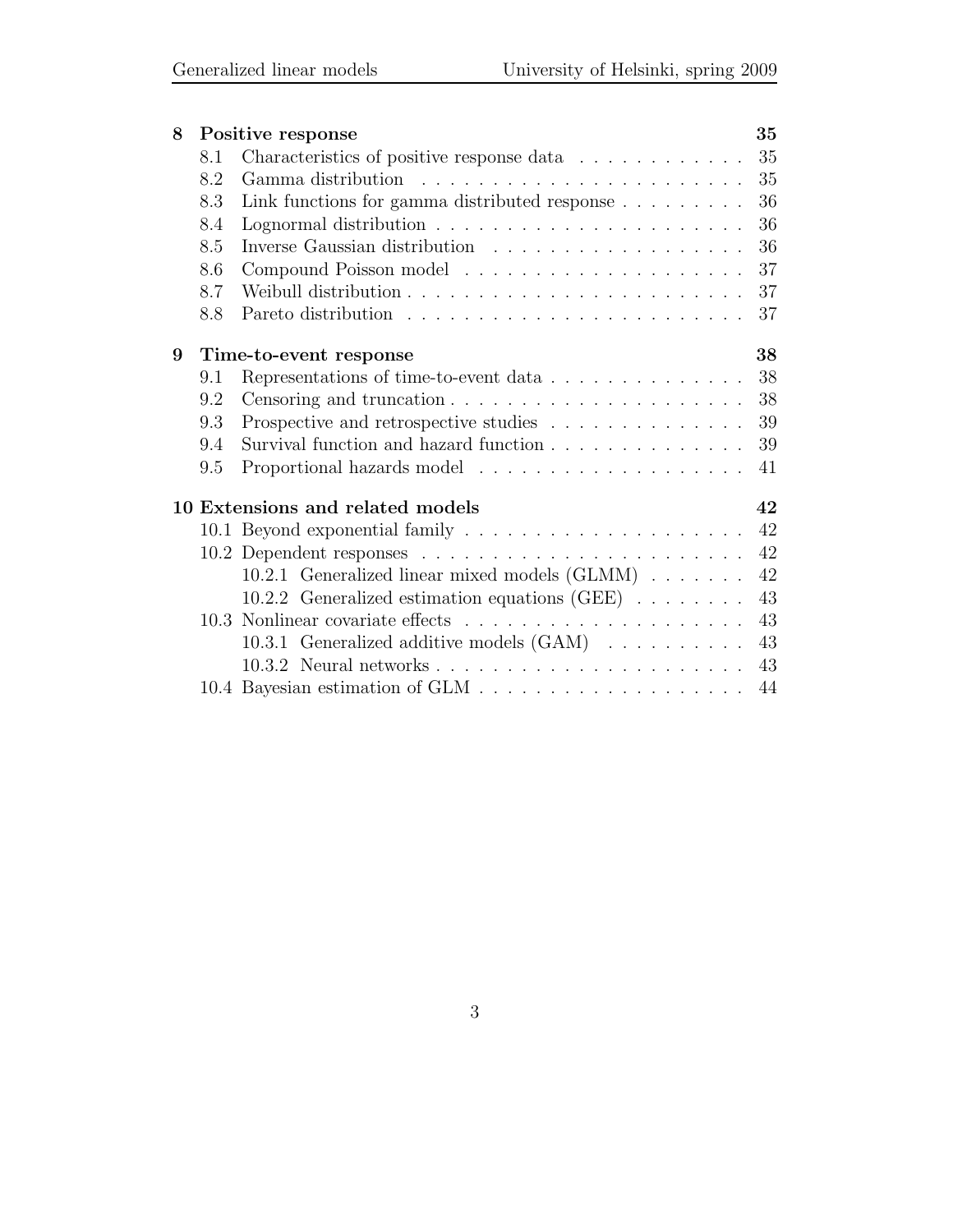# Preface

This document contains short lecture notes for the course Generalized linear models, University of Helsinki, spring 2009. A more detailed treatment of the topic can be found from

- P. McCullagh and John A. Nelder, Generalized linear models. Second edition 1989. Chapman & Hall.
- A. J. Dobson, An introduction to generalized linear models. Second edition 2002. Third edition 2008. Chapman & Hall/CRC.
- lecture notes 2008. http://www.rni.helsinki.fi/~jmh/glm08/
- lecture notes 2005 (in Finnish). http://www.rni.helsinki.fi/~jmh/ glm05/glm05.pdf.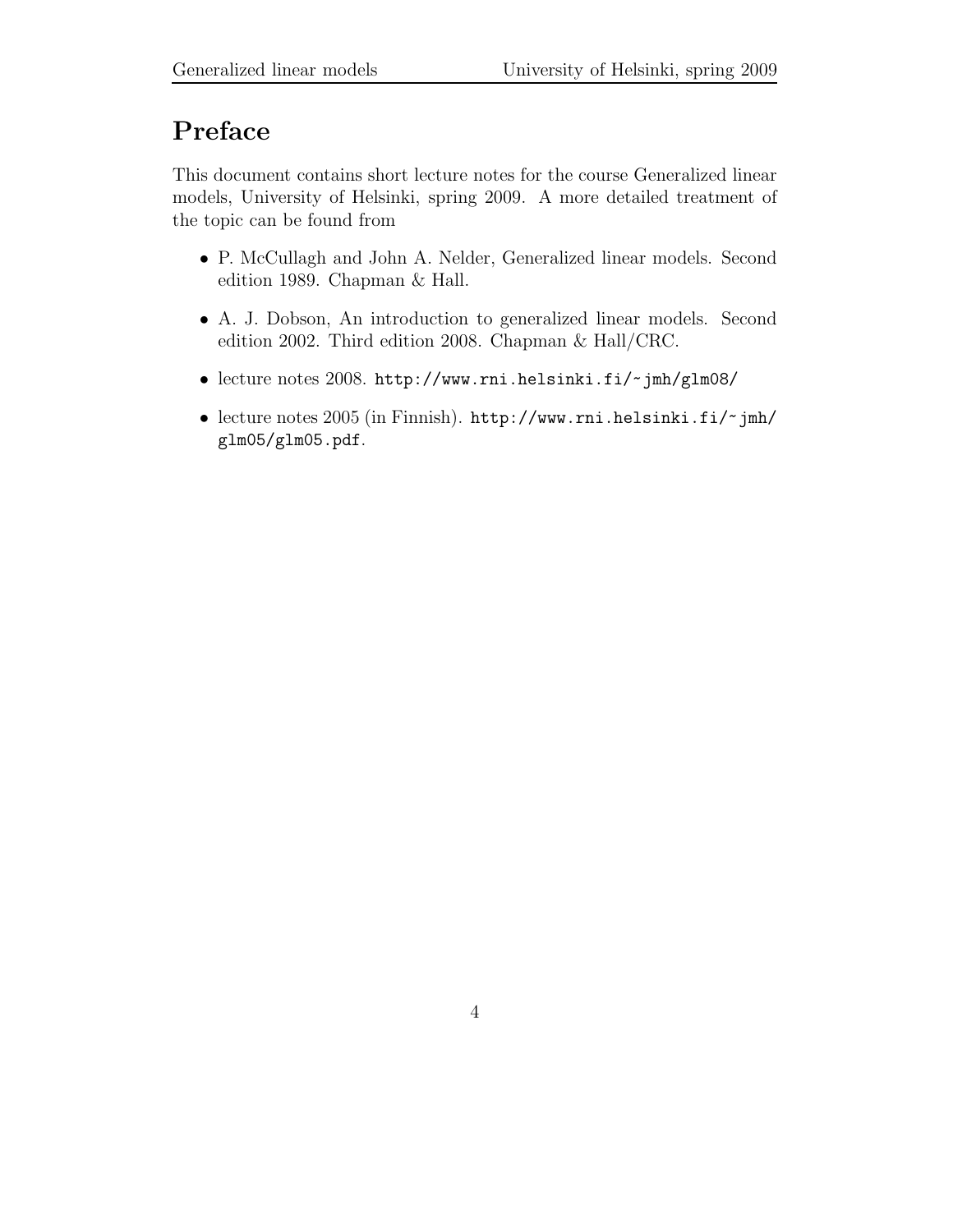## 1 What is a generalized linear model?

## 1.1 Model

- Mathematical view: A statistical model is a set of probability distributions on the sample space  $\mathcal{S}$ . A parameterized statistical model is a parameter set  $\Theta$  together with a function  $P : \Theta \to P(S)$ , which assigns to each parameter point  $\theta \in \Theta$  a probability distribution  $P_{\theta}$  on S. A Bayesian model requires an additional component in the form of a prior distribution on  $\Theta$ . [P. McCullagh (2002). What is a statistical model. The Annals of Statistics. Vol. 30, No. 5, 1225-1310.]
- Applied view: Statistical model is a description of the probability distribution of random variables which can be assumed to represent a real world phenomenon.

Which of these are statistical models?

a) 
$$
X \sim N(\mu, \sigma^2)
$$

- b) "The height of Finnish men follows a normal distribution."
- c)

$$
L(\boldsymbol{\theta}, \boldsymbol{\psi}) \propto \prod_{i=1}^n p_{\boldsymbol{\theta}}(g_i) p_{\boldsymbol{\psi}}(x_i \mid g_i) p_{\boldsymbol{\theta}}(y_i \mid g_i, x_i),
$$

d) "The risk of smokers to die to cardiovascular diseases is about twice the risk of non-smokers."

e) 
$$
glm(y \text{ x}, family=binomial(link = "logit"), data=doseresponse)
$$

#### 1.2 Linear model

A simple linear model that describes the relationship of a single covariate  $x$ and a continuous response variable  $Y$  can be written as

$$
Y_i = \alpha + \beta x_i + \epsilon_i,\tag{1}
$$

where  $\alpha$  is the intercept term,  $\beta$  is the regression coefficient for X and  $\epsilon_i$ is an error term. Further assumptions are needed for the error term. For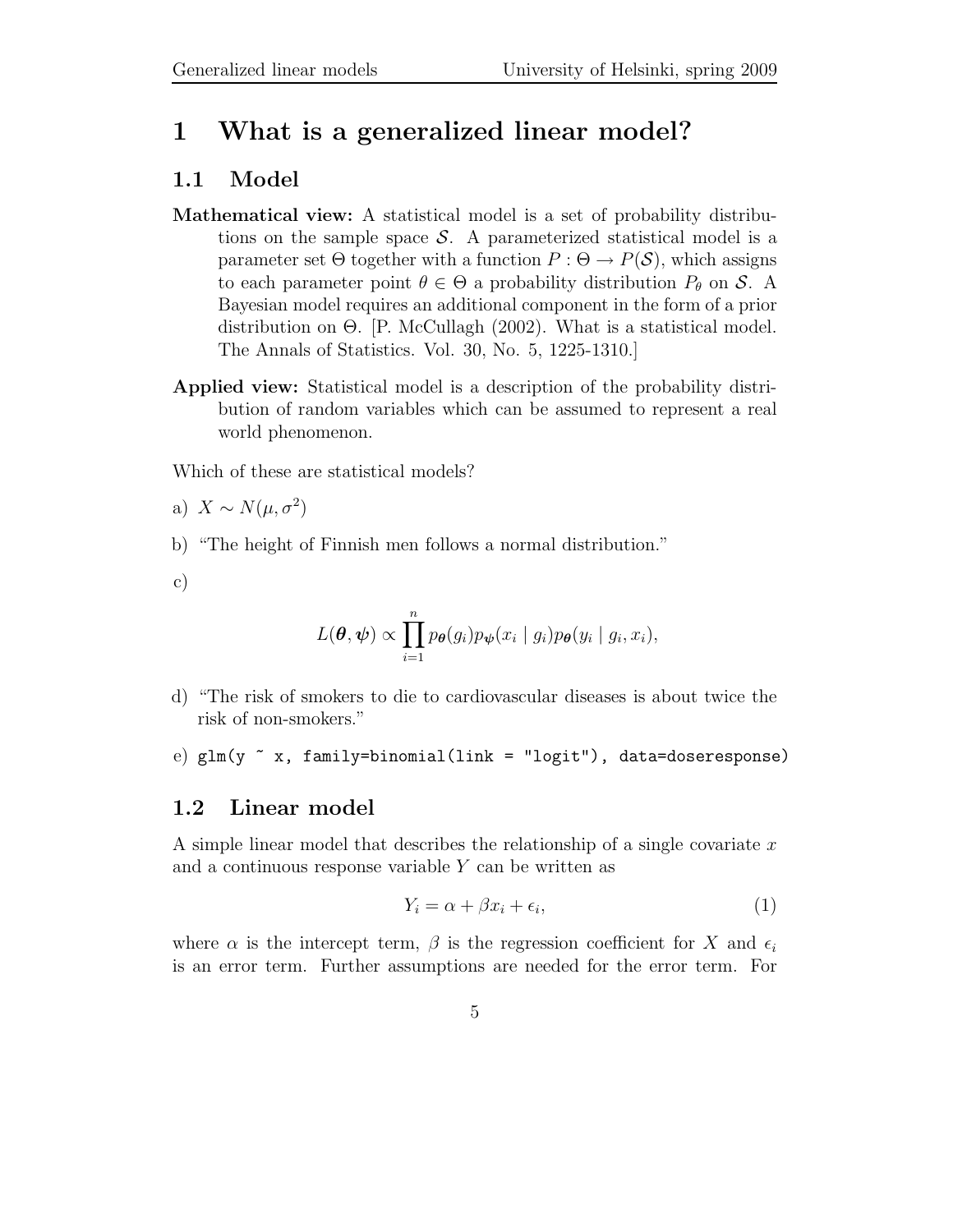instance, we may assume that the error terms are mutually independent and  $\epsilon_i \sim N(0, \sigma^2), i = 1, 2, \ldots, n$ . A less restrictive assumption is to specify only the first two moments  $E(\epsilon_i) = 0$  and  $Var(\epsilon_i) = \sigma^2$ , i.e. the variance does not depend on x. Note that in model (1), the error term  $\epsilon_i$  is written explicitly. It is also possible to write the same model without explicitly specifying  $\epsilon_i$ 

$$
E(Y_i \mid x_i) = \mu_i = \alpha + \beta x_i. \tag{2}
$$

Model (2) tells on the expected value of  $Y_i$  on the condition of x. As a such, model (2) does not specify how the values of  $Y_i$  vary around the expected value  $E(Y_i | x_i)$ . Defining  $Var(Y_i) = \sigma^2$  we obtain a model equivalent to model (1). If the variation of  $Y_i$  is normally distributed, it can be also written  $Y_i \sim N(\alpha + \beta x_i, \sigma^2)$ .

The linearity of linear model means linearity respect to the parameters. In other words, the model  $\mu_i = \alpha + \beta x_i^3$  is also a linear model.

#### 1.3 Generalized linear model

The linear model (2) can be transformed to a generalized linear model by replacing  $\mu_i$  by  $g(\mu_i)$ 

$$
g(\mu_i) = \alpha + \beta x_i = \eta_i,\tag{3}
$$

where  $g$  is a real-valued monotonic and differentiable function called link function and the term  $\eta_i$  is called linear predictor. In the other words,  $\mu_i$  is the expected value of the response,  $\eta_i$  is a linear combination of the covariates and  $g()$  defines the relationship between  $\mu_i$  and  $\eta_i$ . Because  $g()$  is monotonic, the relationship of  $\mu_i$  and  $\eta_i$  is also monotonic. With the inverse of  $g()$  we may write

$$
\mu_i = g^{-1}(\eta_i),\tag{4}
$$

which provides an alternative way to define GLM. Linear model is a special case of GLM where  $g(\mu_i) = \mu_i$ .

With multiple covariates the GLM is defined as

$$
g(\mu_i) = \sum_{j=1}^p \beta_j x_{ij}.
$$
\n<sup>(5)</sup>

The assumptions of the GLM are given in Section 3.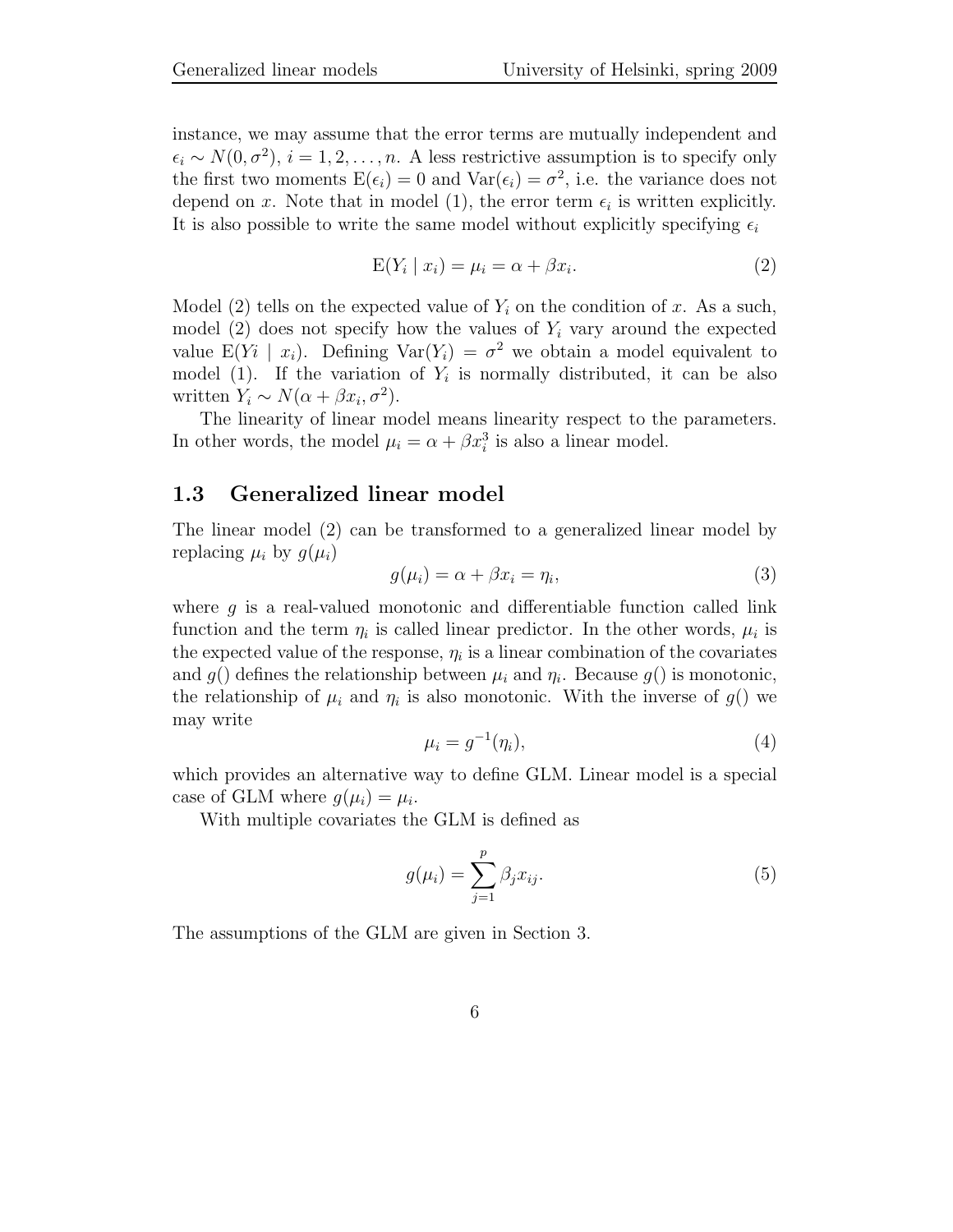Note that GLM is different from applying a nonlinear transformation to response variable. In GLM, the nonlinear transformation is applied to the expected value of the response.

Variance is defined by the variance function  $V$  that specifies the variance of  $Y_i$  as a function  $\mu_i$ 

$$
Var(Y_i) \propto V(\mu_i). \tag{6}
$$

## 1.4 Motivating examples

Generalized linear models are needed because linear models are not appropriate for all situations. In linear model it is implicitly assumed that the response can be have all real values, which is not the case in many practical situations. Examples:

- The number of hospital visits in a certain year for an individual is a count response that can have values  $0, 1, 2, \ldots$
- Monthly alcohol consumption (liters of absolute alcohol) for an individual is a nonnegative response that has zeroes for some individuals.
- Gamma-glutamyltransferase (GGT) measured from serum blood is a positive response.
- Daily rainfall is a nonnegative response.
- Presence or absence of a voltage peak in switching measurements of superconducting Josephson Junctions is a binary response.
- Fatality (fatal/non-fatal) of myocardial infarction (heart attack) is a binary response.
- Level of education (primary school, secondary school, B.Sc., M.Sc., PhD) is an ordinal response.
- The date of an event of coronary heart disease measured for a cohort of people is a time-to-event (or survival) response.

There are also situations where a linear model may be suitable although strictly speaking the response has an inappropriate distribution.

• Height of an adult is positive but can be modeled by linear model because all values are far from zero.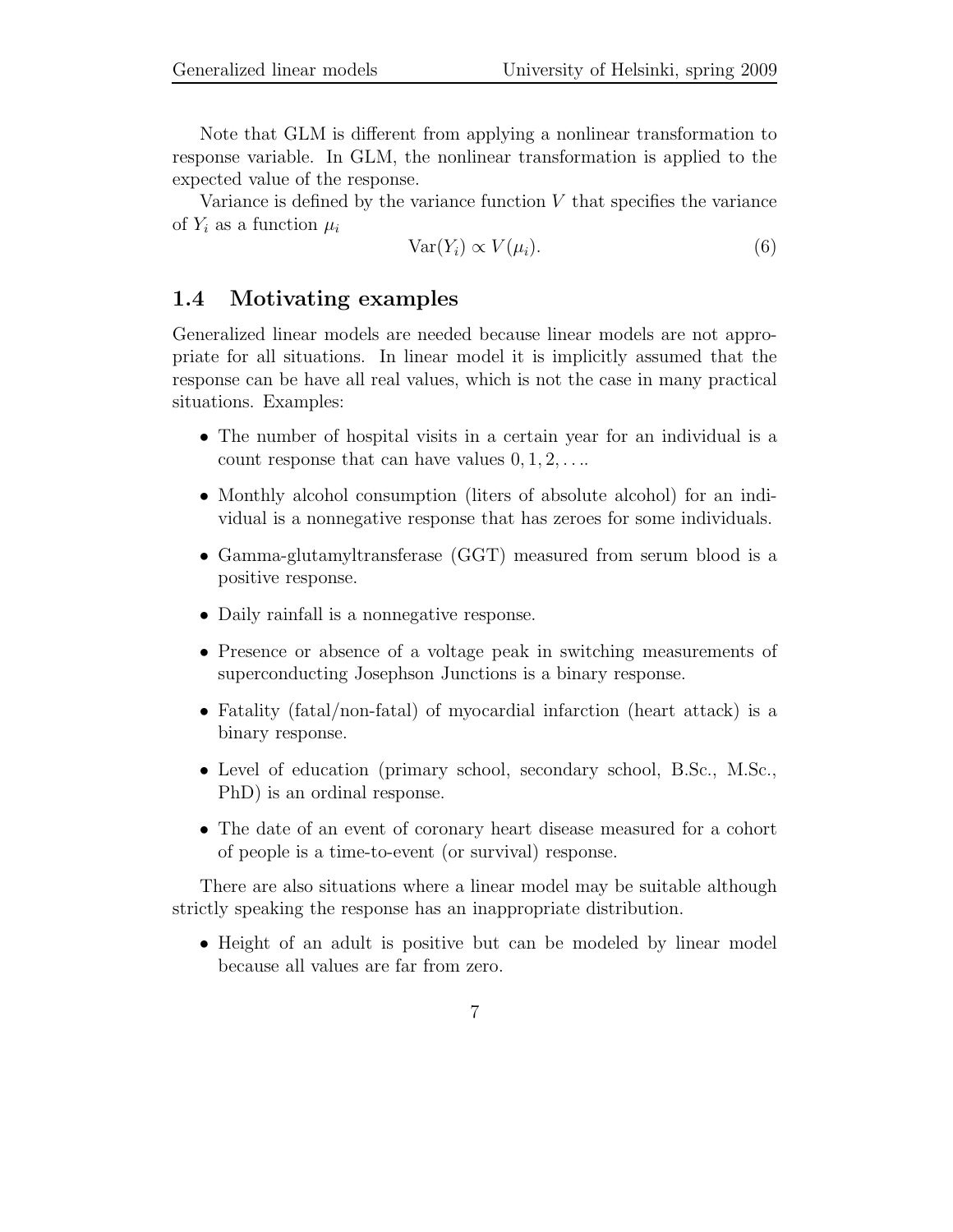• The daily number of customers in a big supermarket is actually a count response but could be modeled by linear model because all values are far from zero and the number of possible values of the response is high.

## 1.5 Link functions

The choice of the link function  $g()$  depends on the data, especially on the type of the response variable. If the response is a count, i.e. an integer, log-link  $g(\mu_i) = \log(\mu_i)$  may be used. Log-link leads multiplicative model

$$
\mu_i = \exp(\eta_i) = e^{\beta_1 x_{i1}} e^{\beta_2 x_{i2}} \cdots e^{\beta_p x_{ip}} \tag{7}
$$

If the response  $Y_i$  is a binary variable with possible values 0 and 1, it holds

$$
\mu_i = E(Y_i) = 1 \cdot P(Y_i = 1) + 0 \cdot P(Y_i = 0) = P(Y_i = 1). \tag{8}
$$

The logit-link

$$
g(\mu_i) = \text{logit}(\mu_i) = \text{log}\left(\frac{\mu_i}{1 - \mu_i}\right) \tag{9}
$$

is maybe the most typical choice for binary response data. For positive continuous responses typical link functions are inverse link

$$
\mu_i^{-1} = \eta_i \tag{10}
$$

and inverse-squared link

$$
\mu_i^{-2} = \eta_i. \tag{11}
$$

#### 1.6 Confusing terminology

### 1.6.1 Generalized linear model (GLM) and general linear model (GLM)

Unfortunately, the acronym GLM is sometimes used for general linear model. General linear model is a linear model. The word 'general' is used to indicate that the response  $\bf{Y}$  may be multivariate and the covariates may include both continuous and categorical variables. In SAS, PROC GLM fits a general linear model, not a generalized linear model.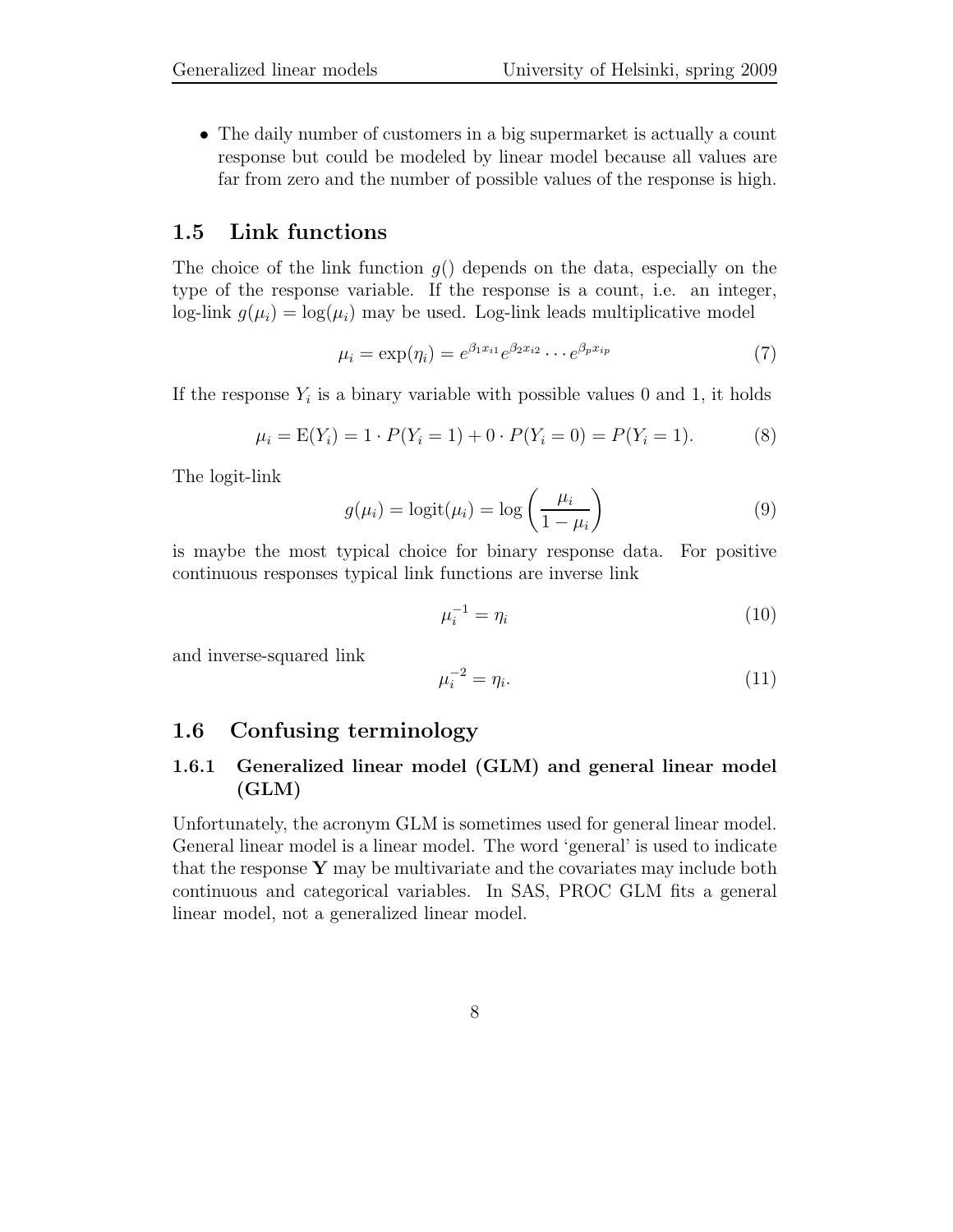#### 1.6.2 Names of  $X$  and  $Y$

In different applications  $X$  and  $Y$  have various names that sometimes might be confusing. Examples are given below. Some of the names are synonyms and some have special emphasis in certain applications. Particularly, the terms 'independent variable' and 'dependent variable' may cause a confusion.

Names of X

- covariate
- explanatory variable
- factor
- risk factor
- exposure (variable)
- design variable
- controlled variable
- carrier variable
- regressor
- predictor
- input
- determinant
- ∗ independent variable

• response

Names of Y

- explained variable
- outcome
- responding variable
- regressand
- experimental variable
- measured variable
- output
- <sup>∗</sup>dependent variable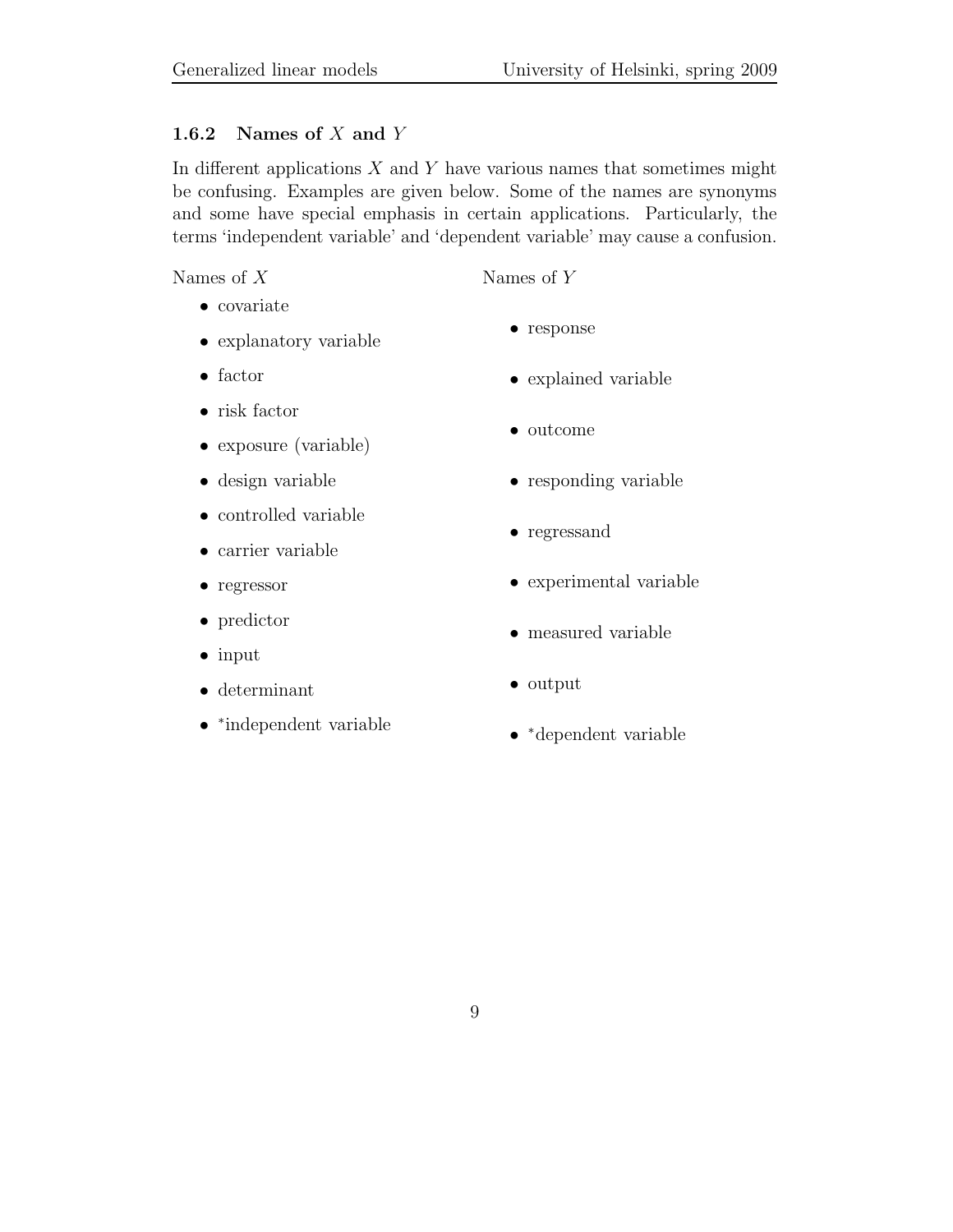# 2 Generalized linear models in statistical software

## 2.1 Generalized linear models in R

In R (www.r-project.org) generalized linear models can be fitted using function glm. The syntax is

```
glm(formula, family = gaussian, data, weights, subset, na.action,
start = NULL, etastart, mustart, offset, control = glm.control(...),model = TRUE, method = "glm.fit", x = FALSE, y = TRUE, contrasts
= NULL, \ldots)
```
## Arguments

Some important arguments are

- formula an object of class "formula" (or one that can be coerced to that class): a symbolic description of the model to be fitted.
- family a description of the error distribution and link function to be used in the model. This can be a character string naming a family function, a family function or the result of a call to a family function.
- data an optional data frame, list or environment (or object coercible by as.data.frame to a data frame) containing the variables in the model. weights] an optional vector of weights to be used in the fitting process.
- subset an optional vector specifying a subset of observations to be used in the fitting process.
- offset can be used to specify an a priori known component to be included in the linear predictor during fitting. This should be NULL or a numeric vector of length either one or equal to the number of cases. One or more offset terms can be included in the formula instead or as well, and if both are specified their sum is used. See model.offset.

control a list of parameters for controlling the fitting process.

## Output

As an output an object of class "glm" is returned. A glm object is a list that contains the following components among the others: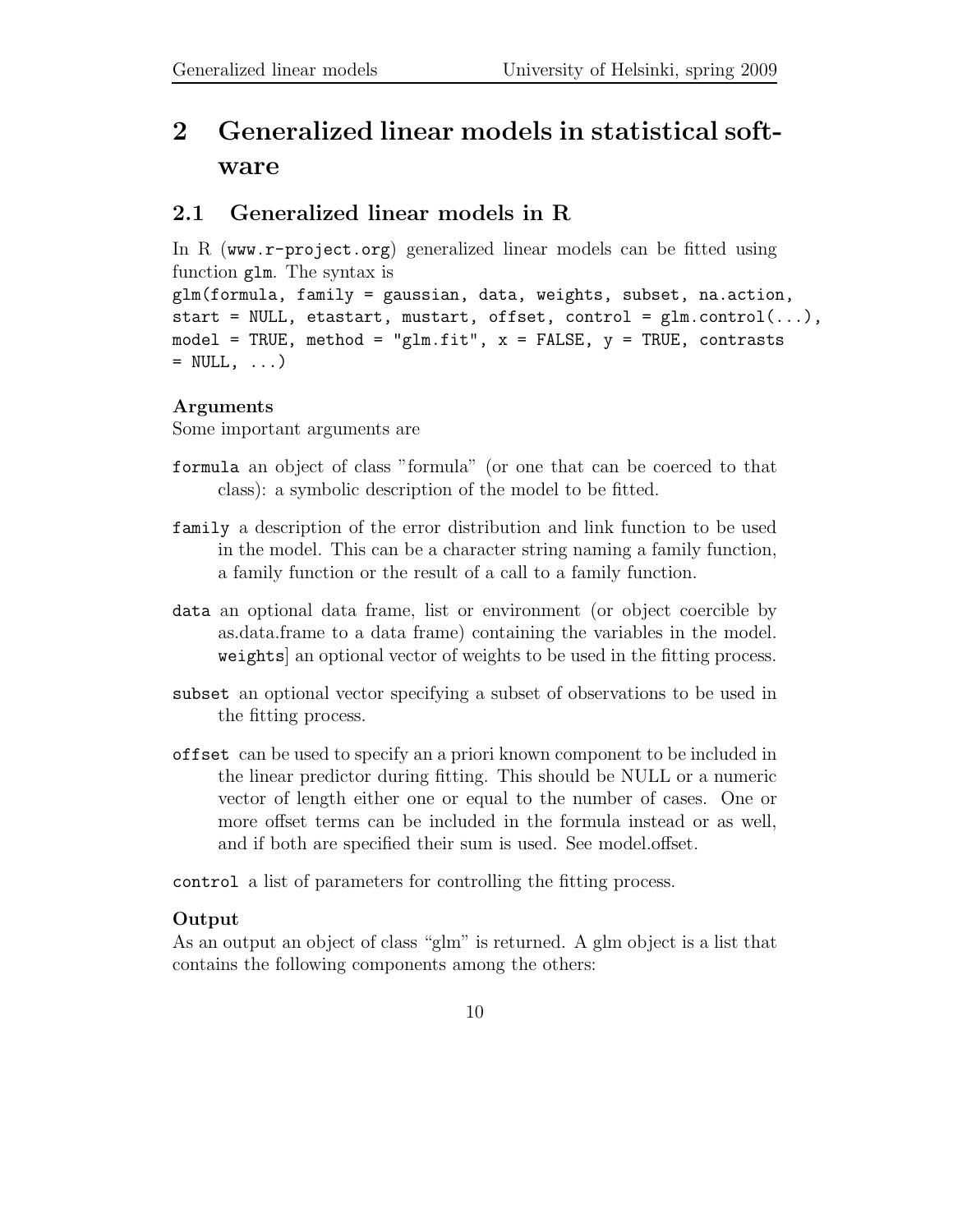coefficients a named vector of coefficients

- fitted.values the fitted mean values, obtained by transforming the linear predictors by the inverse of the link function.
- deviance up to a constant, minus twice the maximized log-likelihood. Where sensible, the constant is chosen so that a saturated model has deviance zero.
- aic Akaike's An Information Criterion, minus twice the maximized loglikelihood plus twice the number of coefficients (so assuming that the dispersion is known).
- null.deviance The deviance for the null model, comparable with deviance.
- iter the number of iterations of IWLS used.
- df.residual the residual degrees of freedom.
- df.null the residual degrees of freedom for the null model.

converged logical. Was the IWLS algorithm judged to have converged?

Example: binomial family with logit-link (logistic regression)

```
set.seed(3000)
b < -3;
n<-500;
x < - rnorm(n);
y < - runif(n) < exp(b*x) / (1+exp(b*x))
m1 < -g1m(y^x, binomial(link = "logit"))print(summary(m1))
```
#### Summary:

```
Call:
glm(formula = y x, family = binomial(link = "logit"))Deviance Residuals:
    Min 1Q Median 3Q Max
-2.66224 -0.53516 0.01267 0.45869 2.62460
```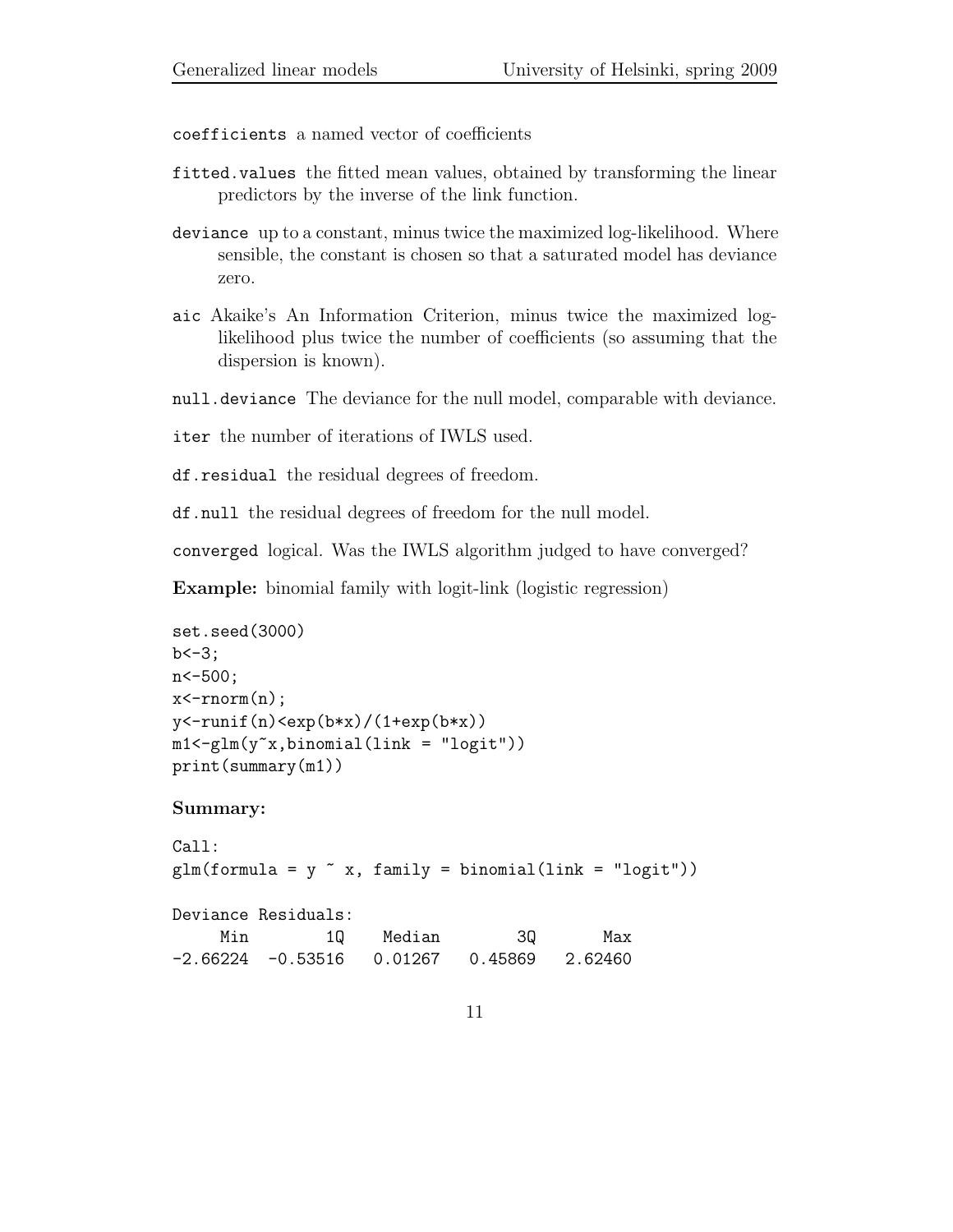Coefficients: Estimate Std. Error z value Pr(>|z|) (Intercept) -0.01346 0.13572 -0.099 0.921 x 3.27787 0.29793 11.002 <2e-16 \*\*\* --- Signif. codes: 0 \*\*\* 0.001 \*\* 0.01 \* 0.05 . 0.1 1 (Dispersion parameter for binomial family taken to be 1) Null deviance: 693.12 on 499 degrees of freedom Residual deviance: 342.09 on 498 degrees of freedom AIC: 346.09

Number of Fisher Scoring iterations: 6

#### 2.2 Generalized linear models in SAS, Matlab and SPSS

There are several procedures in SAS for generalized linear models. PROC GLM (where G stands for 'general' not for 'generalized') can be used to fit and test linear models. Binary and categorical response data can be handled with PROC LOGISTIC, PROC PROBIT, PROC CATMOD and PROC GENMOD. PROC GENMOD is based on the philosophy of generalized linear models and allows user-defined link functions in addition to the commonly used link functions.

In Matlab, Statistics toolbox has function glmfit and glmval. SPSS Advanced Statistics contains the module GENLIN.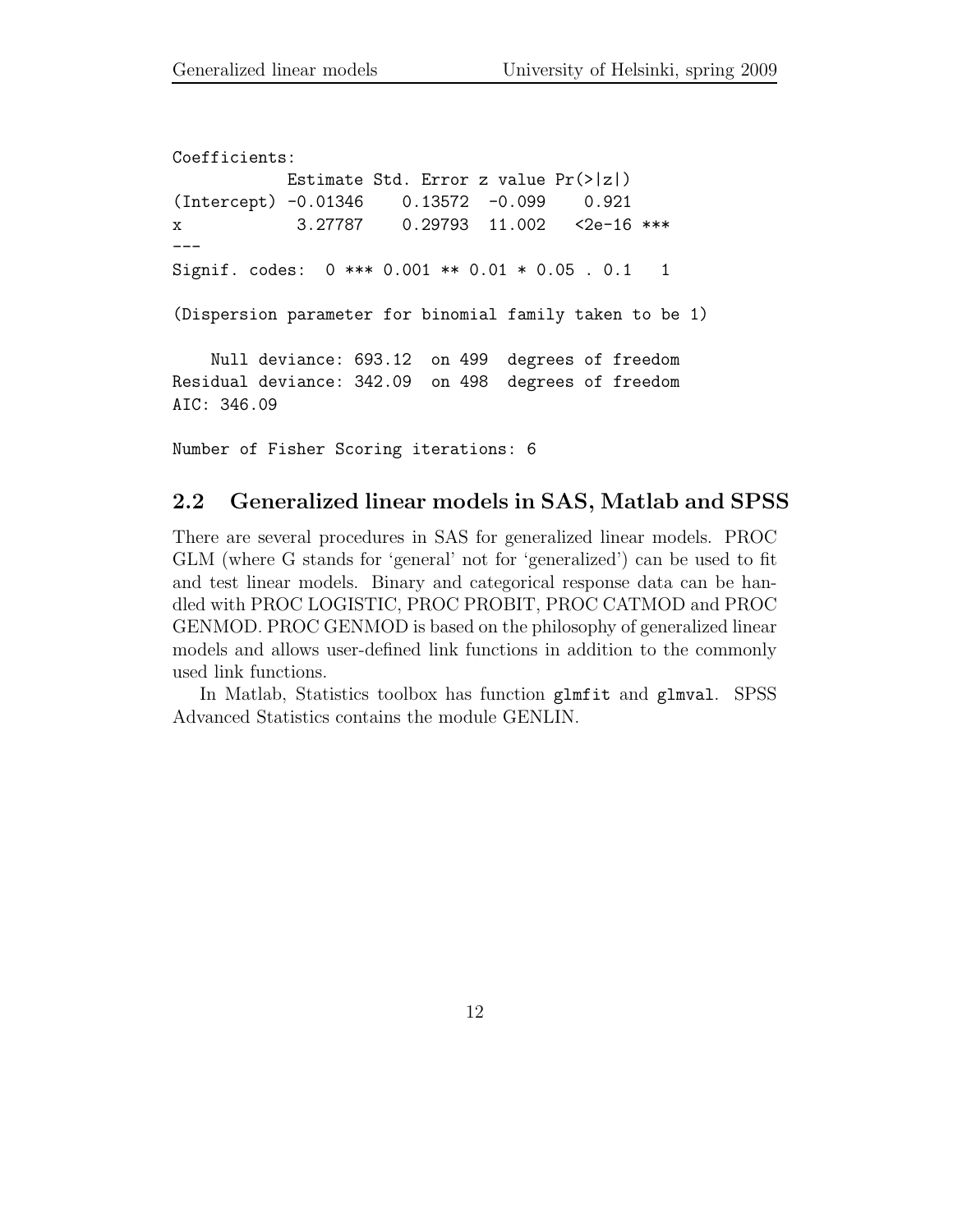## 3 Theory of generalized linear models

## 3.1 Notation

The observed data set  $(y, X)$  contains n observations of  $1 + p$  variables

$$
\mathbf{y} = (y_1 \quad y_2 \quad \dots y_n)^T
$$
(12)  

$$
\mathbf{X} = \begin{pmatrix} x_{11} & x_{12} & \dots & x_{1p} \\ x_{21} & x_{22} & \dots & x_{2p} \\ \vdots & \vdots & \vdots \\ x_{n1} & x_{n2} & \dots & x_{np} \end{pmatrix}.
$$
(13)

Variable y is the response variable and variables  $x_1, x_2, \ldots x_p$  are explanatory variables or covariates. The observed value  $y_i$  is treated as a realization of a random variable  $Y_i$ . In experimental setup, the explanatory variables have fixed values set by the experimenter. In observational setup, the value  $x_{ij}$ can be understood to be a realization of a random variable  $X_{ij}$  but when distribution of  $Y_i$  is considered  $x_{ij}$  is taken as fixed.

The parameters include the regression coefficients

$$
\boldsymbol{\beta} = \begin{pmatrix} \beta_1 & \beta_2 & \dots & \beta_p \end{pmatrix}^T,\tag{14}
$$

the linear predictors

$$
\boldsymbol{\eta} = \begin{pmatrix} \eta_1 & \eta_2 & \dots & \eta_n \end{pmatrix}^T, \tag{15}
$$

the expected responses

$$
\boldsymbol{\mu} = (\mu_1 \quad \mu_2 \quad \dots \quad \mu_n)^T, \tag{16}
$$

and the canonical parameters

$$
\boldsymbol{\theta} = \begin{pmatrix} \theta_1 & \theta_2 & \dots & \theta_n \end{pmatrix}^T. \tag{17}
$$

## 3.2 Model assumptions

1. The distribution of  $Y_i$  belongs to the exponential family. For the exponential family, the density function can be presented in the form

$$
f_{Y_i}(y_i; \theta_i, \phi) = \exp\left(\frac{a_i(y_i\theta_i - b(\theta_i))}{\phi} + c(y_i, \phi/a_i)\right), \quad (18)
$$

where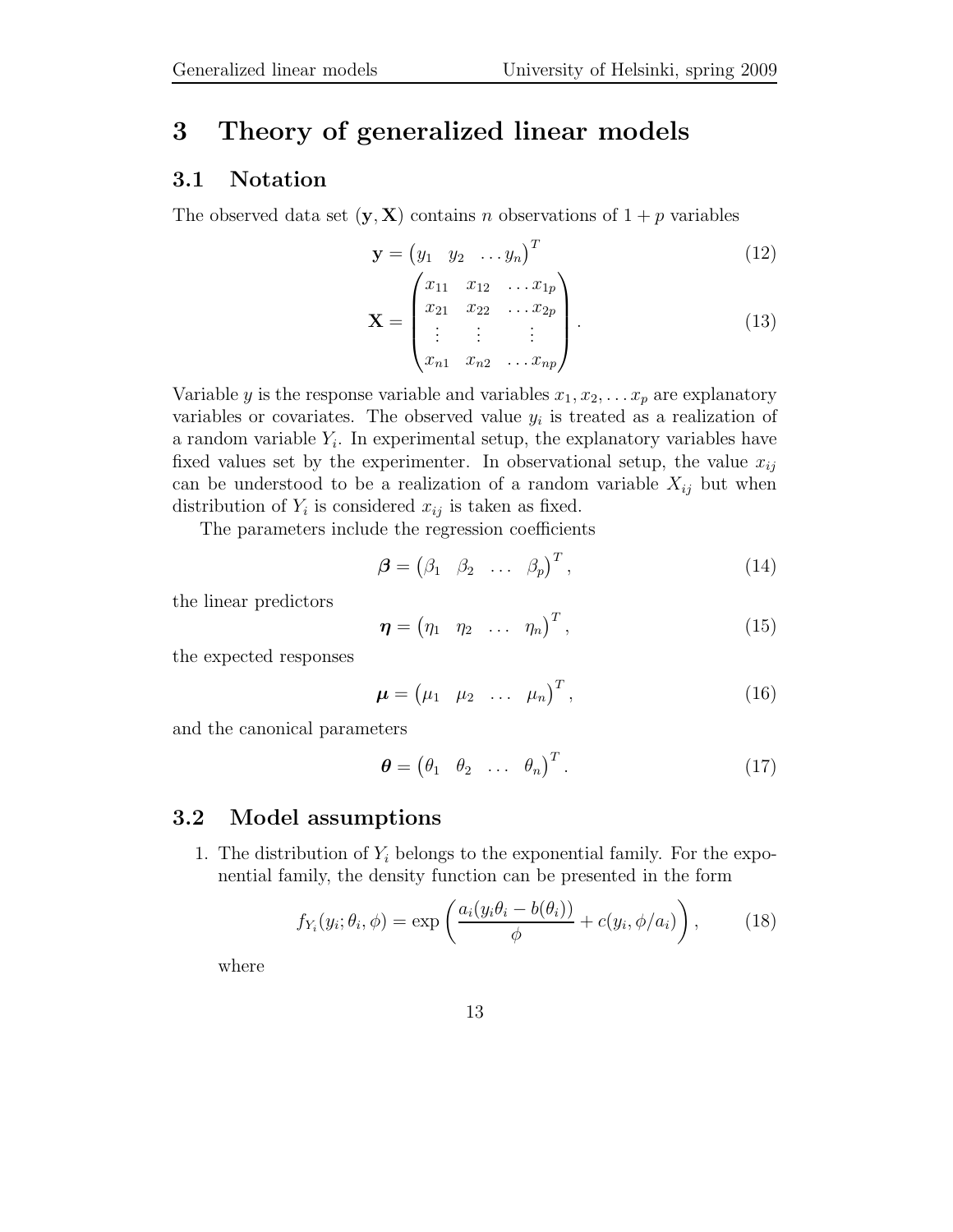- $\theta_i$ ,  $i = 1, ..., n$  are unknown parameters (canonical parameters),
- $\phi$  is the dispersion parameter (scale parameter) that can be known or unknown,
- $a_i$ ,  $i = 1, \ldots, n$  are known prior weights of each observation and
- $b()$  and  $c()$  are known functions. The first derivative  $b'()$  is monotonic and differentiable.
- 2. Random variables  $Y_1, Y_2, \ldots, Y_n$  are mutually independent.
- 3. The expected value  $\mu_i = E(Y_i)$  depends on linear predictor  $\eta_i = \sum_{j=1}^p x_{ij} \beta_j$ through monotonic and differentiable link function  $g$

$$
g(\mu_i) = \eta_i. \tag{19}
$$

For instance, normal, binomial, Poisson and gamma distributions belong to the exponential family. For exponential family (18) it holds

$$
E(Y_i) = b'(\theta_i) = \mu_i \tag{20}
$$

and

$$
Var(Y_i) = \frac{b''(\theta_i)\phi}{a_i} = \frac{V(\mu_i)\phi}{a_i}.
$$
\n(21)

As shown in section 3.8, the assumption on the exponential family can be relaxed.

#### 3.3 Likelihood

The log-likelihood of  $y_1, \ldots, y_n$  from an exponential family with known dispersion parameter  $\phi$  can be written

$$
l(\theta_1,\ldots,\theta_n;\phi,\mathbf{a},\mathbf{y})=\sum_{i=1}^n\left(\frac{a_i(y_i\theta_i-b(\theta_i))}{\phi}+c(y_i,\phi/a_i)\right) \qquad (22)
$$

If there are no restrictions for parameters  $\theta_1, \ldots, \theta_n$ , the model is saturated, i.e. it has as many parameters as there are observations. In a GLM, the parameters  $\theta_1, \ldots, \theta_n$  depend on **X** and the parameters  $\beta_1, \ldots, \beta_p$  through functions  $b()$  and  $q()$ 

$$
\sum_{j=1}^{p} \beta_j x_{ij} = \eta_i = g(\mu_i) = g(b'(\theta_i)).
$$
\n(23)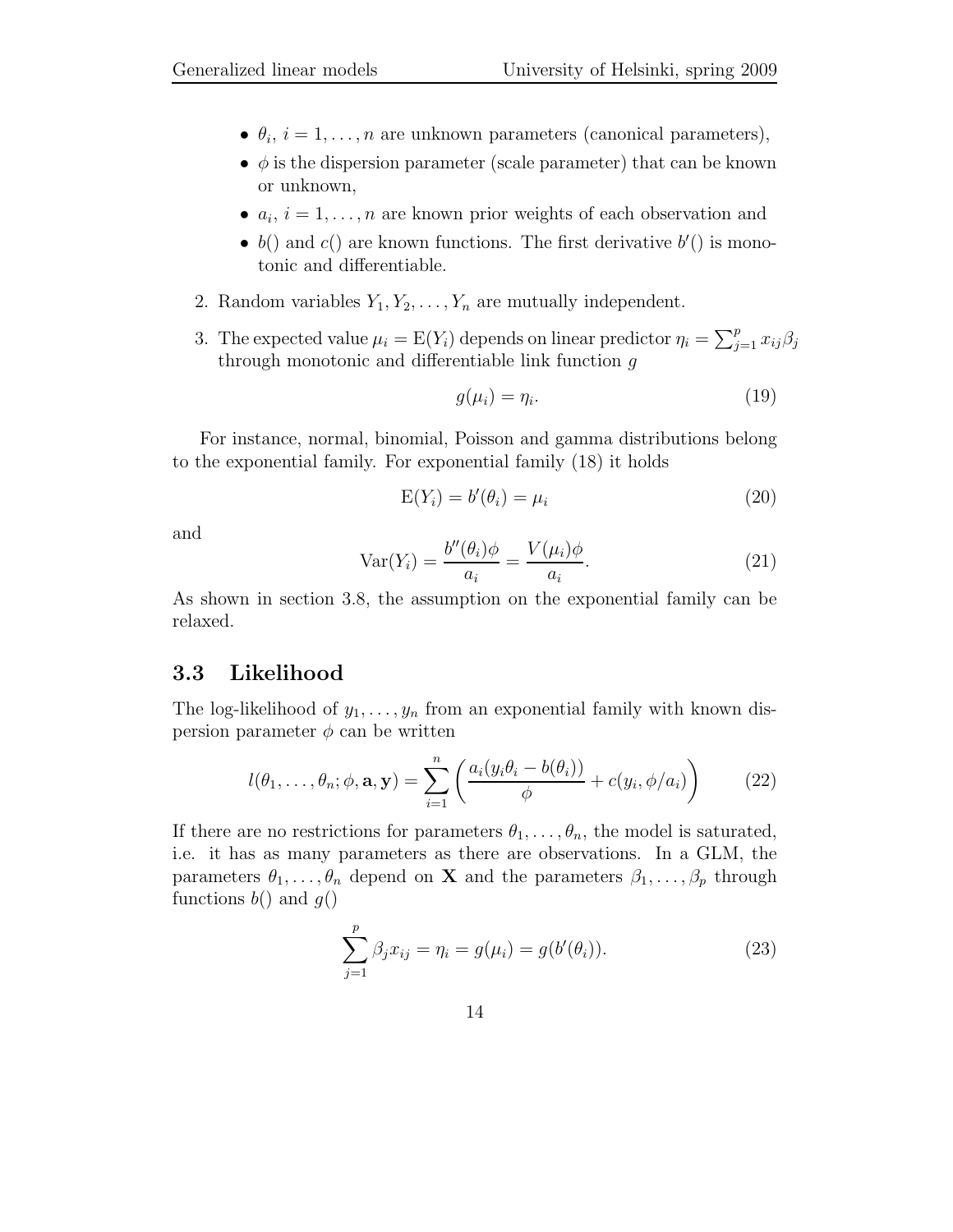Therefore, the log-likelihood can be written also a function of the parameters  $\mu_1, \ldots, \mu_n$  or as a function of the parameters  $\beta_1, \ldots, \beta_p$ 

$$
l(\mu_1, ..., \mu_n; \phi, \mathbf{a}, \mathbf{y}) =
$$
  

$$
\sum_{i=1}^n \left( \frac{a_i (y_i(b')^{-1}(\mu_i) - b((b')^{-1}(\mu_i)))}{\phi} + c(y_i, \phi/a_i) \right),
$$
 (24)

$$
l(\beta_1, ..., \beta_p; \phi, \mathbf{a}, \mathbf{y}) =
$$
  

$$
\sum_{i=1}^n \left( \frac{a_i(y_i(b')^{-1}(g^{-1}(\sum_{j=1}^p \beta_j x_{ij})) - b((b')^{-1}(g^{-1}(\sum_{j=1}^p \beta_j x_{ij}))))}{\phi} + c(y_i, \phi/a_i) \right).
$$
(25)

## 3.4 Canonical link

The link function for which it holds  $\eta_i = g(\mu_i) = \theta_i$  is called canonical link. Because  $\mu_i = b'(\theta)$ , it follows  $g = (b')^{-1}$ . The use of canonical link function simplifies calculations but this alone does not justify the use of canonical link. The link function should be selected on the basis of the data and prior knowledge on the problem.

## 3.5 Score function, observed information and expected information (Fisher information)

The partial derivative of log-likelihood with respect to some parameter is called score or score function. In the case of the exponential family  $(22)$  we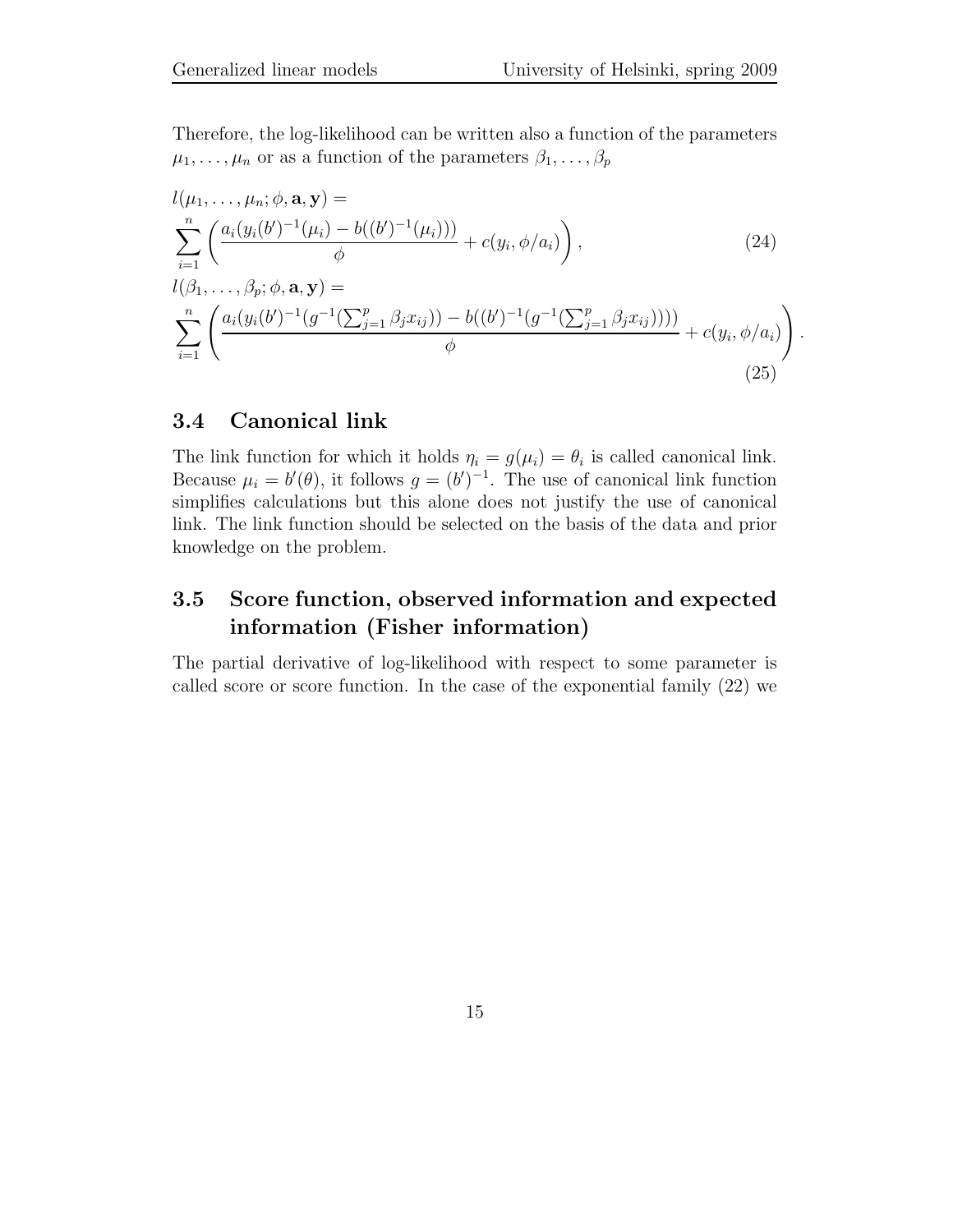obtain

$$
\frac{\partial l}{\partial \theta_i} = \frac{a_i (y_i - b'(\theta_i))}{\phi},\tag{26}
$$

$$
\frac{\partial l}{\partial \mu_i} = \frac{\partial l}{\partial \theta_i} \frac{\partial \theta_i}{\partial \mu_i} = \frac{a_i (y_i - b'(\theta_i))}{\phi} \frac{1}{V(\mu_i)},\tag{27}
$$

$$
\frac{\partial l}{\partial \eta_i} = \frac{\partial l}{\partial \theta_i} \frac{\partial \theta_i}{\partial \mu_i} \frac{\partial \mu_i}{\partial \eta_i} = \frac{a_i (y_i - b'(\theta_i))}{\phi} \frac{1}{V(\mu_i)} (g^{-1})'(\eta_i),\tag{28}
$$

$$
\frac{\partial l}{\partial \beta_j} = \sum_{i=1}^n \frac{\partial l}{\partial \theta_i} \frac{\partial \theta_i}{\partial \mu_i} \frac{\partial \mu_i}{\partial \eta_i} \frac{\partial \eta_i}{\partial \beta_j} = \sum_{i=1}^n \frac{a_i (y_i - b'(\theta_i))}{\phi} \frac{1}{V(\mu_i)} (g^{-1})'(\eta_i) x_{ij} =
$$
\n
$$
\frac{1}{\phi} \sum_{i=1}^n \frac{a_i (y_i - \mu_i(\boldsymbol{\beta})) x_{ij}}{V(\mu_i(\boldsymbol{\beta})) g'(\mu_i(\boldsymbol{\beta}))}
$$
\n(29)

where the notation  $\mu_i(\boldsymbol{\beta})$  emphasizes the fact that  $\mu_i$  depends on  $\boldsymbol{\beta}$ .

The observed information is the negative of the matrix of second order partial derivatives of log-likelihood

$$
J(\boldsymbol{\beta}, \mathbf{y}) = -\frac{\partial^2 l(\boldsymbol{\beta}, \mathbf{y})}{\partial \boldsymbol{\beta}^2} = \begin{pmatrix} -\sum_{i=1}^n \frac{\partial^2 l(\boldsymbol{\beta}, y_i)}{\partial \beta_1^2} & \cdots & -\sum_{i=1}^n \frac{\partial^2 l(\boldsymbol{\beta}, y_i)}{\partial \beta_1 \partial \beta_p} \\ \vdots & \vdots & \ddots & \vdots \\ -\sum_{i=1}^n \frac{\partial^2 l(\boldsymbol{\beta}, y_i)}{\partial \beta_p \partial \beta_1} & \cdots & -\sum_{i=1}^n \frac{\partial^2 l(\boldsymbol{\beta}, y_i)}{\partial \beta_p \partial \beta_p} \end{pmatrix}
$$
(30)

and the Fisher information or expected information is the expected value of observed information

$$
I(\boldsymbol{\beta}) = \mathrm{E}_{\mathbf{Y}}(J(\boldsymbol{\beta}, \mathbf{Y})) = \sum_{i=1}^{n} \mathrm{E}_{Y_i}(J(\boldsymbol{\beta}, Y_i)) = -\sum_{i=1}^{n} \mathrm{E}\left(\frac{\partial^2 l(\boldsymbol{\beta}, Y_i)}{\partial \boldsymbol{\beta}^2}\right).
$$
 (31)

## 3.6 Estimation

The maximum likelihood estimate for  $\beta$  is obtained by solving score equations

$$
\frac{\partial l(\boldsymbol{\beta}, \mathbf{y})}{\partial \boldsymbol{\beta}} = 0. \tag{32}
$$

Usually the estimation requires numerical methods. Traditionally, the maximum likelihood estimation is carried out with Fisher scoring (also called iterative weighted least squares) which is a modification of the Newton-Raphson algorithm.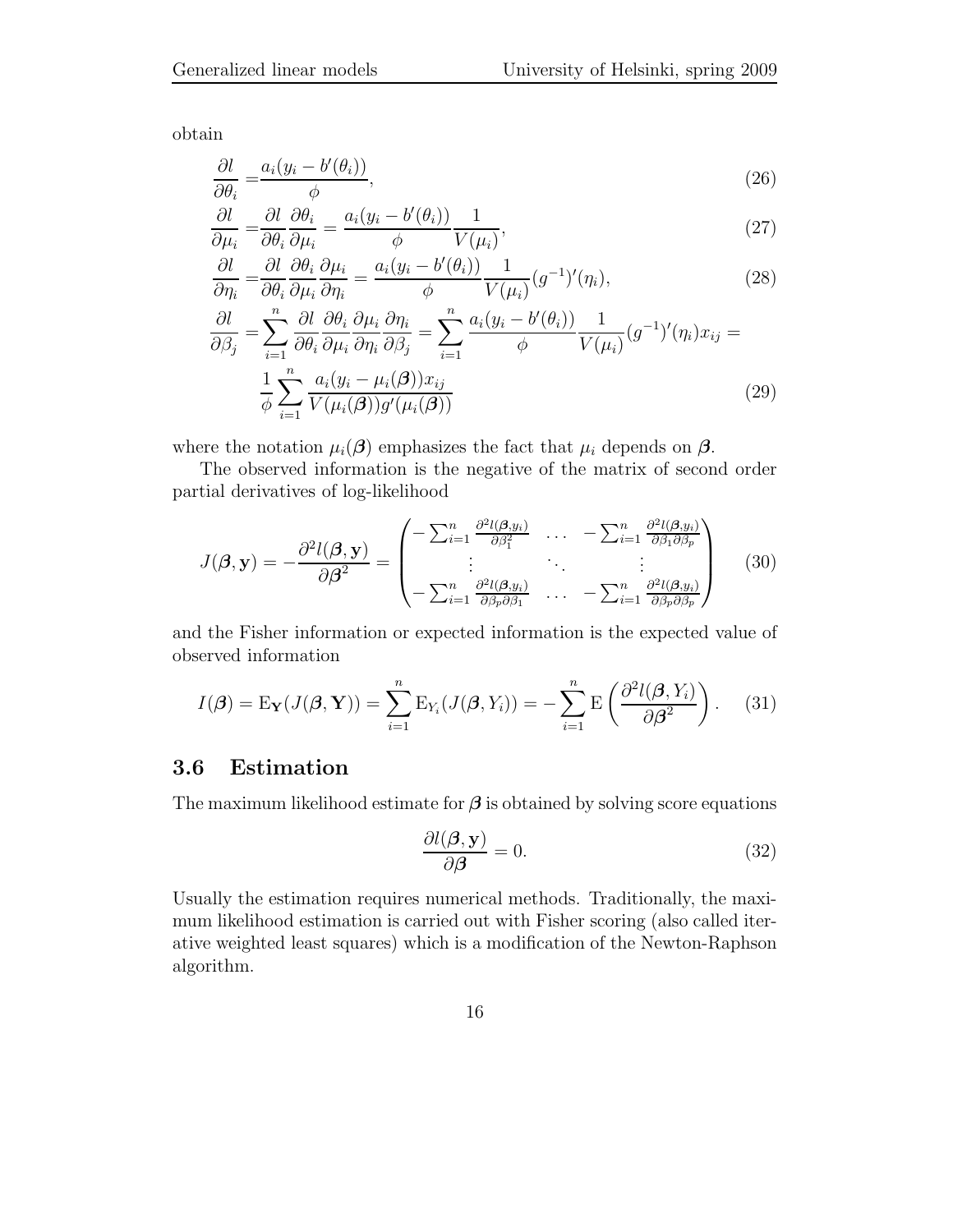In Newton-Raphson update rule

$$
\hat{\boldsymbol{\beta}}^{(t+1)} = \hat{\boldsymbol{\beta}}^{(t)} + J^{-1} \frac{\partial l(\boldsymbol{\beta}, \mathbf{y})}{\partial \boldsymbol{\beta}}
$$
(33)

the observed information  $J$  is replaced by the expected information  $I$ . After some algebra, this leads to the update formula

$$
\hat{\boldsymbol{\beta}}^{(t+1)} = (\mathbf{X}^T \mathbf{W}^{(t)} \mathbf{X})^{-1} \mathbf{X}^T \mathbf{W}^{(t)} \mathbf{z}^{(t)},
$$
\n(34)

where

$$
\mathbf{W}^{(t)} = \begin{pmatrix} w_1^{(t)} & & \\ & \ddots & \\ & & w_1^{(t)} \end{pmatrix},\tag{35}
$$

$$
w_i^{(t)} = \frac{a_i}{\left[g'\left(\mu_i(\hat{\boldsymbol{\beta}}^{(t)})\right)\right]^2 V\left(\mu_i(\hat{\boldsymbol{\beta}}^{(t)})\right)},
$$
\n(36)

$$
\mathbf{z}^{(t)} = (z_1^{(t)} \dots z_n^{(t)})^T
$$
 (37)

$$
z_i^{(t)} = \eta_i(\hat{\boldsymbol{\beta}}^{(t)}) + (y_i - \mu_i(\hat{\boldsymbol{\beta}}^{(t)}))g'\left(\mu_i(\hat{\boldsymbol{\beta}}^{(t)})\right). \tag{38}
$$

It can be seen that the updating rule depends on the distribution of  $Y_i$  only through the variance function  $V$ .

When the maximum likelihood estimator  $\hat{\boldsymbol{\beta}}$  exists, it is consistent and asymptotically normal with expected value  $\boldsymbol{\beta}$  and covariance matrix  $\phi(\mathbf{X}^T \mathbf{W} \mathbf{X})^{-1}$ .

The dispersion parameter  $\phi$  can estimated by the deviance (see Section 3.7) estimator

$$
\hat{\phi} = \frac{D}{n - p} \tag{39}
$$

or the moment estimator

$$
\hat{\phi} = \frac{1}{n - p} \sum_{i=1}^{n} \frac{a_i (y_i - \mu_i(\hat{\boldsymbol{\beta}}))^2}{V(\mu_i(\hat{\boldsymbol{\beta}}))}.
$$
\n(40)

## 3.7 Deviance

Deviance is defined as

$$
D(\mathbf{y};\hat{\boldsymbol{\mu}}) = 2\phi(l(\mathbf{y};\mathbf{y}) - l(\hat{\boldsymbol{\mu}};\mathbf{y}))
$$
\n(41)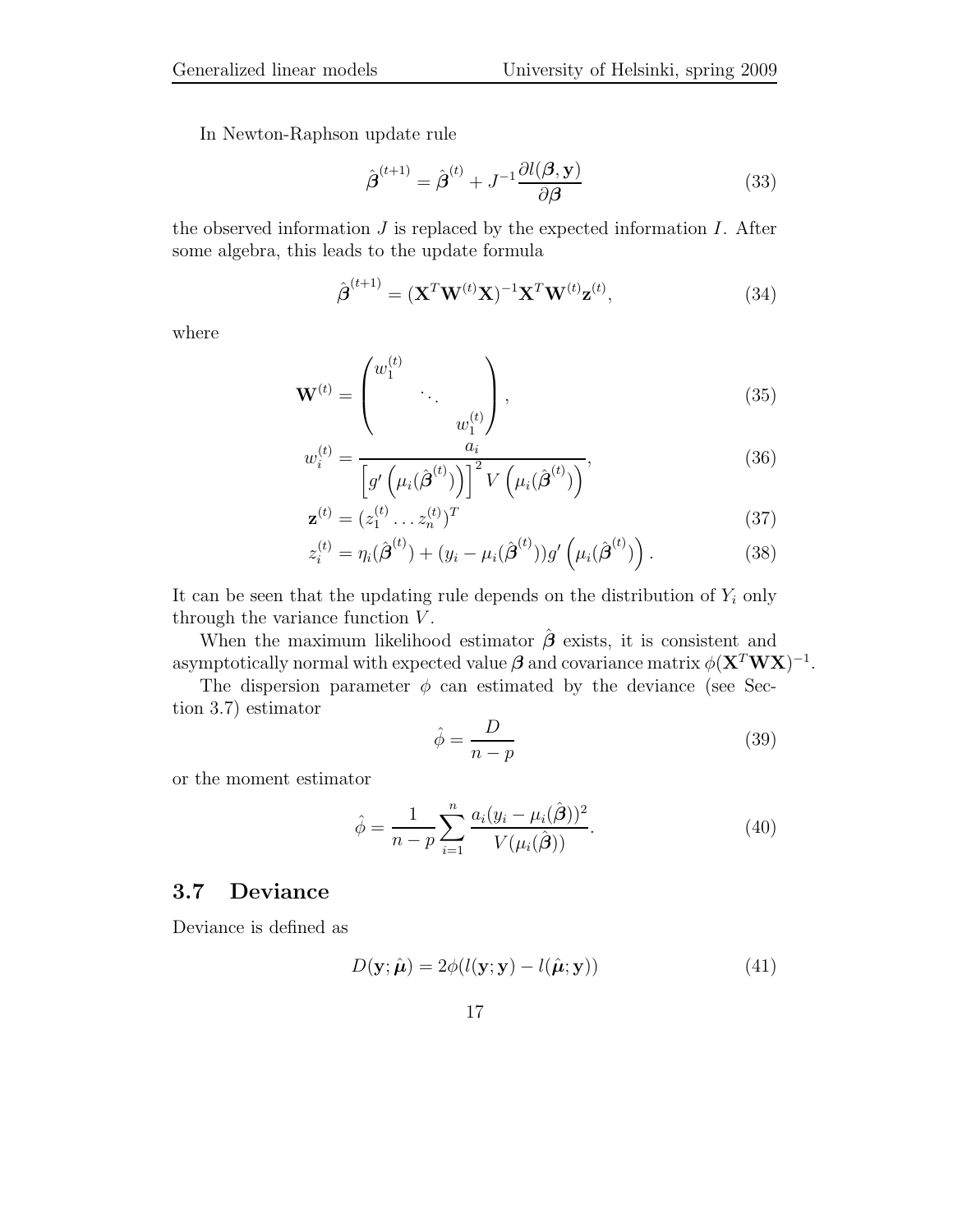where  $l(\mathbf{y}; \mathbf{y})$  is the log-likelihood of the saturated model (full model). In the saturated model, the number of parameters equals the number of observations and likelihood obtains its maximum for the model class. Scaled deviance is defined as

$$
D^*(\mathbf{y};\hat{\boldsymbol{\mu}}) = \frac{D(\mathbf{y};\hat{\boldsymbol{\mu}})}{\phi} \tag{42}
$$

As seen in Section 4.5, deviance is closely related to the likelihood ratio test.

## 3.8 Quasi-likelihood

GLMs allow defining the variance function independently from the link function. The assumption that the distribution of  $Y_i$  belongs to the exponential family can be replaced by an assumption that concerns only the variance of  $Y_i$ 

$$
Var(Y_i) = \frac{\phi V(\mu_i)}{a_i}.
$$
\n(43)

Parameters can be estimated maximizing quasilikelihood

$$
Q(\boldsymbol{\beta}; \mathbf{y}) = \frac{1}{\phi} \sum_{i=1}^{n} \int_{y_i}^{\mu_i} \frac{a(y_i - t)}{V(t)} dt.
$$
 (44)

The form of quasilikelihood function is chosen so that partial derivatives

$$
\frac{\partial Q(\boldsymbol{\beta}; \mathbf{y})}{\partial \beta_j} = \frac{1}{\phi} \sum_{i=1}^n \frac{a_i (y_i - \mu_i(\boldsymbol{\beta})) x_{ij}}{V(\mu_i(\boldsymbol{\beta})) g'(\mu_i(\boldsymbol{\beta}))}.
$$
(45)

are similar to the partial derivatives of likelihood function and consequently the parameters can be estimated by Fisher scoring.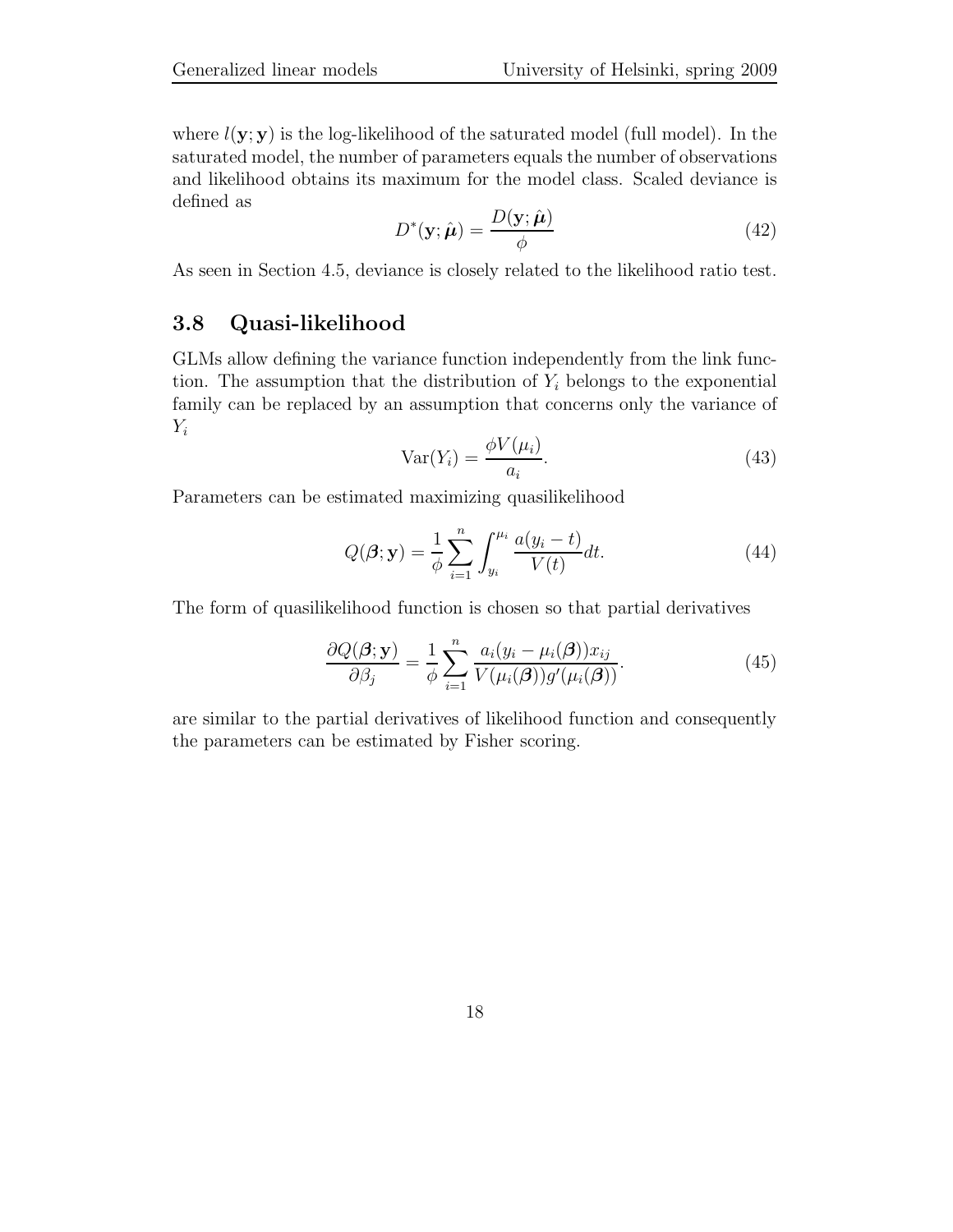# 4 Modeling

## 4.1 Process of modeling

- 1. Study design
- 2. Data collection
- 3. Selection of model class
- 4. Estimation
- 5. Model checking
- 6. Conclusions
- 7. Reporting

## 4.2 Residuals

Residuals can be used to check the model fit. For GLMs different kind of residuals can be defined:

#### Raw residuals (response residuals)

$$
r_i = y_i - \hat{\mu}_i \tag{46}
$$

#### Pearson residuals

$$
r_{P,i} = \frac{y_i - \hat{\mu}_i}{\sqrt{V(\hat{\mu}_i)/a_i}}\tag{47}
$$

whose squared sum

$$
\sum_{i=1}^{n} r_{P,i}^{2} = X^{2}
$$
 (48)

is the Pearson chi-squared goodness-of-fit statistic.

#### Deviance residuals

$$
r_{D,i} = \text{sign}(y_i - \hat{\mu}_i) \sqrt{d_i},\tag{49}
$$

where

$$
d_i = 2a_i (y_i (\theta_i(y_i) - \theta_i(\hat{\mu}_i)) - b(\theta_i(y_i)) + b(\theta_i(\hat{\mu}_i))).
$$
 (50)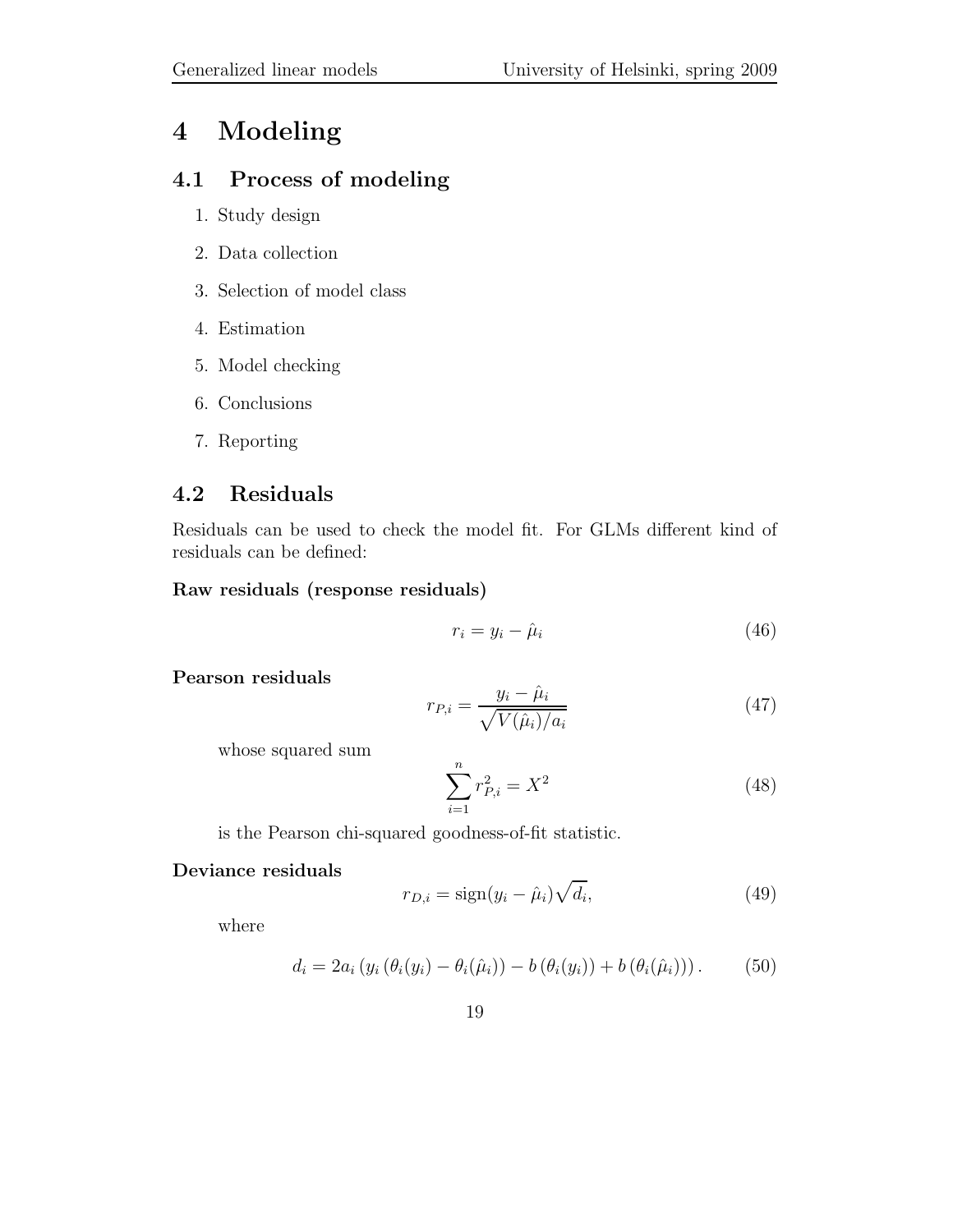The deviance is the squared sum of the deviance residuals

$$
\sum_{i=1}^{n} r_{D,i}^{2} = D(\mathbf{y}; \hat{\boldsymbol{\mu}})
$$
\n(51)

**Anscombe residuals** where  $y_i$ 's and  $\mu_i$ 's are transformed so that the residuals become approximately normally distributed.

In R, method residuals for class glm can compute raw, Pearson and deviance residuals.

Influential observations can be identified, for instance, by calculating differences

$$
\Delta_i \hat{\boldsymbol{\beta}} = \hat{\boldsymbol{\beta}} - \hat{\boldsymbol{\beta}}^{(i)} \tag{52}
$$

where  $\hat{\boldsymbol{\beta}}^{(i)}$  is estimated from data without observation *i*.

## 4.3 Nonlinear terms

GLMs allow inclusion of known transformations of the covariates as far as the linear predictor  $\eta_i$  can be presented as a sum of transformed covariates. For instance, the design matrix may be defined as

$$
\mathbf{X} = \begin{pmatrix} 1 & x_{11} & x_{11}^2 & x_{11}^3 \\ \vdots & \vdots & \vdots & \vdots \\ 1 & x_{n1} & x_{n1}^2 & x_{n1}^3 \end{pmatrix} . \tag{53}
$$

to fit a GLM with a third order polynomial for covariate  $x_1$ .

#### 4.4 Interactions

Interaction terms are nonlinear transformations of two or more covariates. The type of interaction can synergistic (the joint effect is stronger than the additive effect) or antagonist (the joint effect is weaker than the additive effect). It is usually a bad idea to include interaction terms without the corresponding main effects.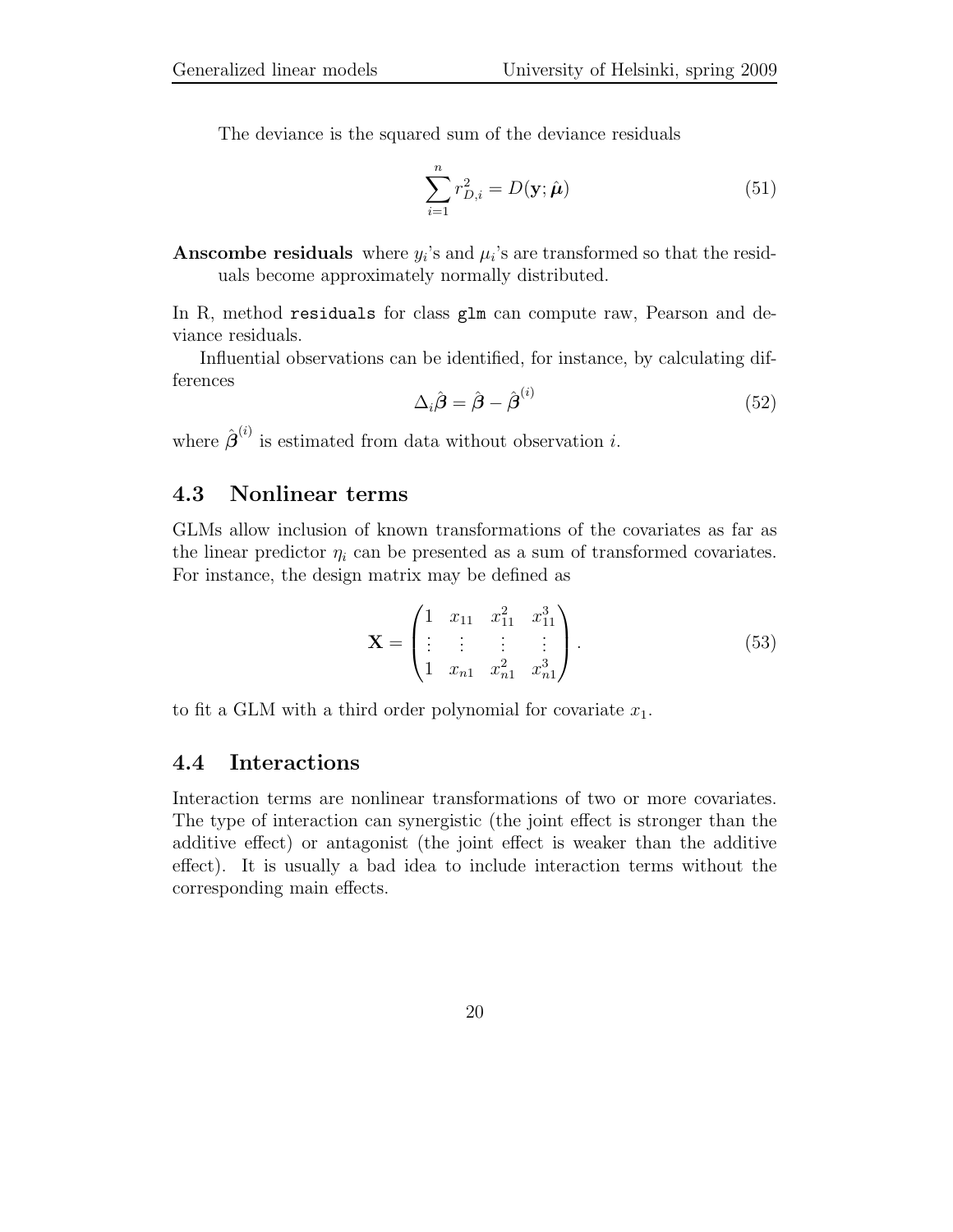#### 4.5 Hypothesis testing

#### 4.5.1 Single test

The test of hypothesis

$$
H_0: \ \beta_j = 0
$$
  

$$
H_1: \ \beta_j \neq 0
$$

for a certain regression coefficient  $\beta_j$  of a GLM can be based on the likelihood ratio test

$$
\Lambda = \frac{\sup\{L(\beta_1, \dots, \beta_p; \mathbf{y}) : \beta_j = 0\}}{\sup\{L(\beta_1, \dots, \beta_p; \mathbf{y})\}}
$$
(54)

Using log-likelihoods the test statistic can be written

$$
-2\log \Lambda = 2(l(\hat{\boldsymbol{\beta}}; \mathbf{y}) - l(\hat{\boldsymbol{\beta}}_0; \mathbf{y}))
$$
\n(55)

where  $\hat{\boldsymbol{\beta}} = \hat{\beta}_1, \ldots, \hat{\beta}_p$  and  $\hat{\boldsymbol{\beta}}_0 = \hat{\beta}_1, \ldots, \beta_j = 0, \ldots, \hat{\beta}_p$  are the maximum likelihood estimates under the two models. The statistic  $-2 \log \Lambda$  follows asymptotically  $\chi_1^2$  distribution The test can written also in terms of deviance

$$
-2\log\Lambda = \frac{D(\mathbf{y};\hat{\boldsymbol{\beta}}_0) - D(\mathbf{y};\hat{\boldsymbol{\beta}})}{\phi}.
$$
 (56)

The likelihood ratio test for more than one parameter is similar but the test statistic follows asymptotically  $\chi^2$  distribution with degrees of freedom equal to the difference in dimensionality of  $\beta$  and  $\beta_0$ . If the dispersion parameter is not known, the test statistics

$$
\frac{D(\mathbf{y};\hat{\boldsymbol{\beta}}_0) - D(\mathbf{y};\hat{\boldsymbol{\beta}})}{\hat{\phi}(p-q)}
$$
(57)

where q is the dimensionality of  $\beta$  follows asymptotically F-distribution  $F_{p-q,n-p}.$ 

#### 4.5.2 Multiple tests

Let  $p_1, p_2, \ldots, p_m$  be the nominal p-values from m tests. Family-wise error rate (FWER) is the probability that at least one true null hypothesis is falsely rejected. Several approaches for controlling FWER exist: a simple approach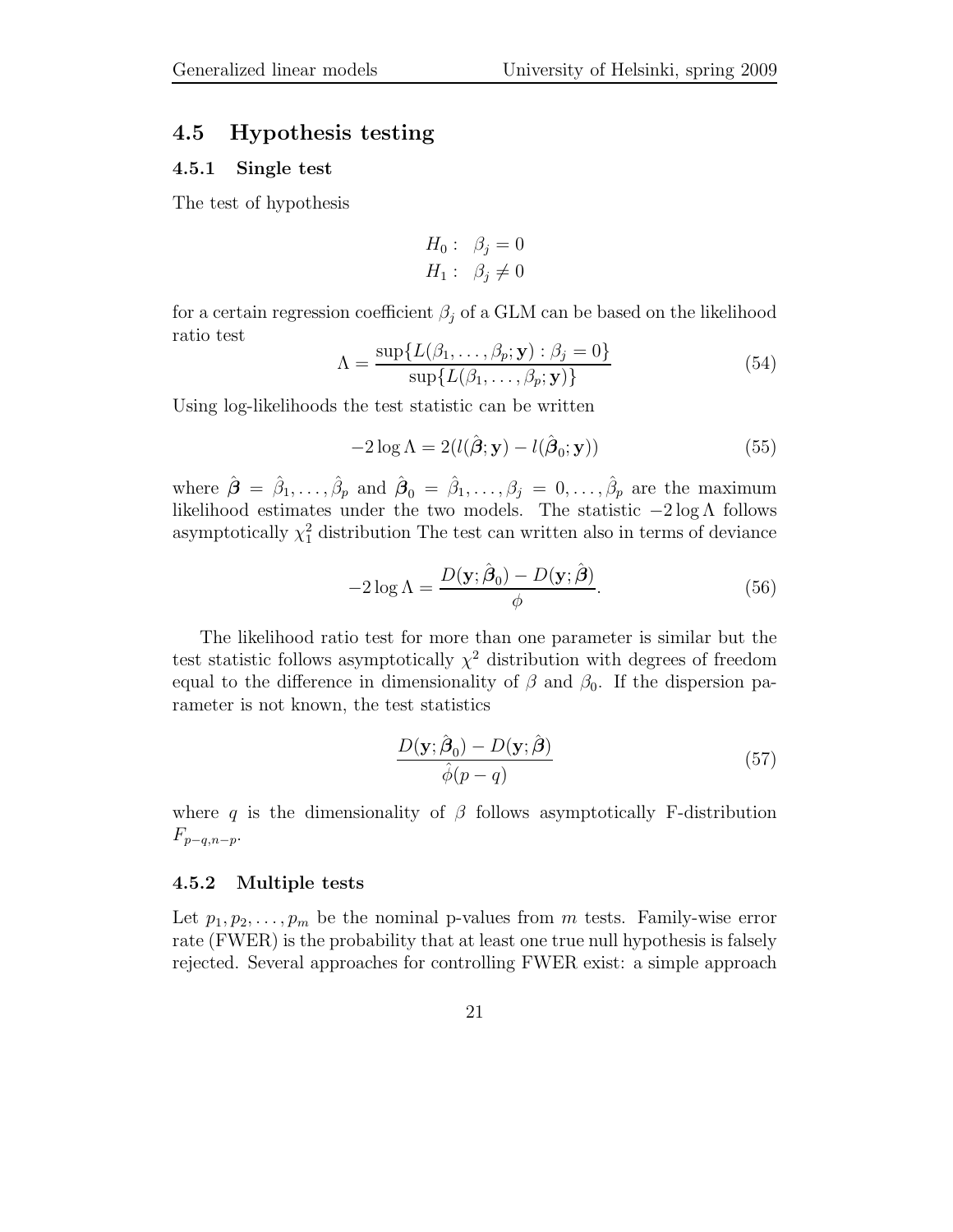is the Bonferroni correction where the nominal p-values are compared to the  $\alpha/m$  where  $\alpha$  is the significance level. If the tests are dependent, the Bonferroni correction is too conservative and the actual significance level is smaller than  $\alpha$ .

False discovery rate (FDR) is the expected proportion of incorrectly rejected null hypothesis in a set of hypotheses. The FDR analysis has been used e.g. in genome wide association (GWA) studies where the number of tests can be one million.

## 4.6 Model selection

- Multiple models. Competing models are fitted and the estimated model parameters are reported for each model. The properties of the models are discussed. This is actually not a formal model selection method but a commonly used practical approach to the problem. The approach is feasible only if the number of the competing models is small.
- Likelihood ratio test can be used to compare nested models.
- Stepwise regression. In forward selection, the procedure starts with a null model and covariates are added one by one. The procedure continues until the newly added covariate does not improve the model. The improvement of the model defined e.g. by the p-value of the likelihood ratio test. In backward elimination, the procedure starts with the full model and covariates are removed one by one. The procedure continues until the removal of a covariate makes the model worse. The lasso (least absolute shrinkage and selection operator, http://www-stat.stanford.edu/~tibs/lasso.html) can be understood as a modernized version of stepwise regression (not based on likelihood). Stepwise methods cannot guarantee that the best model will be selected. Automated methods should not replace careful thinking.
- Information criteria: Akaike information criterion (AIC), Bayesian information criterion (BIC), Bayes factor, crossvalidation, etc. AIC and BIC are straightforward to compute

$$
AIC = -2l(\boldsymbol{\beta}; \mathbf{y}) + 2p,
$$
  
 
$$
BIC = -2l(\boldsymbol{\beta}; \mathbf{y}) + p \log(n),
$$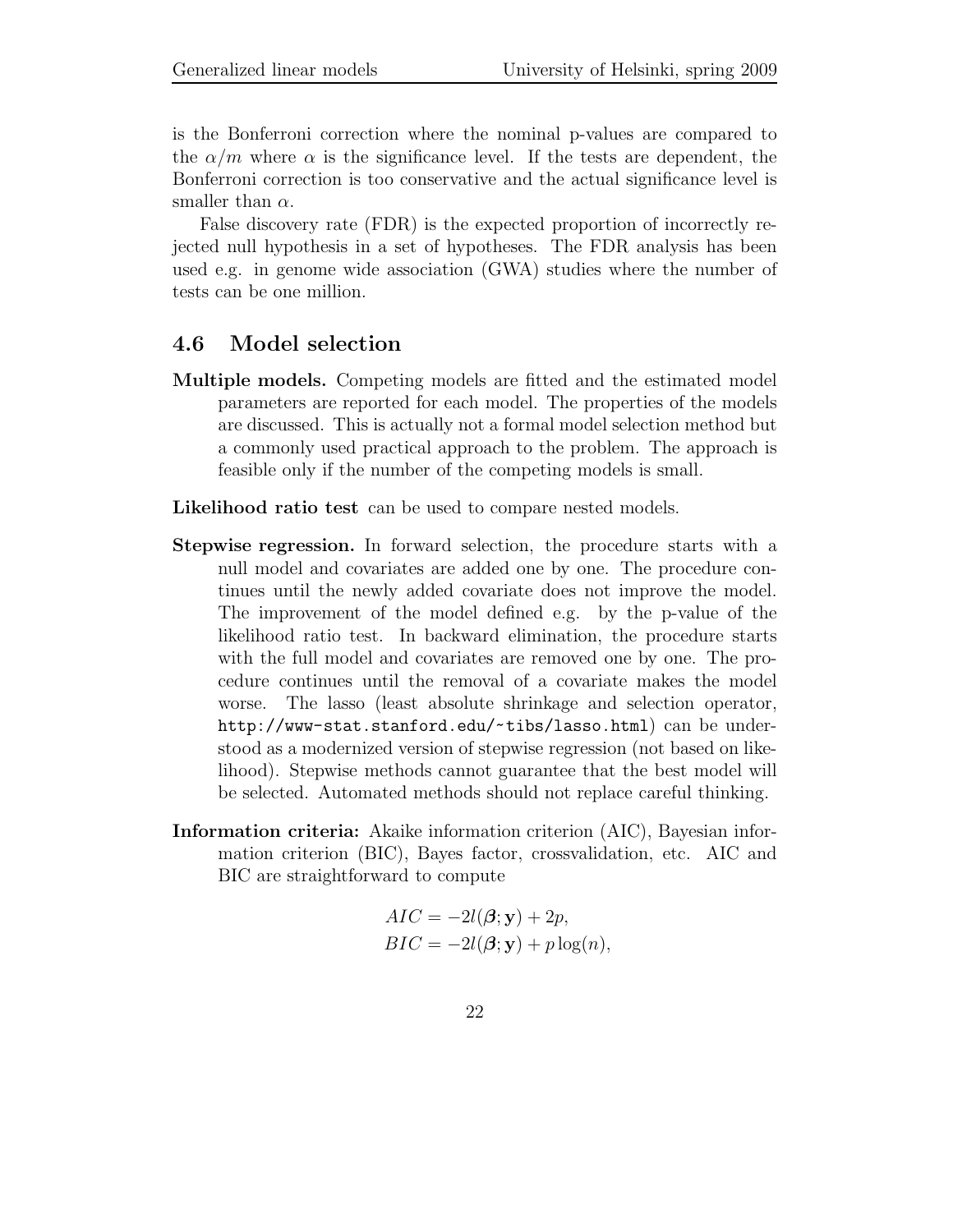where  $p$  is the number of parameters in the model. The model with smallest value of AIC (or BIC if that is used) will be considered the best. Both AIC and BIC penalize models for a higher number of parameters. In BIC, the penalty depends also on the number of observations.

## 4.7 Experimental and observational studies

Experimental data origin from data generating mechanism where the experimenter selects the values of some variables. In observational data, all values are recorded as observed. The same GLMs can be used for both types of data. The analysis follows the same lines but the interpretation of the results may differ. In general, only experimental data allows causal inference. With observational data, the possibility of confounders and alternative causal explanations must be accounted.

## 4.8 Missing data

Usually there are missing observations in real world data. A statistician has the following options:

- Ignore the missing observations and analyze only the complete cases. This is applicable if only few observations are missing.
- Impute the missing values. Multiple imputation is preferred over single imputation. The challenges lie in the definition of the imputation model.
- Model the data. The likelihood becomes an integral over the missing values. The results are sensitive to model misspecification and estimation may require a lot of computational resources.

## 4.9 Few words on independence

Term "independence" may have different meanings depending on the context. In statistics, the term refers to independence of events or to independence of random variables. Events A and B are independent if

$$
P(A \text{ and } B) = P(A)P(B). \tag{58}
$$

or equivalently, using conditional probabilities

$$
P(A \mid B) = P(A) \tag{59}
$$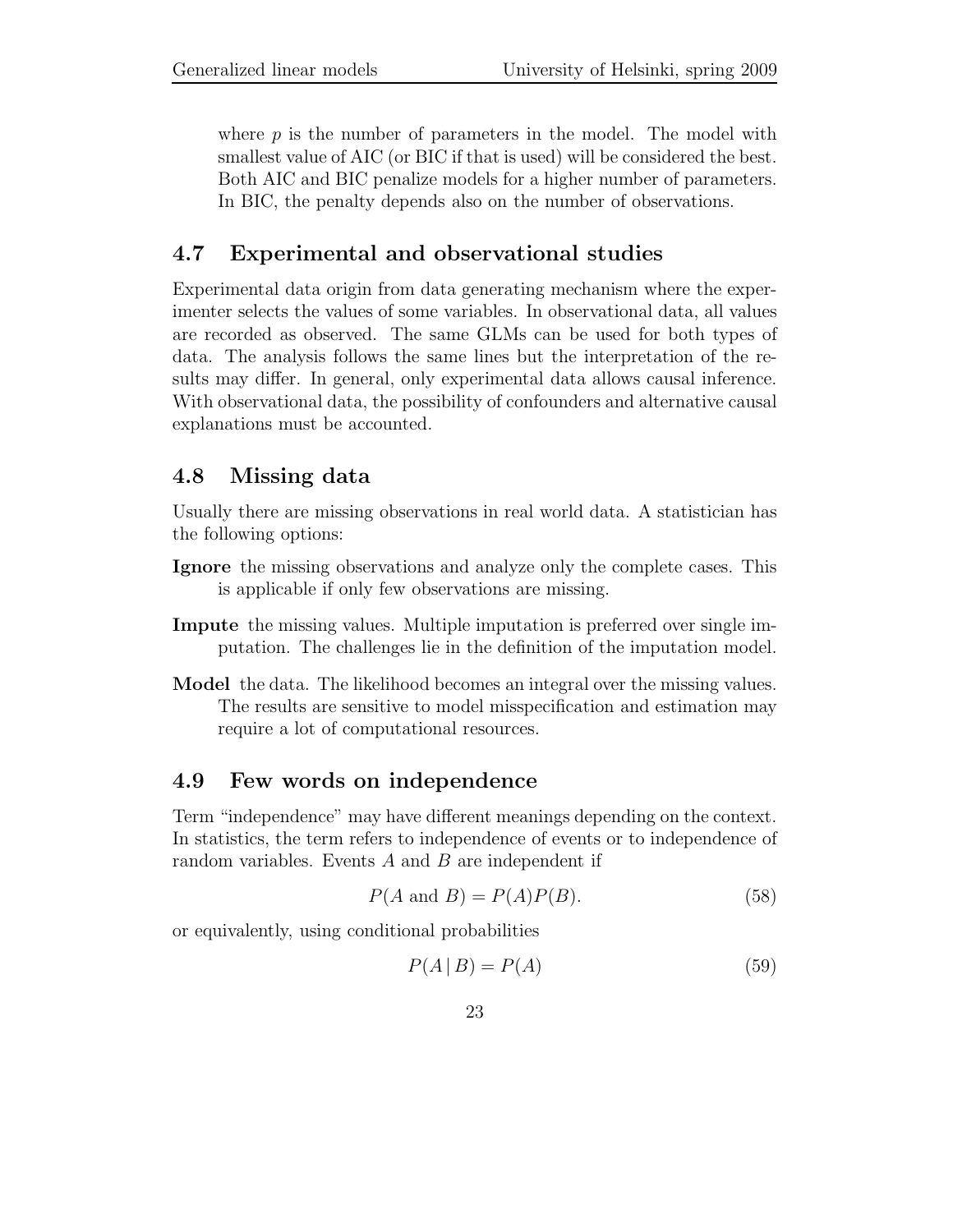or

$$
P(B \mid A) = P(B). \tag{60}
$$

Random variables X and Y are independent (marked  $X \perp Y$ ) if

$$
F_{X,Y}(X,Y) = F_X(X)F_Y(Y).
$$
 (61)

The term "linear independence of random variables" is sometimes used to indicate that the random variables are uncorrelated but this usage is not recommended. In general, zero correlation does not imply independence.

In linear algebra, linear independence of a family of vectors means that none of the vectors can be presented as a linear combination of the other vectors. A matrix whose columns are linearly independent has full rank.

The concept of conditional independence is important when causality is considered. Random variables  $X$  and  $Y$  are independent on the condition of Z (notation  $X \perp Y$  or  $X \perp Y$  | Z may be used) when

$$
F_{X,Y|Z}(X,Y|Z) = F_{X|Z}(X|Z)F_{Y|Z}(Y|Z)
$$
\n(62)

or equivalently

$$
F_{X,|Y,Z}(X | Y, Z) = F_{X|Z}(X | Z).
$$
 (63)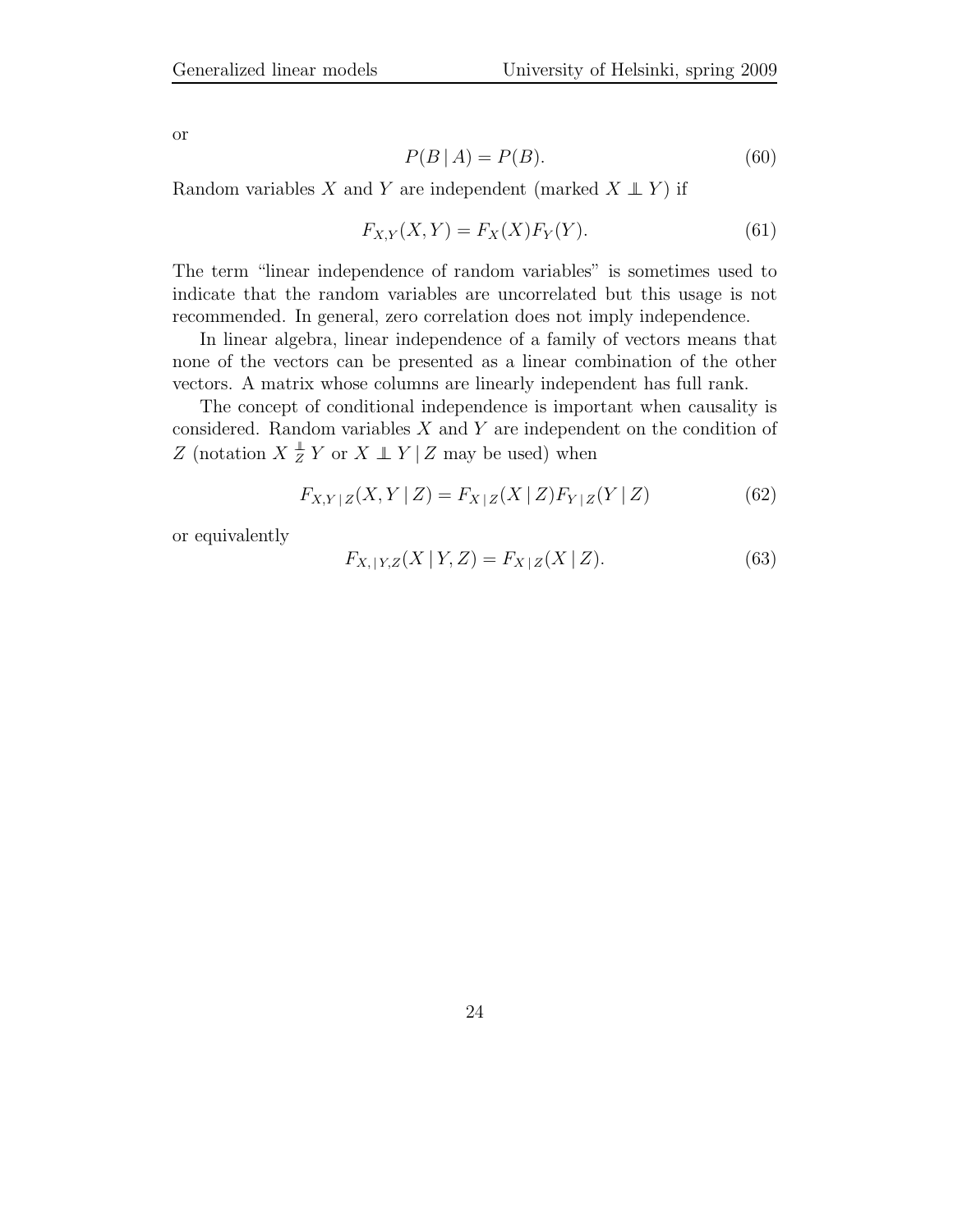# 5 Binary response

## 5.1 Representations of binary response data

In binary response data, the response  $Y_i$  has two possible values, for instance, 0 and 1. Binary response data can be presented in different formats:

| Data matrix |                  |  |
|-------------|------------------|--|
| x           | Y                |  |
| 250         | $\left( \right)$ |  |
| 250         | 1                |  |
| 350         | 1                |  |
| 300         | $\left( \right)$ |  |
| 250         | 0                |  |
| 300         | 1                |  |
|             |                  |  |
|             |                  |  |

Weighted data matrix

| x   | Y                | frequency |
|-----|------------------|-----------|
| 250 | 0                | 23        |
| 250 | 1                | 12        |
| 300 | 1                | 21        |
| 300 | 0                | 19        |
| 350 | $\left( \right)$ | 7         |
| 350 | 1                | 13        |

Frequency table (crosstabulation)

|           | $= 0$ |    |
|-----------|-------|----|
| $x = 250$ | 23    | ۰, |
| $x=300$   | 21    | 19 |
| $x = 350$ |       | 13 |
|           |       |    |

The response  $Y_i$  can be either a Bernoulli random variable (binary response) or a sum of Bernoulli random variable (binomial response). In the latter case, the observational units with the identical covariate values belong to the same covariate class. For the *i*th covariate class  $m_i$  binary responses are recorded and the number of responses 1 is denoted by  $K_i$ . The binomial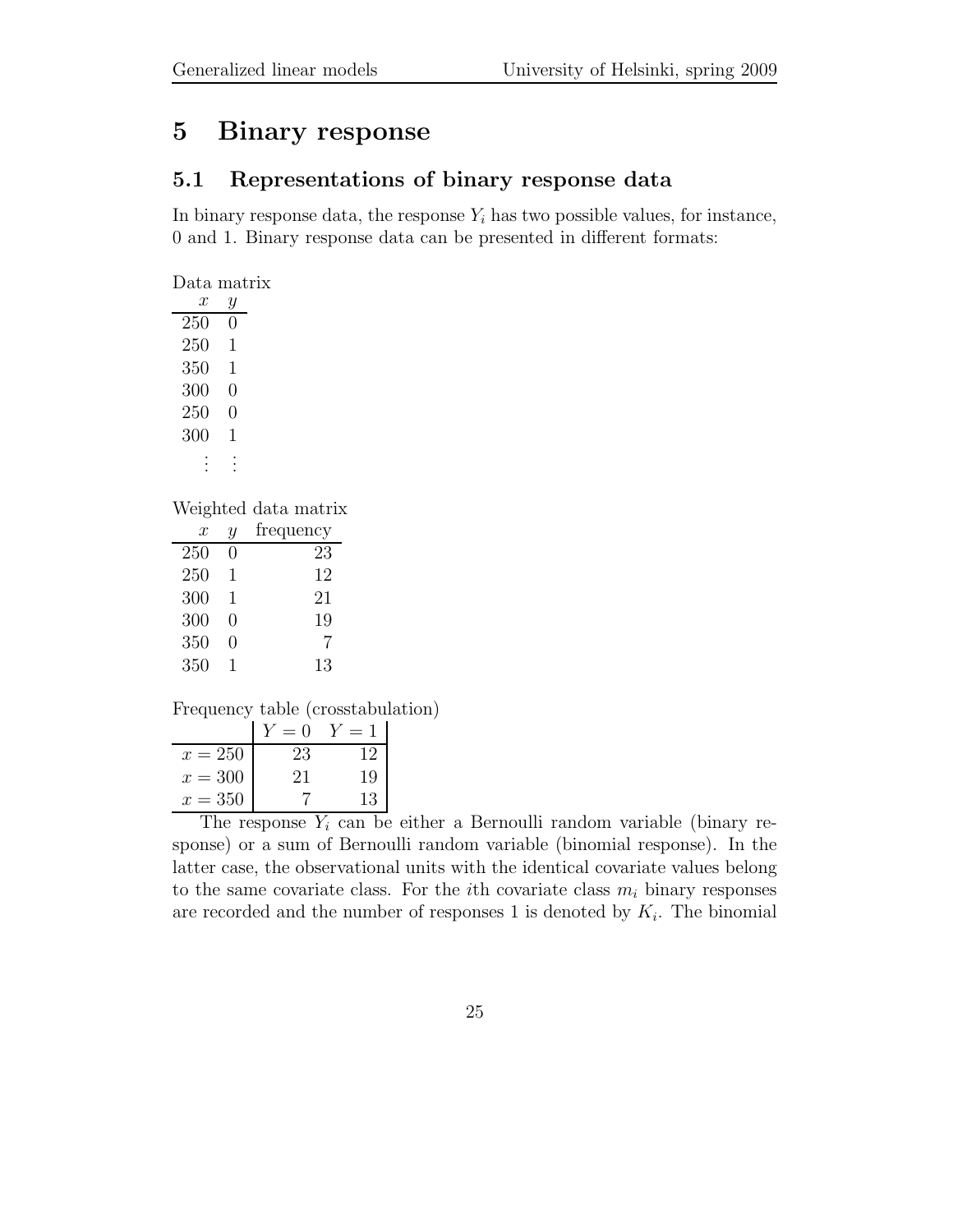response is defined

$$
Y_i = \frac{K_i}{m_i}.\tag{64}
$$

## 5.2 Link functions for binary data

If the possible values of  $Y_i$  are 0 and 1, it holds

$$
P(Y_i = 1) = E(Y_i) = g^{-1}(\eta_i),
$$
\n(65)

where the possible values of the inverse link function  $g^{-1}$ () belong to the interval (0, 1). Any cumulative distribution function defines the inverse of a link function. The commonly used link functions are the logit link

$$
g(\mu_i) = \text{logit}(\mu_i) = \text{log}\left(\frac{\mu_i}{1 - \mu_i}\right),\tag{66}
$$

the probit link

$$
g(\mu_i) = \text{probit}(\mu_i) = \Phi^{-1}(\mu_i), \tag{67}
$$

where  $\Phi^{-1}$  is the inverse of cumulative distribution function (cdf) of the standard normal distribution and the complementary log-log link

$$
g(\mu_i) = \text{cloglog}(\mu_i) = \text{log}(-\text{log}(1 - \mu_i)).
$$
 (68)

## 5.3 Odds and log-odds

It is often interesting to compare the estimated responses for different values of covariates. Denote

$$
p_A = P(Y_i = 1 | \eta_A) \tag{69}
$$

$$
p_B = P(Y_i = 1 | \eta_B) \tag{70}
$$

where  $\eta_A$  and  $\eta_B$  are the linear predictors for certain values of covariates. Now the odds ratio is defined as

$$
\frac{p_A/(1-p_A)}{p_B/(1-p_B)}
$$
(71)

and the logarithm of the odds ratio becomes

$$
\log\left(\frac{p_A/(1-p_A)}{p_B/(1-p_B)}\right) = \log\left(\frac{p_A}{1-p_A}\right) - \log\left(\frac{p_B}{1-p_B}\right) = \log(t(p_A) - \log(t(p_B)),\tag{72}
$$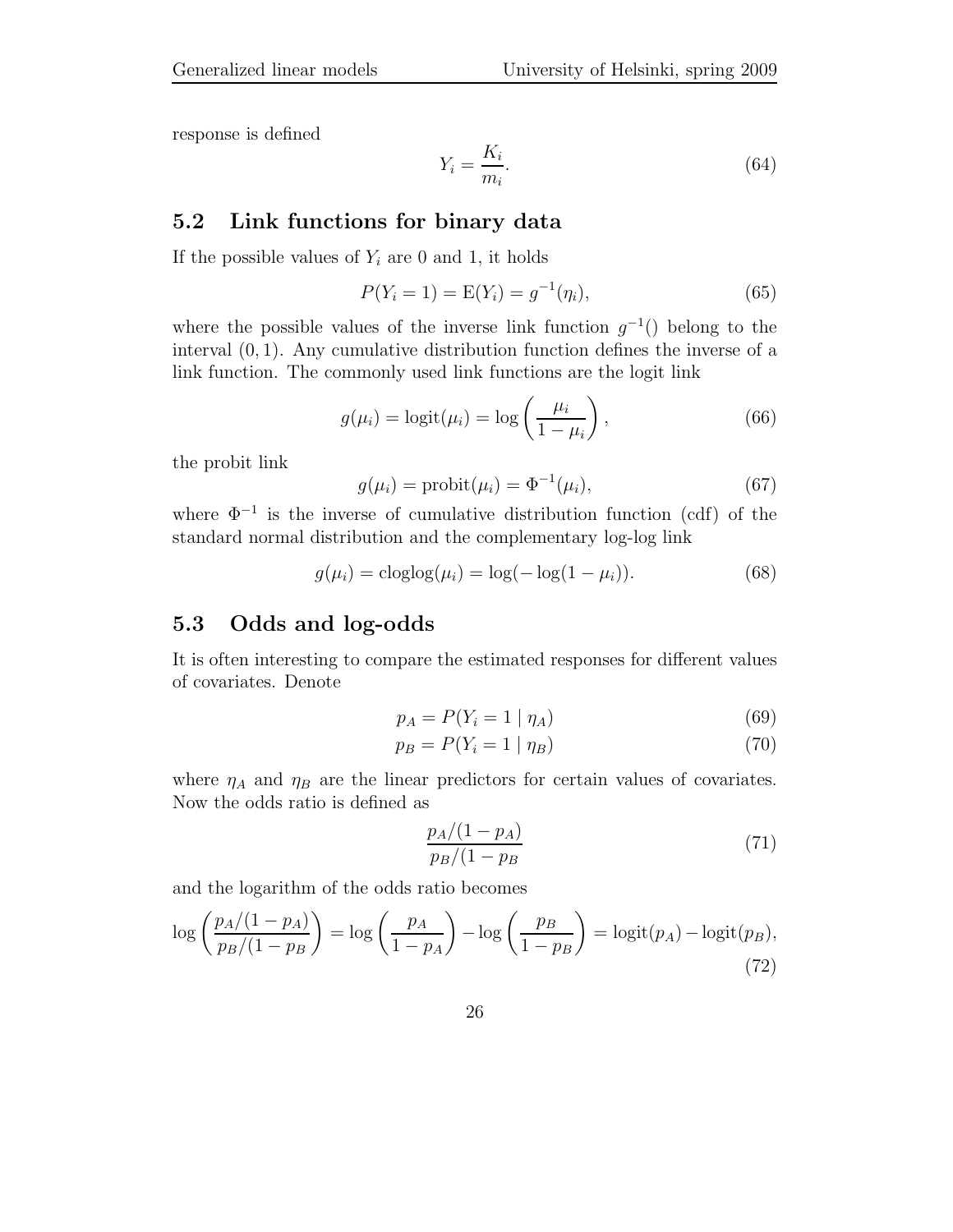which in the case of logit link simplifies

$$
logit(p_A) - logit(p_B) = \eta_A - \eta_B.
$$
 (73)

## 5.4 Latent variables

Consider an example where the effectiveness of an insecticide to mosquitos is studied. Mosquitos have different resistance to the insecticide. A mosquito dies  $(Y = 1)$  if the amount of insecticide x is higher than a threshold value  $T$ , which varies in the population. Because  $T$  cannot be directly measured, it is called latent variable. If T follows the normal distribution with mean  $-\alpha/\beta$  and variance  $1/\beta^2$  we obtain for a mosquito randomly chosen from the population

$$
P(Y=1) = P(T \le x) = \Phi\left(\frac{x - (-\alpha/\beta)}{1/\beta}\right) = \Phi(\alpha + \beta x). \tag{74}
$$

In other words, the use of normal distributed latent variable led to the probit model. If  $T$  follows logistic distribution, we will end up with the logistic model. If  $T$  follows Gumbel distribution, we will end up with the GLM with cloglog link.

#### 5.5 Overdispersion

Overdispersion means that the variance in the data is greater than the variance assumed in the model. The sum of independent Bernoulli random variables

$$
K = Y_1 + Y_2 + \ldots + Y_m \tag{75}
$$

follows binomial distribution  $K \sim \text{Bin}(m, \mu)$  where  $E(Y_i) = \mu$ . It follows that  $Var(K) = m\mu(1 - \mu)$ . In real world datasets, however, the assumption of independence is often unrealistic and  $\text{Var}(K) > m\mu(1-\mu)$ . This is called overdispersion.

#### 5.6 Non-existence of maximum likelihood estimates

Maximum likelihood estimates do not exist if the data can be perfectly separated on the basis of covariate values, for example, response 1 is always obtained if  $x > 100$  and response 0 is always obtained if  $x < 100$ .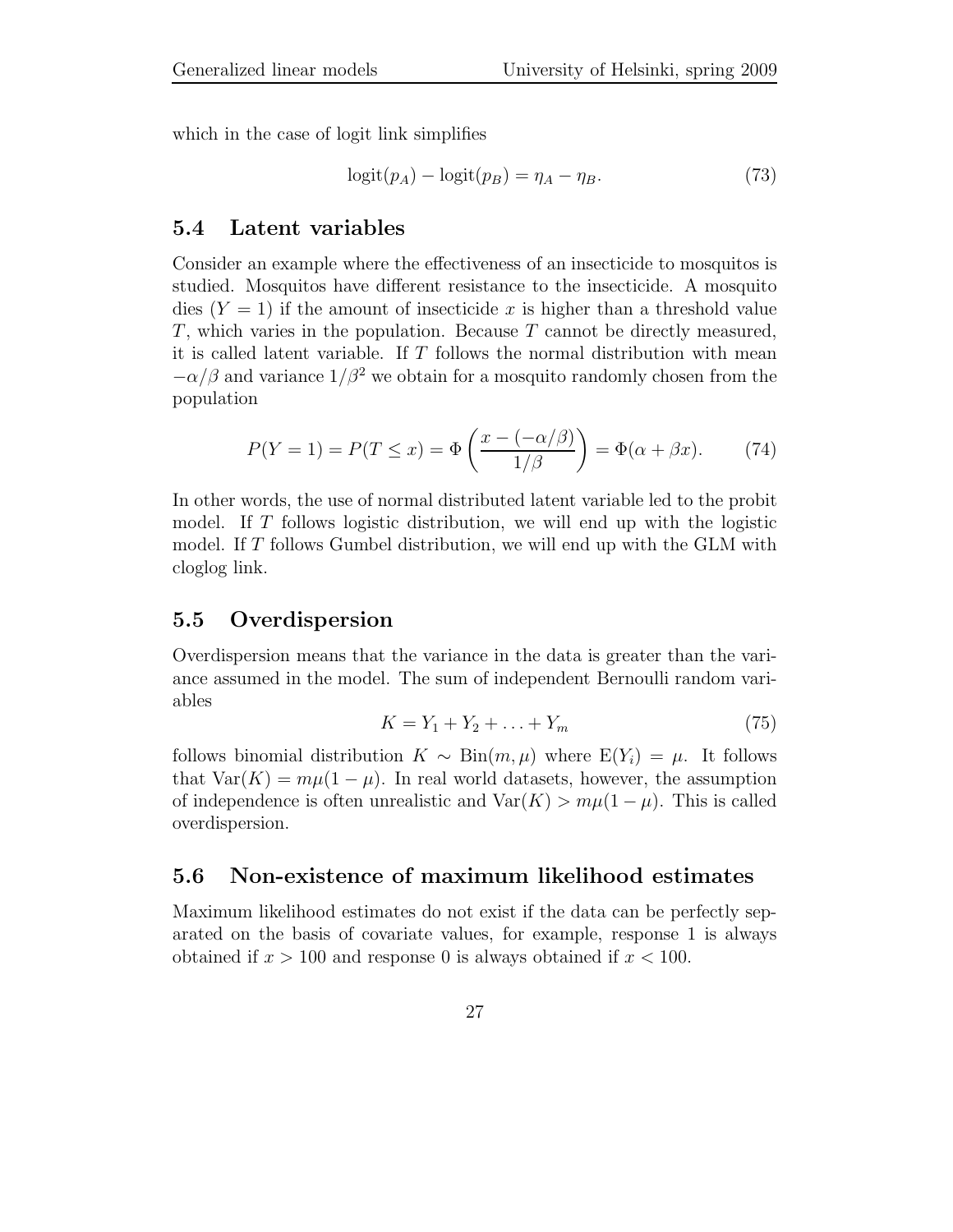### 5.7 Example: Switching measurements

The Josephson junction (JJ) circuits are important non-linear components of superconducting electronics. The strong dependence of the physical parameters of JJ circuits as function of changes in environmental variables, for instance, temperature, electric noise, and magnetic field makes the JJ circuits to have several applications as ultra-sensitive sensors. Moreover, certain JJ circuits are promising candidates for realization of quantum computation. An experiment called switching measurement is a common way to probe the properties of a JJ circuit sample. In the experiment, sequences of current pulses are applied to the sample, while the voltage over the structure is monitored. Switching measurements are ideal applications for design of experiments in sense that the underlying parametric model for the switching dynamics of a single JJ can be derived directly from the laws of physics. With quantum mechanical arguments, it can be shown that the probability of the voltage response can be approximated by

$$
P(Y = 1) = 1 - e^{-\exp(ax+b)}
$$
  
\n
$$
P(Y = 0) = e^{-\exp(ax+b)},
$$
\n(76)

where a and b are unknown parameters to be estimated and  $x$  is the height of the current pulse. It follows that the measurement data can be modeled by a GLM with cloglog link function.

In an experiment carried out in Low Temperature Laboratory, Helsinki University of Technology in August 2005, a sample consisting of aluminium– aluminium oxide–aluminium Josephson junction circuit in a dilution refrigerator at 20 millikelvin temperature was connected to computer controlled measurement electronics in order to apply the current pulses and record the resulting voltage pulses. The resistance of the sample at room temperature suggested that a pulse of 300 nA always causes a switching (response 1), which gave the upper limit for the initial estimation. The lower limit for the initial estimation, 200 nA was roughly estimated from the dimensions of the Josephson junction by an experienced physicist. The experiment was carried out sequentially so that the height of pulse for stage was determined using the measurement data recorded on the earlier stages.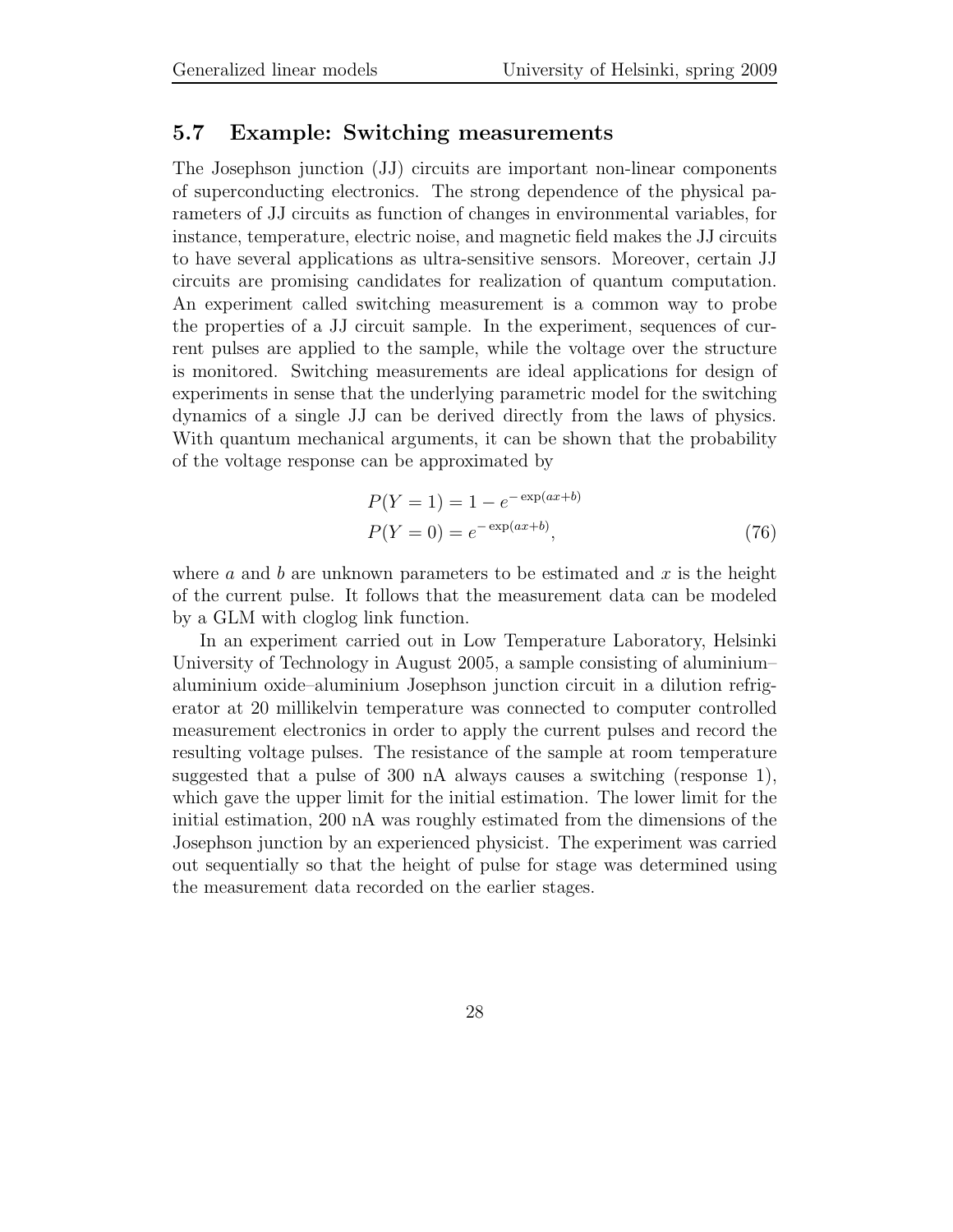# 6 Count response

## 6.1 Representations of count response data

In the count data, the possible values the response variable  $Y_i$  are integers  $0, 1, 2, \ldots$  In practical situations there is sometimes an upper limit for  $Y_i$ but this can be ignored if  $E(Y_i)$  is far below the the upper limit. It is often assumed that the counted events arise from a Poisson process whose intensity depends on the covariates.

When the number of events for each individual are observed, the data can be presented in the form of data matrix

| $x_1$ | $x_2$ | Y |
|-------|-------|---|
| 250   | A     | 7 |
| 250   | A     | 1 |
| 350   | В     | 1 |
| 300   | A     | 0 |
| 250   | В     | 8 |
| 300   | В     | З |
|       |       |   |

or weighted data matrix

| $x_1$ | $x_2$        | Y              | frequency      |
|-------|--------------|----------------|----------------|
| 250   | $\mathbf{A}$ | 0              | 4              |
| 250   | A            | 1              | $\overline{2}$ |
| 250   | A            | 3              | 1              |
| 250   | В            | 0              | 4              |
| 250   | В            | 1              | 5              |
| 250   | В            | $\overline{2}$ | 3              |
| 250   | В            | 3              | $\overline{2}$ |
| 300   | Δ            | 0              | 6              |
|       |              |                |                |

When the number of events are observed only for each covariate class, the data can be presented in the form of frequency table (crosstabulation)

|             | $x_2 = A$ | $x_2 = B$ |
|-------------|-----------|-----------|
| $x_1 = 250$ | 23        | 12        |
| $x_1 = 300$ | 21        | 19        |
| $x_1 = 350$ |           | 13        |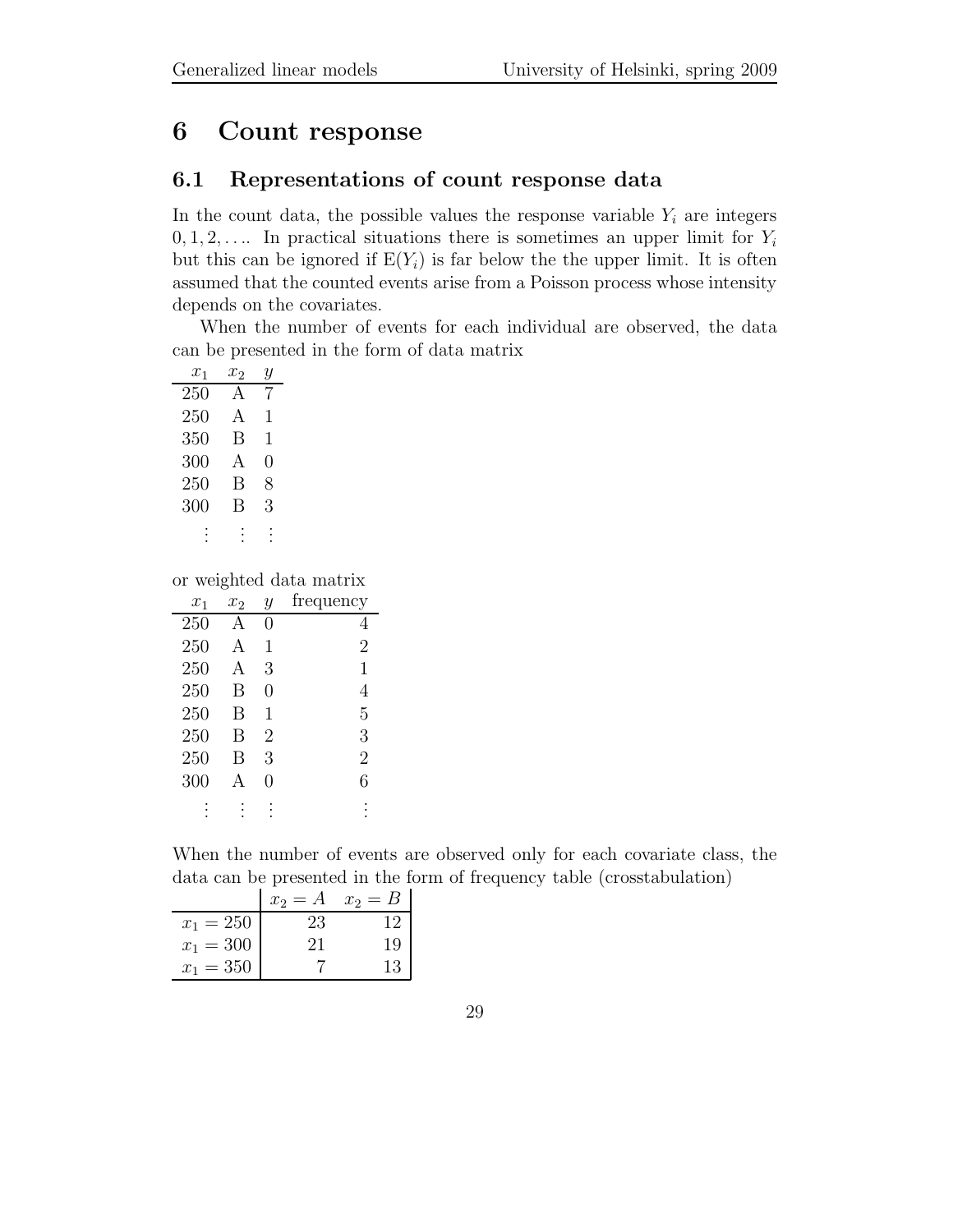#### 6.2 Link functions for count data

Count data can be modeled by a GLM with the logarithmic link function

$$
\log(\mu_i) = \sum_{j=1}^p \beta_j x_{ij}.\tag{77}
$$

These models are also called Poisson regression or log-linear models.

## 6.3 Likelihood

The log-likelihood Poisson distributed response has the form

$$
l(\mathbf{y}; \beta) = \sum_{i=1}^{n} y_i \log(\mu_i) - \mu_i - \log(y_i!) =
$$

$$
\sum_{i=1}^{n} \left( \sum_{j=1}^{p} \beta_j x_{ij} y_i - \exp\left(\sum_{j=1}^{p} \beta_j x_{ij}\right) - \log(y_i!) \right).
$$
(78)

Example: Full likelihood for missing data Count response  $y_i$ , continuous covariate  $x_{i1}$  and binary covariate  $x_{i2}$  are recorded for the sample  $i = 1, 2, \ldots, 1000$ .  $y_i$  and  $x_{i1}$  are observed for all i but  $x_{i2}$  is missing for  $i = 1, 2, \ldots, 250$ . We can assume that the values  $x_{i2}$  are missing at random (MAR), i.e. the missingness does not depend on the unobserved value itself but it may depend on the observed response or on the other covariate. The full likelihood for the data can be written

$$
L(\mathbf{y}; \beta_1, \beta_2) =
$$
  
\n
$$
\prod_{i=1}^{250} \left( p(X_{i2} = 1) p(x_{i1} | X_{i2} = 1) \frac{\exp(\beta_1 x_{i1} + \beta_2)^{y_i} \exp(-\exp(\beta_1 x_{i1} + \beta_2))}{y_i!} + p(X_{i2} = 0) p(x_{i1} | X_{i2} = 0) \frac{\exp(\beta_1 x_{i1})^{y_i} \exp(-\exp(\beta_1 x_{i1}))}{y_i!} \right)
$$
  
\n
$$
\times \prod_{i=251}^{1000} p(x_{i2}) p(x_{i1} | x_{i2}) \frac{\exp(\beta_1 x_{i1} + \beta_2 x_{i2})^{y_i} \exp(-\exp(\beta_1 x_{i1} + \beta_2 x_{i2}))}{y_i!}.
$$
 (79)

In order to calculate this likelihood we need to specify the marginal distribution  $p(x_2)$  and the conditional distribution  $p(x_1|x_2)$ . This may require specification of some additional parameters that are considered as nuisance parameters and are estimated together with the parameters of interest  $\beta_1$ and  $\beta_2$ .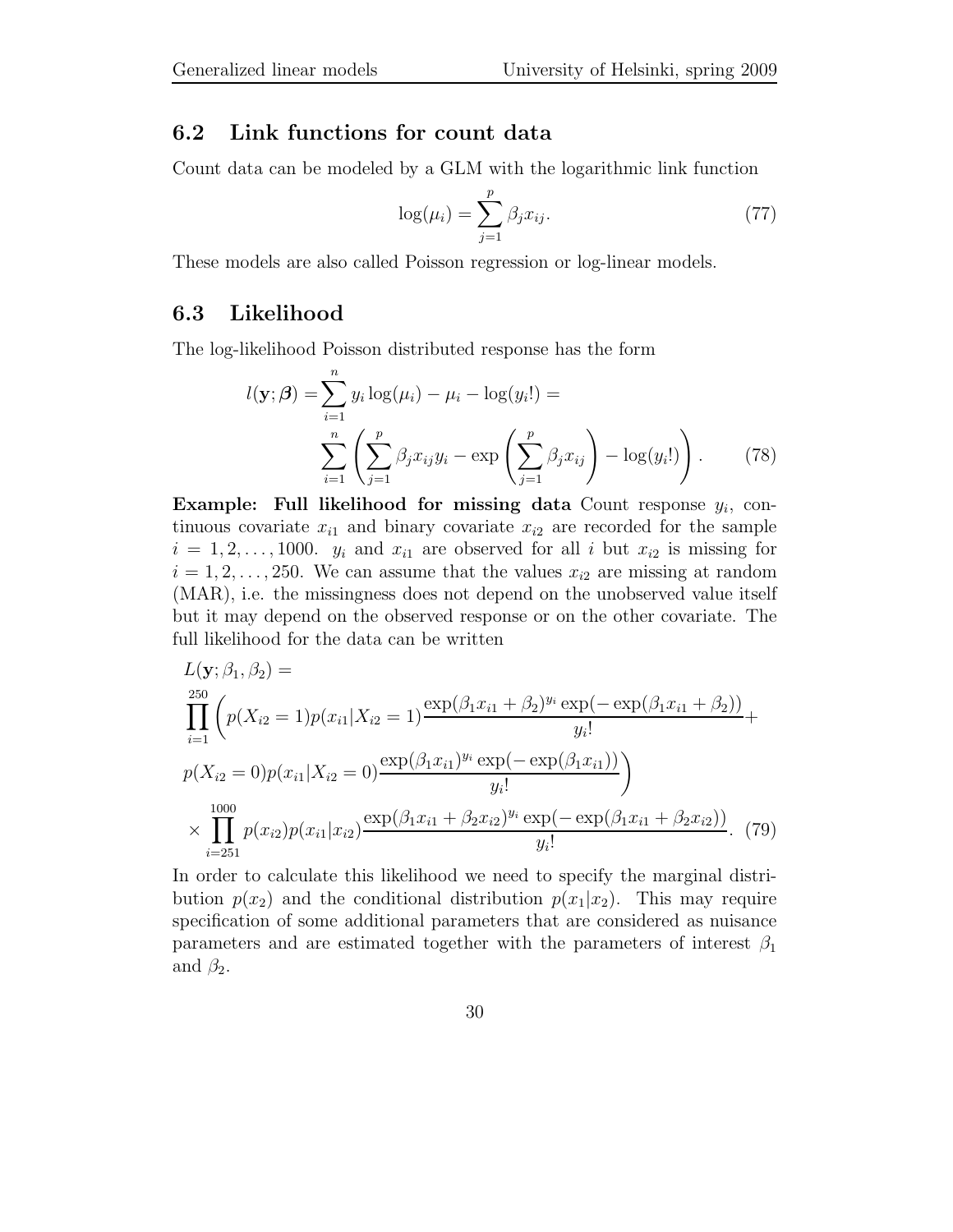#### 6.4 Offset

The intensity of a process is defined in the form events/time and the observed number of events depends on the system has been followed up. In the GLM, the time is taken into account adding an offset term

$$
\log(\mu_i) = \sum_{j=1}^{p} \beta_j x_{ij} + \log(t_i), \tag{80}
$$

where  $t_i$  is the offset, i.e. the follow-up time or the time under exposure. The regression coefficient of the offset is fixed to 1. In R, this can done with the model term offset.

## 6.5 Overdispersion

For the Poisson distribution the variance is equal to expected value. In realworld data, it is common that the observed variance is higher, i.e. there is overdispersion.

## 6.6 Example: Follow-up for cardiovascular diseases

Cohort studies are important in epidemiological research. A population cohort represents the population of specified age range living in a certain geographical area. The FINRISK cohort 1982 consists of men and women who were 25-64 years old at baseline year 1982 (the beginning of the follow-up). The cohort has been followed up for deaths and fatal and non-fatal events of cardiovascular diseases until the end of year 2006. The example data set contains the number of recorded events grouped by year, age group, sex and area (Eastern Finland / Western Finland). The number of events should be considered in proportion to the person years of follow-up.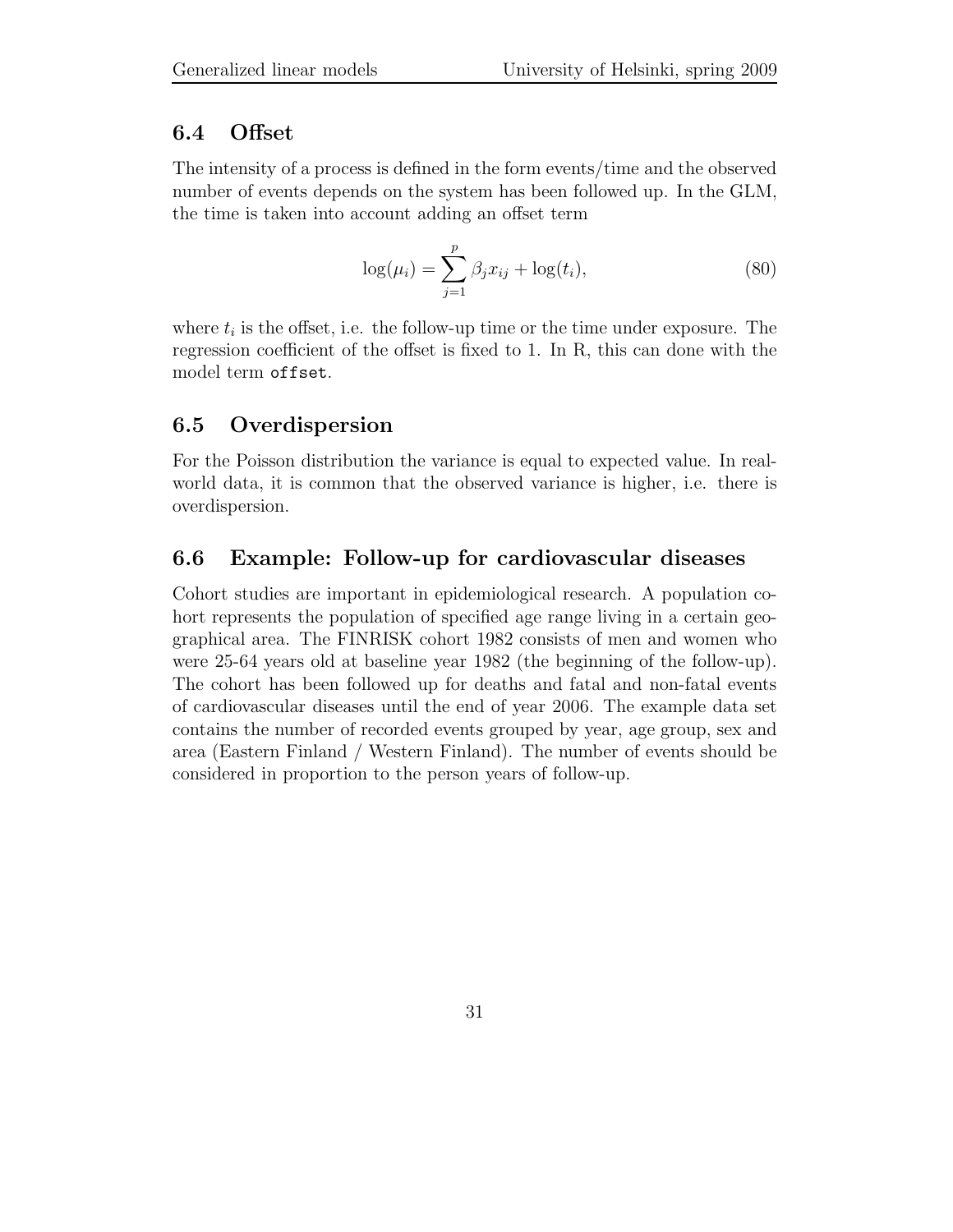# 7 Nominal and ordinal response

## 7.1 Representations of nominal response data

Data matrix  $x \quad u$ 

|     | .7  |
|-----|-----|
| 250 |     |
| 250 | €   |
| 350 | ( ) |
| 300 | A   |
| 250 | В   |
| 300 | В   |
|     |     |
|     |     |

Weighted data matrix

| $\mathcal{T}$ | Y | frequency |
|---------------|---|-----------|
| 250           | A | 23        |
| 250           | B | 12        |
| 250           | С | 4         |
| 300           | A | 21        |
| 300           | В | 19        |
| 300           | C | 7         |
| 350           | A | 7         |
| 350           | В | 13        |
| 350           | C | 3         |

Frequency table (crosstabulation)

|           | $Y =' A'$ | $Y =' B'$ $Y =' C'$ |  |
|-----------|-----------|---------------------|--|
| $x = 250$ | 23        | 19                  |  |
| $x=300$   | 21        | 19                  |  |
| $x = 350$ |           | 13                  |  |

In nominal response data, the response is one of the categories. In ordinal response data, the categories have a natural order. Binomial response is a special case of both nominal and ordinal response.

When there are more than two categories, nominal and ordinal response have a multivariate nature. For the *i*th covariate class  $m_i$  responses are recorded and the number of responses in the categories  $1, 2, \ldots, Q$  is denoted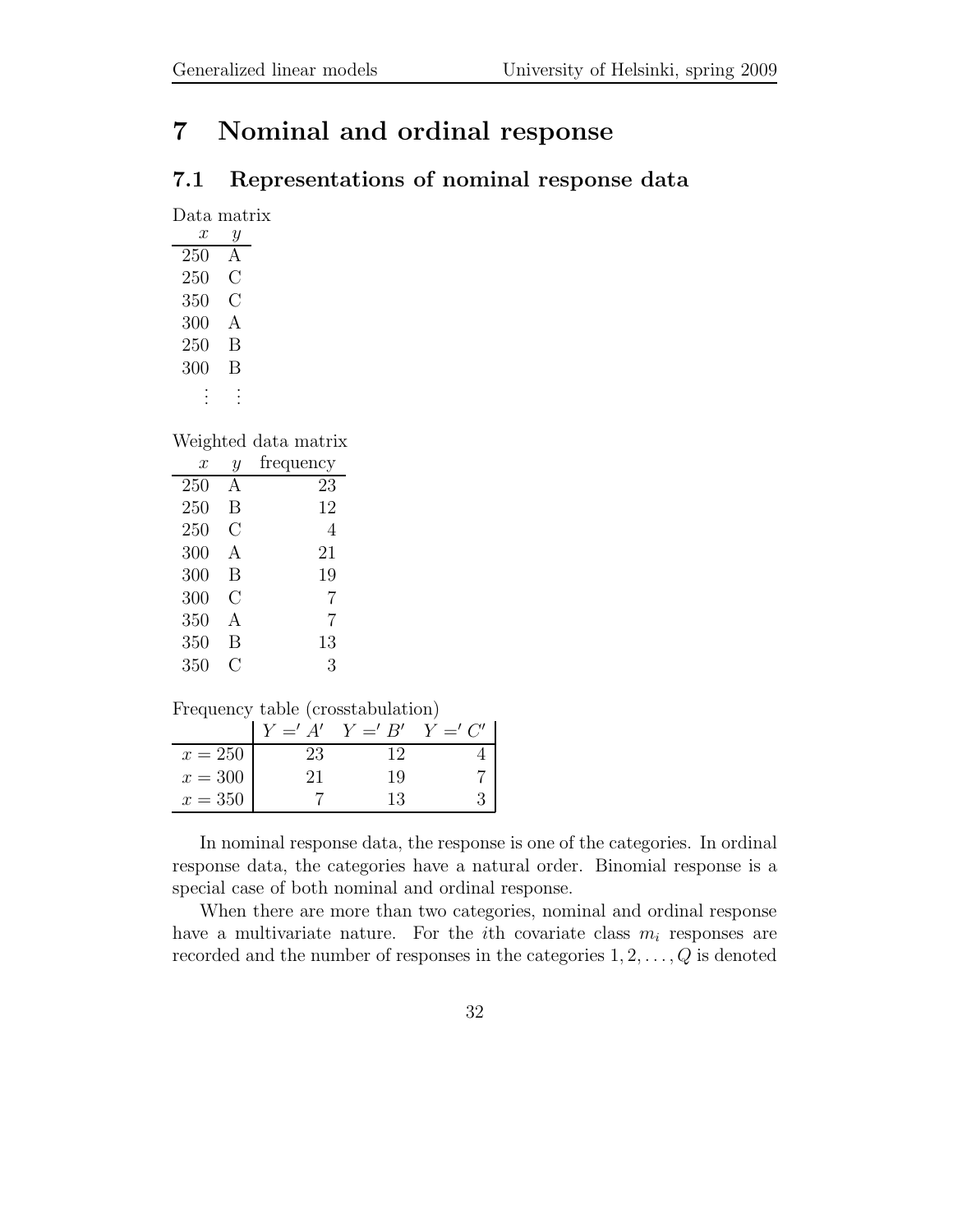by a vector  $(K_{i1}K_{i2}\ldots K_{iQ})$ . The response is then defined as vector

$$
\mathbf{Y}_i = \begin{pmatrix} \frac{K_{i1}}{m_i} & \frac{K_{i2}}{m_i} \dots \frac{K_{iQ}}{m_i} \end{pmatrix} . \tag{81}
$$

## 7.2 Multinomial distribution

Multinomial distribution is a generalization of binomial distribution in the case when there are more than two categories

$$
f_i(k_{i1}, k_{i2}, \dots, k_{iQ}; m_i, \pi_{i1}, \pi_{i2}, \dots, \pi_{iQ}) = \frac{m_i!}{k_{i1}! k_{i2}! \cdots k_{iQ}!} \pi_{i1}^{k_{i1}} \pi_{i2}^{k_{i2}} \cdots \pi_{iQ}^{k_{iQ}},
$$
\n(82)

where  $\pi_{iq}$ 's are category probabilities for which  $\sum_{q=1}^{Q} \pi_{iq} = 1$ .

Multinomial distribution does not belong to the exponential family defined in equation (18) but it can derived from the Poisson distribution. Let  $K_1, K_2, \ldots, K_Q$  be independent Poisson distributed random variables with means  $\lambda_1, \lambda_2, \ldots, \lambda_Q$ . The sum  $m = K_1 + K_2 + \ldots + K_Q$  is a random variable that follows Poisson distribution with the mean  $\lambda = \lambda_1 + \lambda_2 + \ldots + \lambda_Q$ . Then the conditional distribution

$$
f(k_1, k_2, \dots, k_Q; m) = \frac{\prod_{q=1}^{Q} \lambda_q^{k_q} e^{-\lambda_q}}{k_q} / \frac{\lambda^m e^{-\lambda}}{m} = \left(\frac{\lambda_1}{\lambda}\right)^{k_1} \left(\frac{\lambda_2}{\lambda}\right)^{k_2} \cdots \left(\frac{\lambda_Q}{\lambda}\right)^{k_Q} \frac{m!}{k_1! k_2! \cdots k_Q!}
$$
(83)

has the form of the multinomial distribution.

## 7.3 Regression models for nominal and ordinal response

There are alternative ways to parameterize regression models for nominal and ordinal response. For nominal response data, one of the categories is typically chosen as the reference category and the model has form

$$
\log\left(\frac{\pi_{iq}}{\pi_{i1}}\right) = \beta_{0q} + \sum_{j=1}^{p} \beta_{jq} x_{ij},\tag{84}
$$

where the first category serves as reference. For ordinal response data, the model can be written using cumulative probabilities  $\gamma_{iq} = \pi_{i1} + \pi_{i2} + \ldots + \pi_{iq}$ 

$$
\log\left(\frac{\gamma_{iq}}{1-\gamma_{iq}}\right) = \beta_{0q} + \sum_{j=1}^{p} \beta_{jq} x_{ij}.
$$
 (85)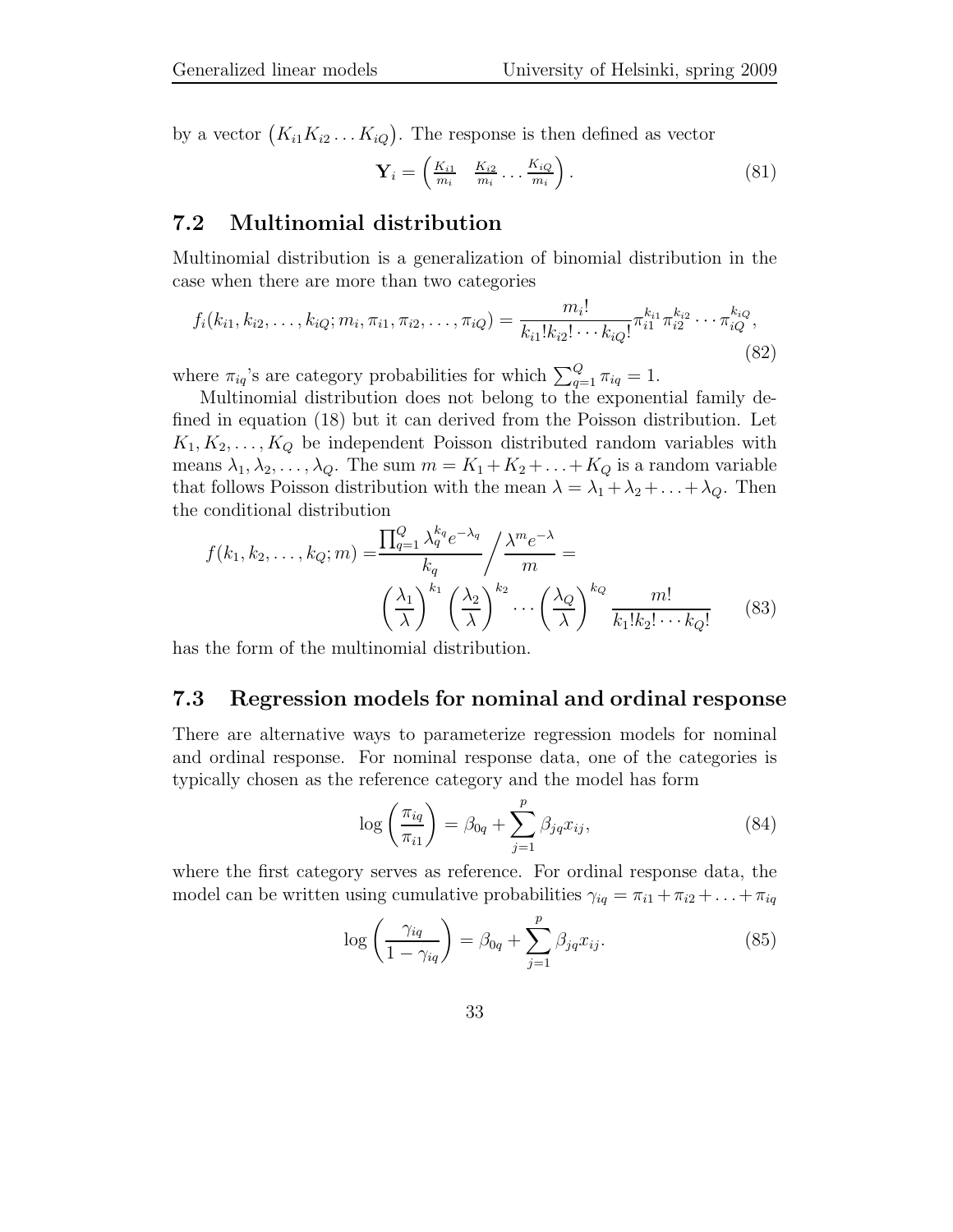## 7.4 Proportional odds model

In proportional odds model it is assumed that the effect of the covariates is the same between all response categories on the logarithmic scale. Model (84)is then written as

$$
\log\left(\frac{\pi_{iq}}{\pi_{i1}}\right) = \beta_{0q} + \sum_{j=1}^{p} \beta_j x_{ij},\tag{86}
$$

and model (85) as

$$
\log\left(\frac{\gamma_{iq}}{1-\gamma_{iq}}\right) = \beta_{0q} + \sum_{j=1}^{p} \beta_j x_{ij}.
$$
 (87)

## 7.5 Latent variable interpretation for ordinal regression

In some situations, the actual variable of interest is a continuous response that is difficult or impossible to measure. Instead, an ordinal response variable is measured. It can be assumed that there are unobserved cutpoints that divide the continuous response into categories.

#### 7.6 Nominal and ordinal response data in R

Because of the multivariate nature of the response, function glm cannot be directly applied to nominal or ordinal response data in the general case. When the data can be presented in the form a frequency table, log-linear models can be fitted using glm(...,family=poisson(link=log)). Function multinom from the package nnet can be used to fit multinomial log-linear models via neural networks. Function lopr from the package MASS can be used to fit proportional odds models with logit, probit or cloglog links. Function vglm from the package VGAM fits a large variety of vector GLMs including multinomial logit models and proportional odds models.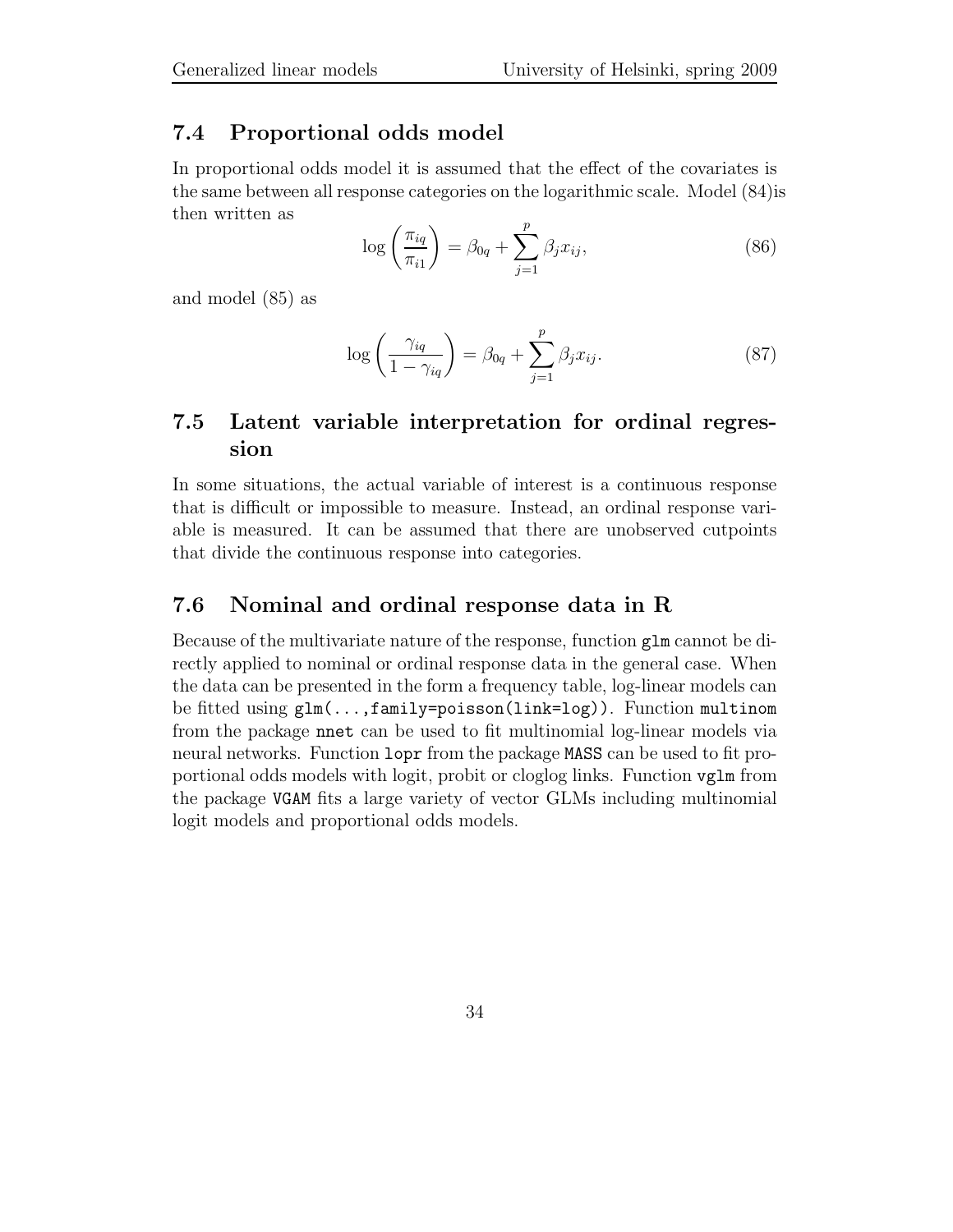## 8 Positive response

## 8.1 Characteristics of positive response data

The response variable is continuous and obtains only positive values. Nonnegative response may also obtain value 0. Typically, the distribution of the response is skewed. We may identify three situations:

- 1. All observed values are positive and "far" from zero.
- 2. All observed values are positive and some values are relatively close to zero.
- 3. All observed values are non-negative and a number of them are exactly zero.

The first situation is the easiest to handle whereas the third situation often requires two models, one for the probability of zero response and one for the positive response.

Models for positive response data often assume that the coefficient of variation (CV), the ratio of the the standard deviation to the expectation,

$$
CV = \frac{\sqrt{\text{Var}(Y)}}{\text{E}(Y)}.\tag{88}
$$

is constant. This is equivalent to assuming that the variance is proportional to square of the expectation

$$
Var(Y_i) \propto \mu_i^2. \tag{89}
$$

## 8.2 Gamma distribution

The gamma distribution is a distribution with a constant coefficient of variation. The gamma distribution has the density function

$$
f(y; \lambda, \nu) = \frac{1}{\lambda^{\nu} \Gamma(\nu)} y^{\nu - 1} e^{-y/\lambda}, \quad y > 0,
$$
\n(90)

where  $\nu > 0$  is the shape parameter and  $\lambda > 0$  is the scale parameter. Alternative parameterizations exist. Exponential distribution is a special case of the gamma distribution with the shape parameter  $\nu = 1$ . The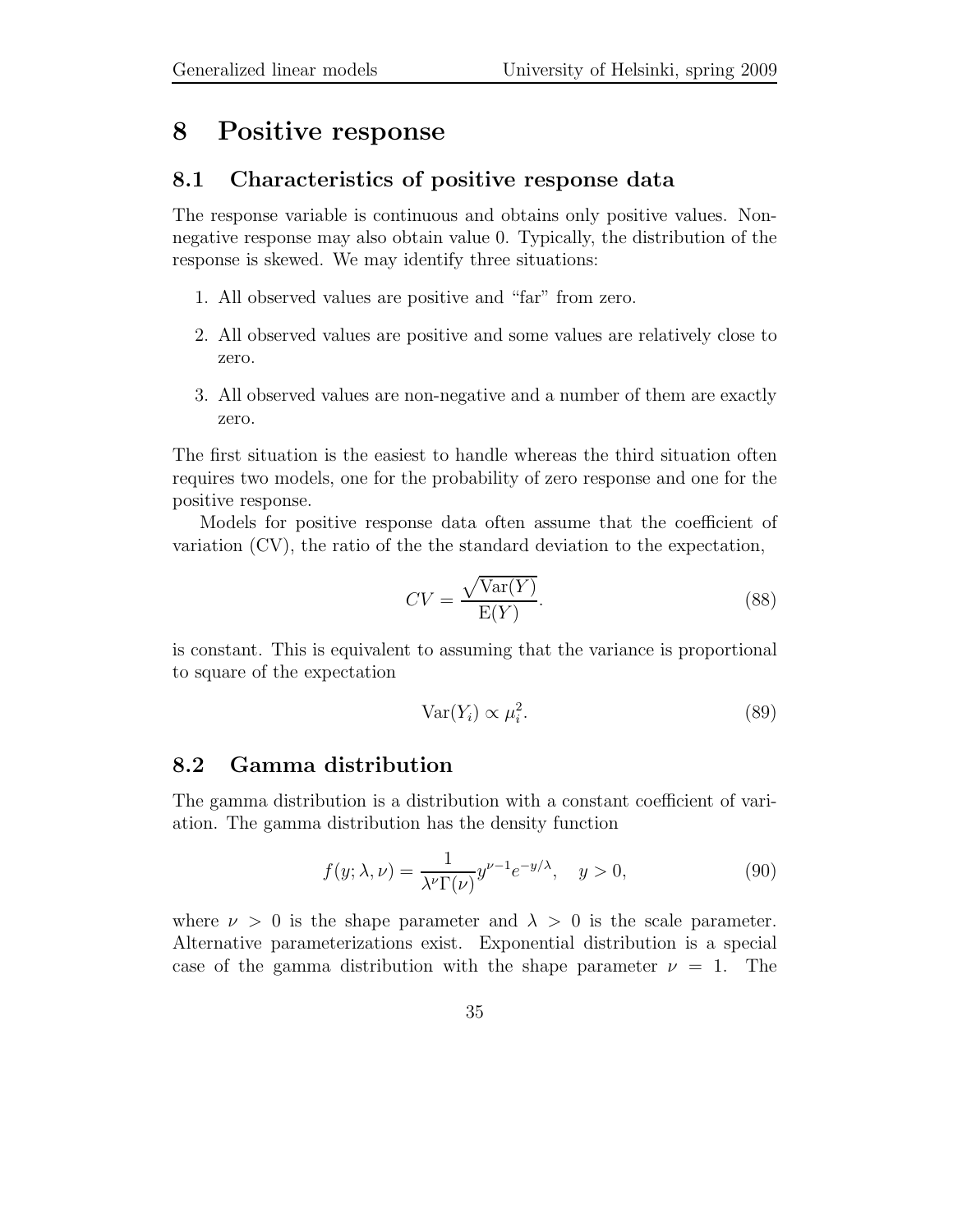gamma distribution belongs to the exponential family (18) with  $\theta_i = 1/(\nu \lambda_i)$ ,  $b(\theta) = \log(-\theta)$  and  $\phi = 1/\nu$  and has the mean  $E(Y_i) = \nu \lambda_i$  and variance  $\text{Var}(Y_i) = \nu \lambda_i^2$ . Usually the dispersion parameter  $\phi$  is not known and need to be estimated.

## 8.3 Link functions for gamma distributed response

The canonical link for the gamma distribution is the inverse link (reciprocal)

$$
g(\mu_i) = \frac{1}{\mu_i}.\tag{91}
$$

Because  $g(\mu_i)$  is always positive, the regression parameters  $\beta$  need to be restricted so that the linear predictor is positive. Identity link can be also for the gamma distribution. Restrictions for the regression parameters  $\beta$  are needed also the identity link.

Log-link is often used for gamma distributed response. The use of log-link implies multiplicative effect of the covariates. Restrictions for the regression parameters are not needed.

#### 8.4 Lognormal distribution

An alternative to the GLM with gamma distributed response is to take the logarithm of the response and assume that  $log(Y)$  follows normal distribution. Then Y follows log-normal distribution

$$
f(y; \mu, \sigma) = \frac{1}{y\sigma\sqrt{2\pi}} \exp\left(-\frac{(\log(y) - \mu)^2}{2\sigma^2}\right), \quad y > 0,
$$
 (92)

where  $\mu$  is the mean of log(Y) and  $\sigma^2$  is the variance of log(Y).

#### 8.5 Inverse Gaussian distribution

The inverse Gaussian distribution is another standard distribution for positive responses in GLM. The pdf has form

$$
f(y; \mu, \lambda) = \sqrt{\frac{\lambda}{2\pi y^3}} \exp\left(\frac{-\lambda(y-\mu)^2}{2\mu^2 y}\right), \quad y > 0,
$$
 (93)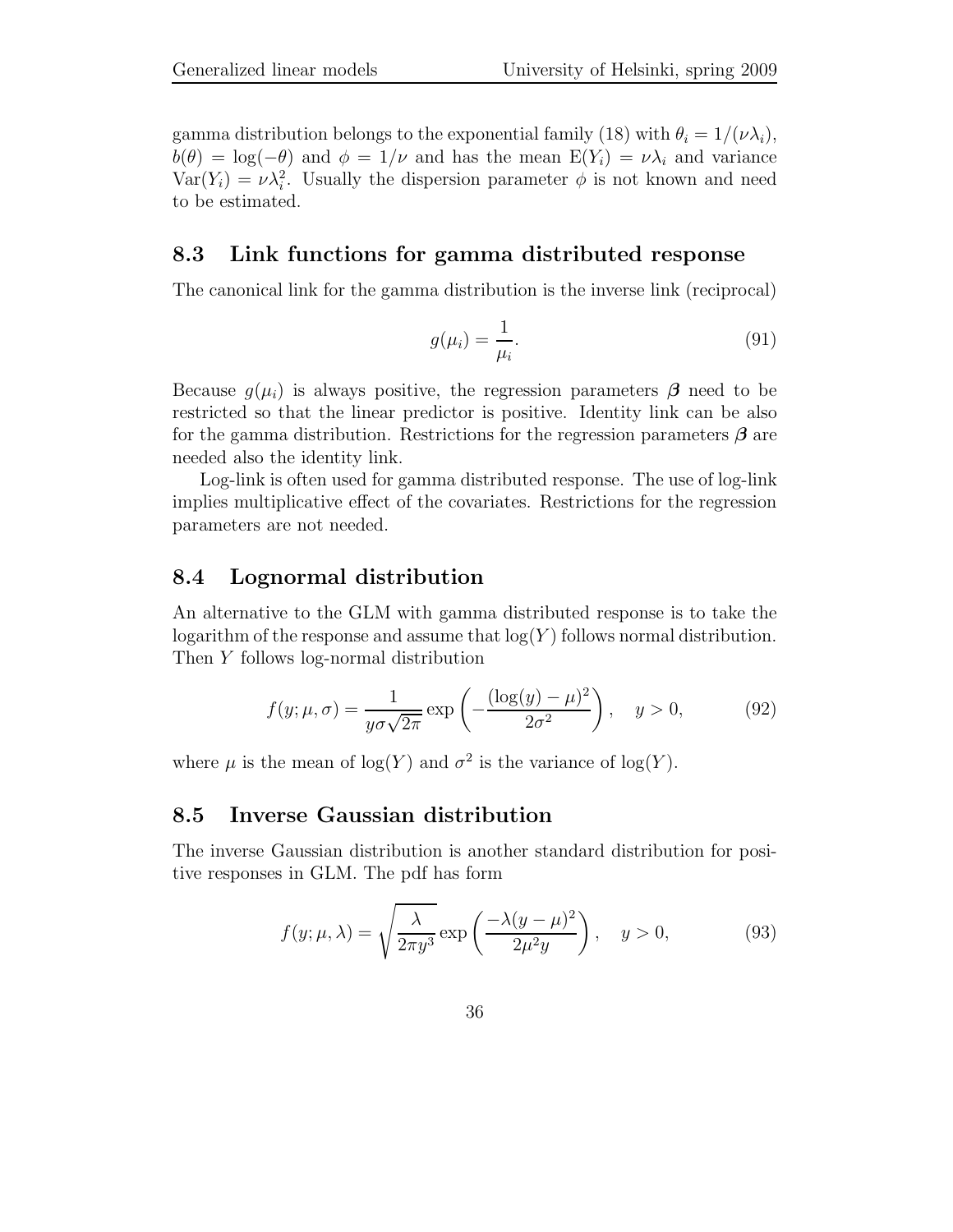where  $\mu > 0$  is location parameter and  $\lambda > 0$  is the shape parameter. The inverse Gaussian distribution belongs to the exponential family (18) and has mean  $\mu$  and variance  $\mu^3/\lambda$ . When  $\lambda$  tends to infinity the pdf of the inverse Gaussian distribution approaches the pdf of the normal distribution.

Link functions used with the inverse Gaussian distribution include identity, log, inverse and inverse squared link,

$$
g(\mu_i) = \frac{1}{\mu_i^2},\tag{94}
$$

which is the canonical link.

#### 8.6 Compound Poisson model

In the compound Poisson model, the response is a sum of  $K$  independent identically distributed random variables and K follows Poisson distribution. The compound Poisson model can be used, for instance, to model the total amount of claims for an insurance company.

#### 8.7 Weibull distribution

The Weibull distribution has the pdf

$$
f(y; \nu, \lambda) = \frac{\nu}{\lambda} \left(\frac{y}{\lambda}\right)^{\nu - 1} \exp\left(-\left(\frac{y}{\lambda}\right)^{\nu}\right), \quad y \ge 0,
$$
 (95)

where  $\nu > 0$  is the shape parameter and  $\lambda > 0$  is the scale parameter. The Weibull distribution belongs to the exponential family only if the shape parameter is known. The special case  $\nu = 1$  is the exponential distribution.

#### 8.8 Pareto distribution

The Pareto distribution has the pdf

$$
f(y; \nu, c) = \frac{\nu c^{\nu}}{y^{\nu+1}}, \quad y \ge c,
$$
\n(96)

where  $\nu > 0$  is the shape parameter and  $c > 0$  is the scale parameter.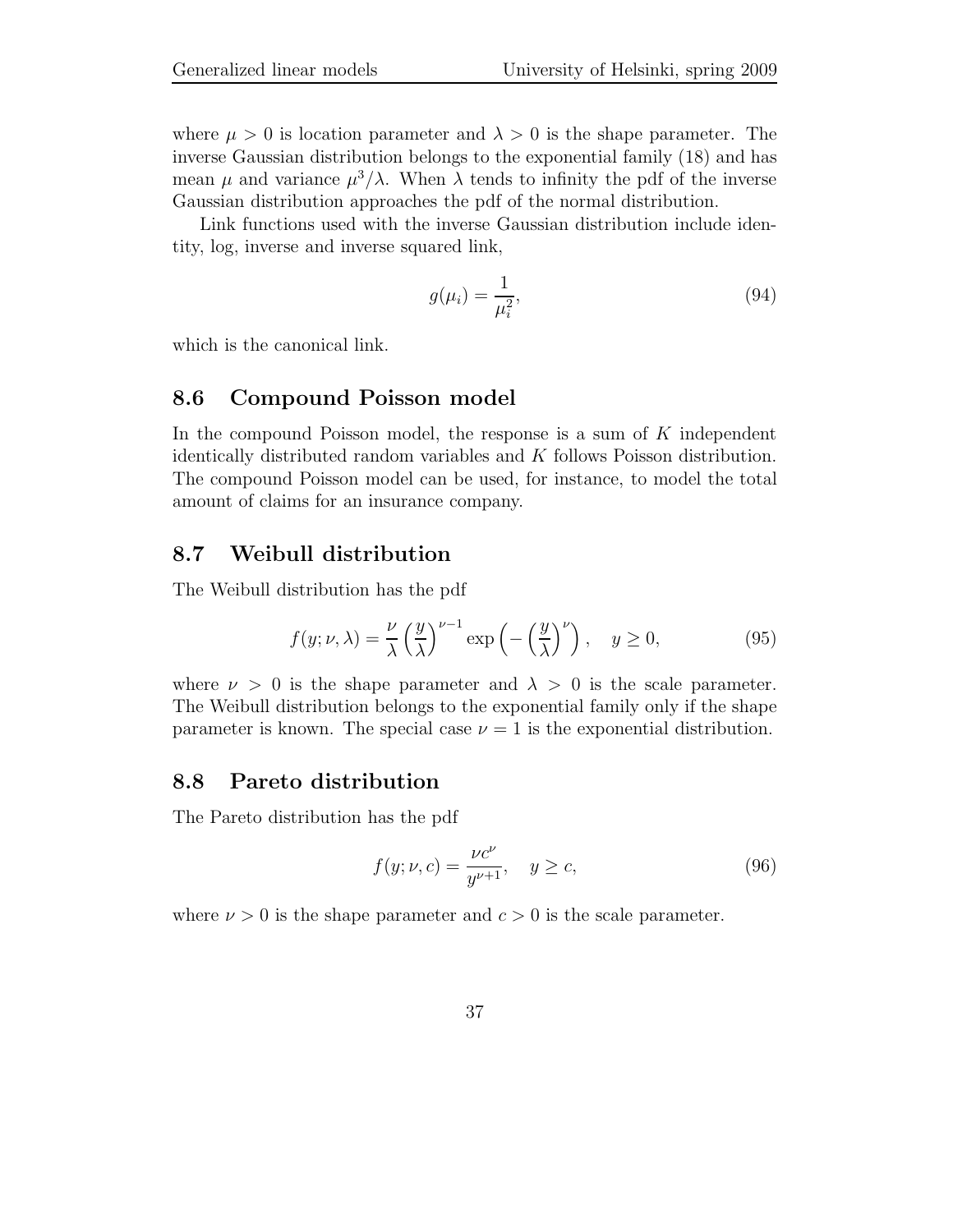## 9 Time-to-event response

## 9.1 Representations of time-to-event data

Data matrix – one time variable: the time under follow-up

| $\mathcal{X}$ | t.  | d. |
|---------------|-----|----|
| 5.4           | 10  | 0  |
| $6.0\,$       | 7.7 | 1  |
| 4.3           | 10  | 0  |
| 4.4           | 10  | 0  |
| $5.1\,$       | 4.5 | 1  |
| 5.9           | 10  | 0  |
|               |     |    |

Data matrix – two time variables: the start and the end of the follow-up

| $\mathcal{T}$ | $t_1$ | $t_2$ | d. |
|---------------|-------|-------|----|
| 5.4           | 41.3  | 51.3  | 0  |
| $6.0\,$       | 60.3  | 68.0  | 1  |
| 4.3           | 54 4  | 64.4  | 0  |
| 44            | 62.9  | 72.9  | 0  |
| 5.1           | 45.0  | 49.5  | 1  |
| 5.9           | 58.7  | 68.7  | 0  |
|               |       |       |    |
|               |       |       |    |

Analysis of time-to-event data is also known by names survival analysis, lifetime data analysis, failure time analysis, reliability analysis and duration analysis.

## 9.2 Censoring and truncation

In time-to-event data, the exact event times are not always available for all observations:

**Right censoring**: It is only known that  $T_i > c_i$ .  $c_i$  is observed.

Left censoring : It is only known that  $T_i < c_i$ .  $c_i$  is observed.

**Interval censoring** : It is only known that  $c_{li} < T_i < c_{ui}$ ,  $c_{li}$  and  $c_{ui}$  are observed.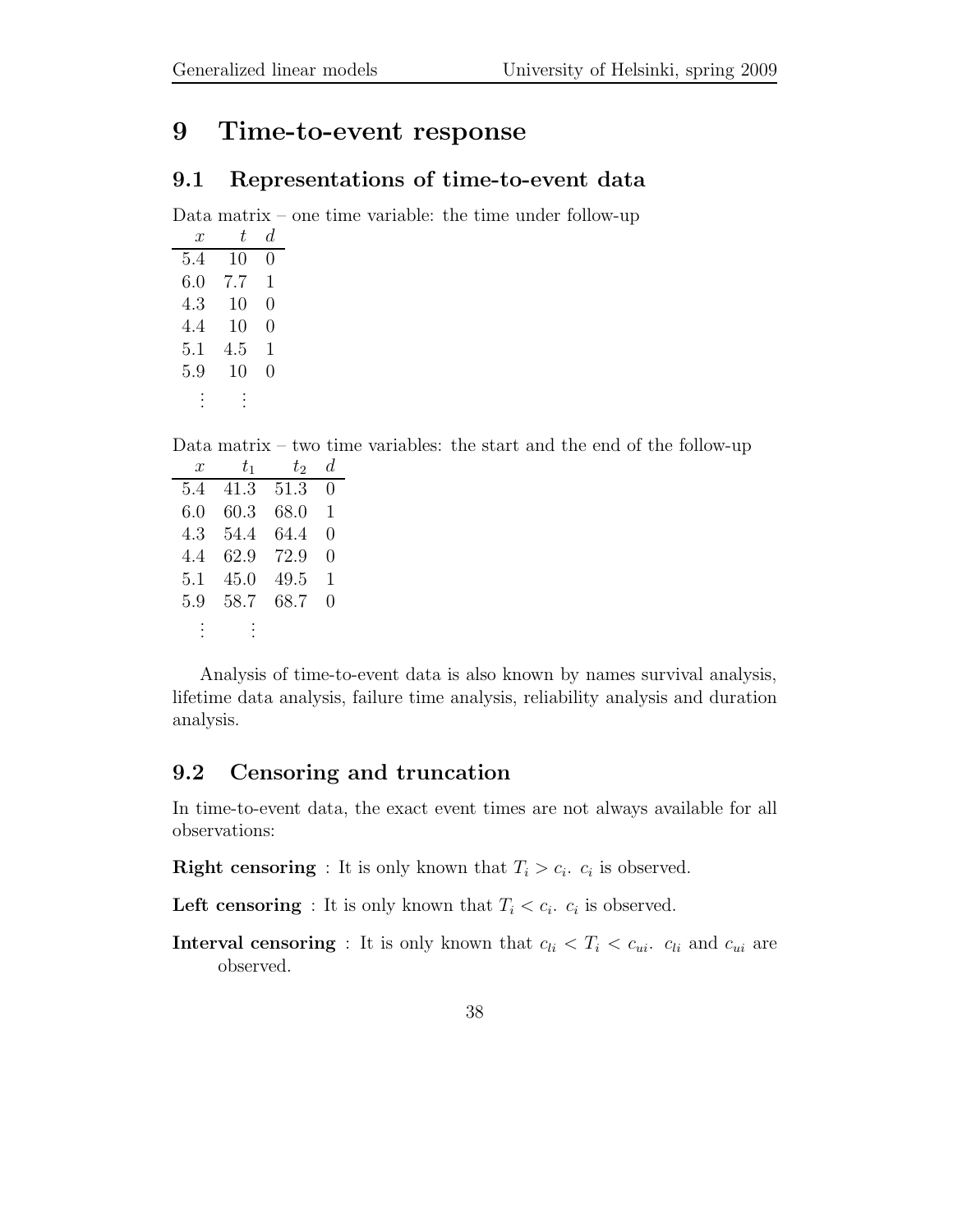Some observations may be completely missing:

- Left truncation : If  $T < c$  the observation is not present in the data set. c is known.
- **Right truncation** : If  $T > c$  the observation is not present in the data set. c is known.

#### 9.3 Prospective and retrospective studies

In a prospective study, a cohort of subjects is followed up for the future events. In a retrospective study, data on the past events are collected. The study illustrated in Figure 1 is a prospective study with some retrospective characteristics.

## 9.4 Survival function and hazard function

Consider event time T with the cdf  $F(t)$  and the pdf  $f(t)$ . Survival (or survivor) function gives the probability the time of the event is later than a specified time

$$
S(t) = 1 - F(t) = P(T > t).
$$
\n(97)

Hazard function is defined as the event rate at time  $t$  conditional on survival until time t or later

$$
\lambda(t) = \lim_{h \to 0^+} \frac{P(t < T < t + h \mid T \ge t)}{h} = \frac{f(t)}{S(t)}.\tag{98}
$$

Integration over time leads to cumulative hazard function

$$
\Lambda(t) = \int_0^t \lambda(u) du = -\log(S(t)).
$$
\n(99)

For example, exponential function with the pdf  $f(t) = \lambda e^{-\lambda t}$  and the cdf  $F(t) = 1 - e^{-\lambda t}$  has the hazard function  $\lambda(t) = \lambda$ , i.e. the hazard does not depend on the time.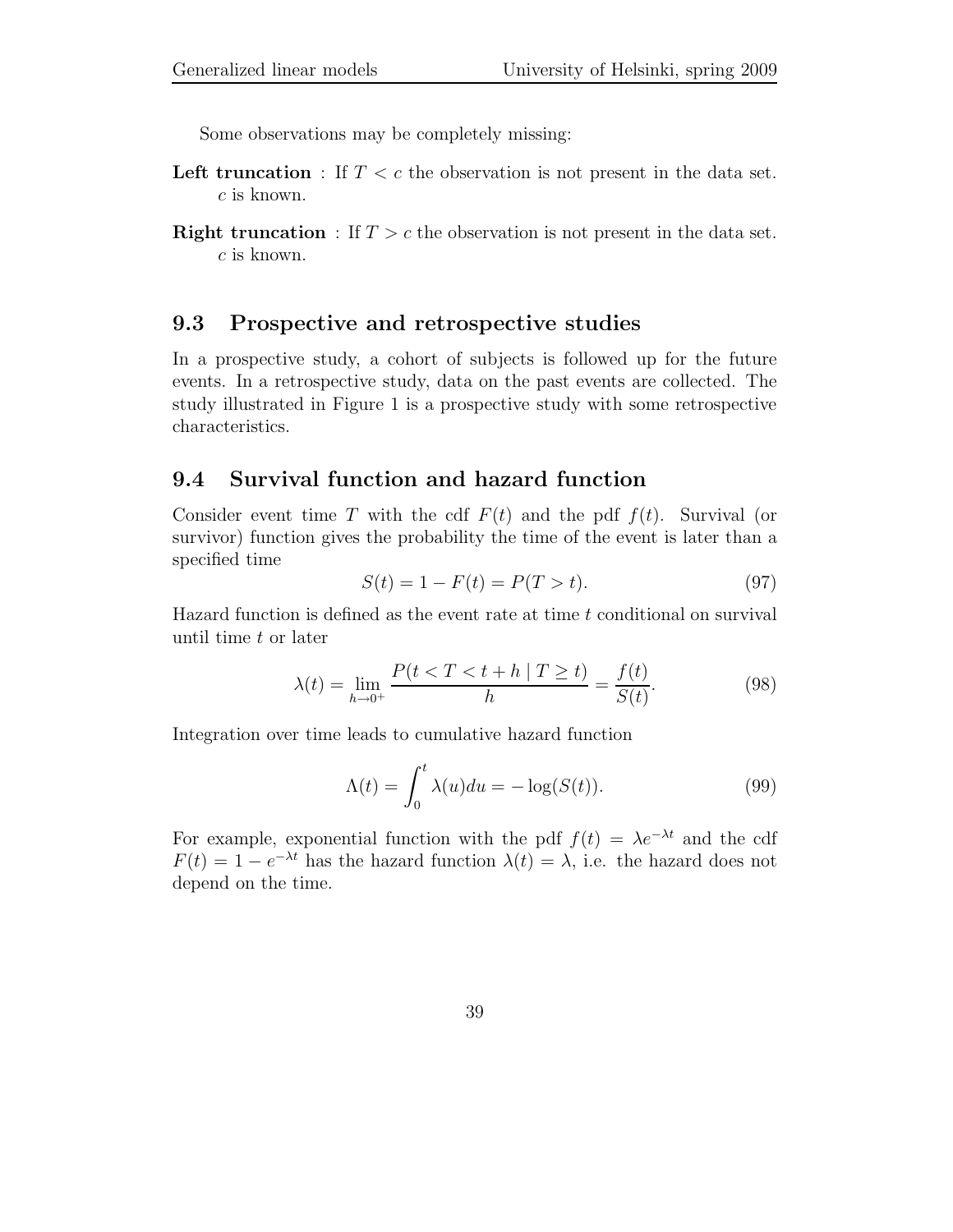

Figure 1: Illustration of a study design leading to left and right censored data with left truncation. The Lexis diagram of a cohort study is displayed. The follow-up period is from the year 1992 to the year 2001 and the age of the subjects is 25–65 years at the baseline examination. The following variables are presented:  $B = \text{age at baseline examination}$ ,  $X =$  time of first coronary heart disease (CHD) event,  $C =$  censoring time,  $T =$  observed time and  $D =$  time of death. In the diagram, the data of eight subjects are presented. Two subjects have an event observed during the follow-up ( $X = 65$  and  $X = 53$ ). One of the events is fatal ( $X = 53$  and  $D = 53$ ) and the other is non-fatal  $(X = 65$  and  $D = 68)$ . One subject is right censored  $(C = 39)$ . Two subjects have a left censored event  $(X = 48)$ and  $X = 36$ . At the baseline examination, the existence of a left censored event is recorded but the exact time of an event remains unknown. One of the subjects with left censored event dies during the follow-up period  $(D = 45)$ ; the other survives up to the end of follow-up  $(C = 64)$ . Three subjects are completely unobserved  $(D = 56, D = 49 \text{ and } D = 34)$ . One of them had fatal CHD event  $(X = 34$  and  $D = 34)$ , one had a non-fatal event  $(X = 50)$ and died later ( $D = 56$ ) and one died  $(D = 49)$  without a preceding CHD event.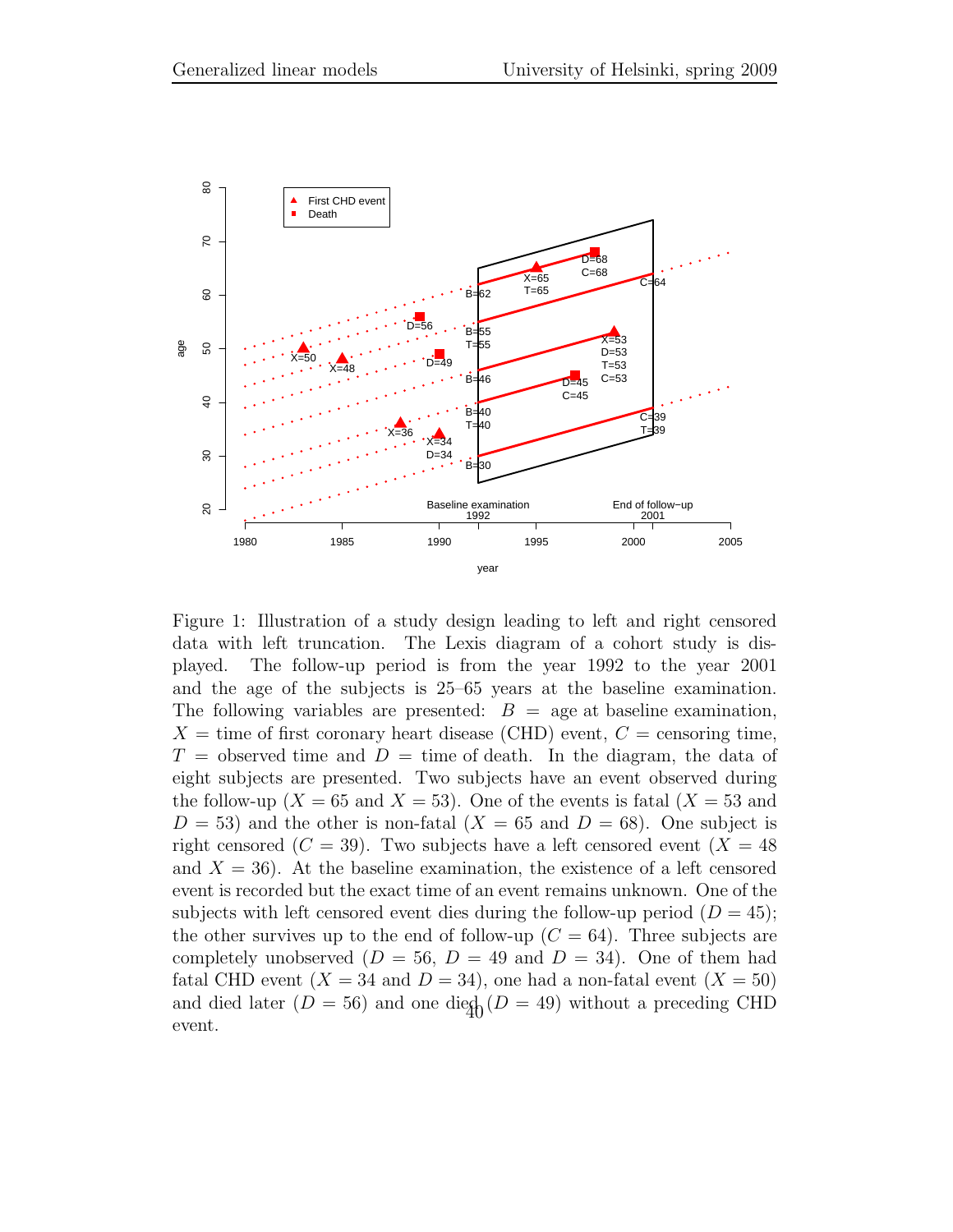#### 9.5 Proportional hazards model

In proportional hazards model, the covariates have a multiplicative effect on the hazard function

$$
\lambda_i(t) = \lambda_0(t) \exp(\beta_1 x_{i1} + \beta_2 x_{i2} + \dots + \beta_p x_{ip}), \qquad (100)
$$

where  $\lambda_0(t)$  defines the baseline hazard. The baseline hazard function may be defined parametrically, for example, the hazard function of the Weibull distribution is often used. However, the most popular choice is the Cox model where  $\lambda_0(t)$  is specified as a function that changes only at observed events times  $\{t_i : d_i = 1\}$ . The Cox model can be estimated via partial likelihood. The likelihood contribution of an event at time  $t_i$  equals

$$
\frac{R_i(t_i)\lambda_i(t_i)}{\sum_{j=1}^N R_j(t_i)\lambda_j(t_i)},\tag{101}
$$

where  $R_i(t)$  is the at-risk indicator. Censored events contribute to the partial likelihood only through their presence in the at-risk set.

In R, Cox models can be fitted with cph from the package Design or coxph from the package survival and Weibull models can be fitted with weibreg from the package eha. The response is defined as a survival object which can be created with the function  $Surv$ .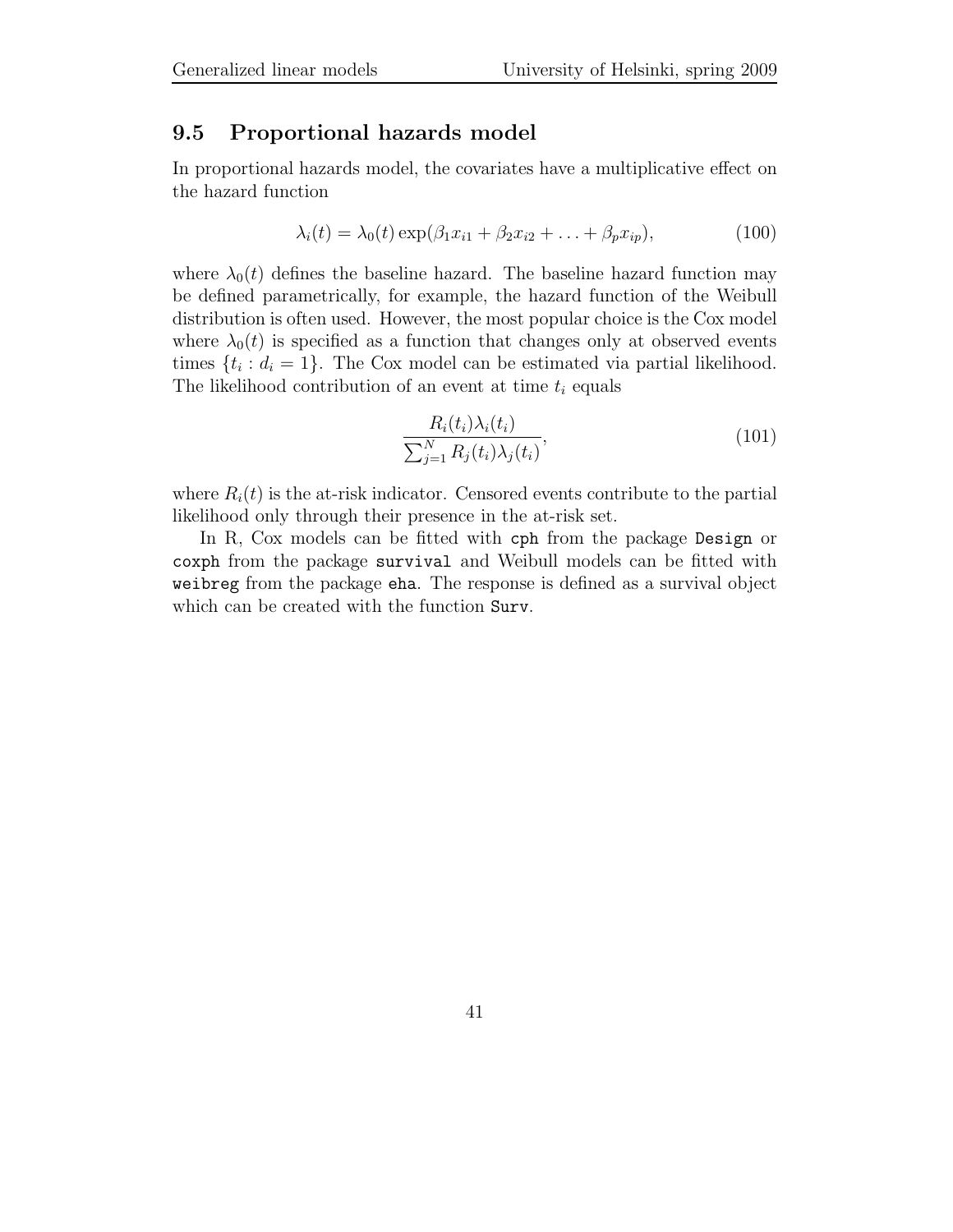# 10 Extensions and related models

## 10.1 Beyond exponential family

The standard GLM assumptions on the exponential family, independence and the link function where presented in Section 3. Quasi-likelihood considered in Section 3.8 allows defining the variance function independently from the link function for binomial and count response. The disadvantage is that the quasi-likelihood is not a likelihood and the likelihood based theory does not apply directly. Multinomial response considered in Section 7 does not directly fit to the framework of exponential family. Cox model considered in Section 9.5 is a semi-parametric model where the time-to-event response does not belong to the exponential family.

## 10.2 Dependent responses

The assumption on the independence of the responses  $Y_1, Y_2, \ldots, Y_n$  is unrealistic in many situations. In longitudinal data, the measurements are done for the same individuals at several time points. Usually, the measurements of the same individual are dependent. Repeated measurements are collected also in various other situations. For example, repeated measurements data are obtained when the diameters of trees are measured at different heights. In clustered data, the dependence follows from hierarchical structure of the data. For instance, the children from the same family are more similar than children from different families.

#### 10.2.1 Generalized linear mixed models (GLMM)

Mixed models have both fixed covariate effects and random covariate effects. Random effects are considered as random variables. Often the main interest lies in the fixed effects and the parameters for the random effects are nuisance parameters. In a typical situation with repeated measurements, the random effect term represents all individual characteristics that are not measured.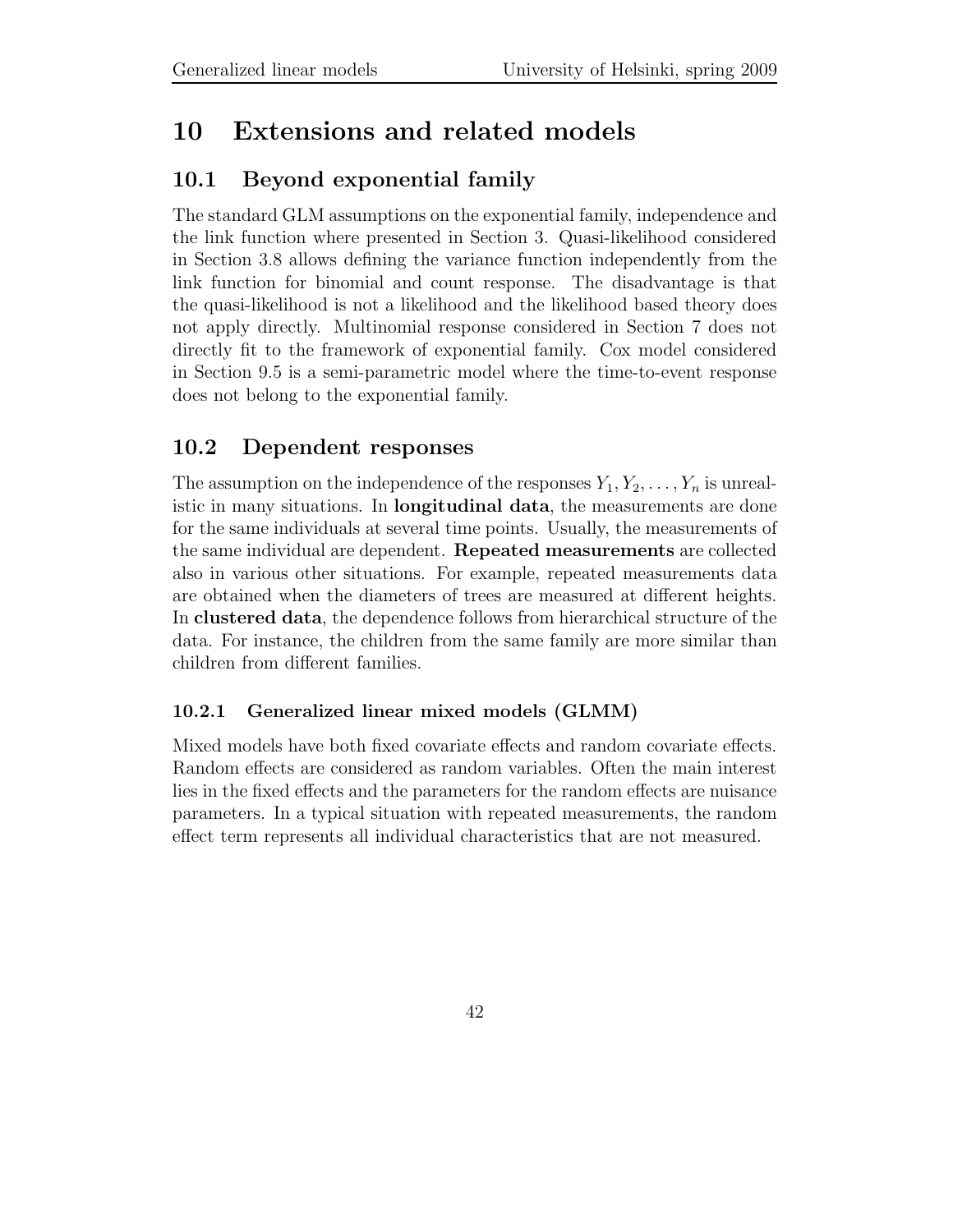#### 10.2.2 Generalized estimation equations (GEE)

In the case of independent responses, the estimates  $\hat{\boldsymbol{\beta}}$  are the solutions to the score equations

$$
U_j = \sum_{i=1}^n \frac{y_i - \mu_i}{\text{Var}(Y_i)} \frac{\partial \mu_i}{\partial \beta_j} = 0, \quad j = 1, \dots, p. \tag{102}
$$

These estimation equations can be generalized for dependent responses. Let  $y_i$  denote the vector of responses for subject i with and let  $D_i$  be the matrix of derivatives  $\partial \mu_i / \partial \beta_j$ . The estimates  $\hat{\beta}$  are iteratively solved from the generalized estimation equations

$$
\mathbf{U} = \sum_{i=1}^{n} \mathbf{D}_i^T \mathbf{V}_i^{-1} (\mathbf{y}_i - \boldsymbol{\mu}_i) = \mathbf{0},
$$
\n(103)

where the matrix  $V_i$  is the covariance matrix of  $Y_i$ .

## 10.3 Nonlinear covariate effects

#### 10.3.1 Generalized additive models (GAM)

In generalized additive models, the covariates may have nonmonotonic nonlinear effect

$$
g(\mu_i) = \sum_{j=1}^{p} f_j(x_{ij}),
$$
\n(104)

where the functions  $f_j$  are estimated from the data. Typically these function are smooth splines (piecewise polynomials), where the smoothness is controlled by degree of freedom.

#### 10.3.2 Neural networks

Artificial neural networks are highly nonlinear statistical models. The structure of the feedforward neural networks resembles GLM/GAM. In neural network jargon, the covariates are called input and the response is called output. The network consists of the input layer, one or more hidden layers and the output layer. The hidden layer may be defined as

$$
v_{ik} = \varphi \left( \sum_{j=1}^{p} \beta_{kj}^{(1)} x_{ij} \right), \quad k = 1, 2, \dots, q \tag{105}
$$